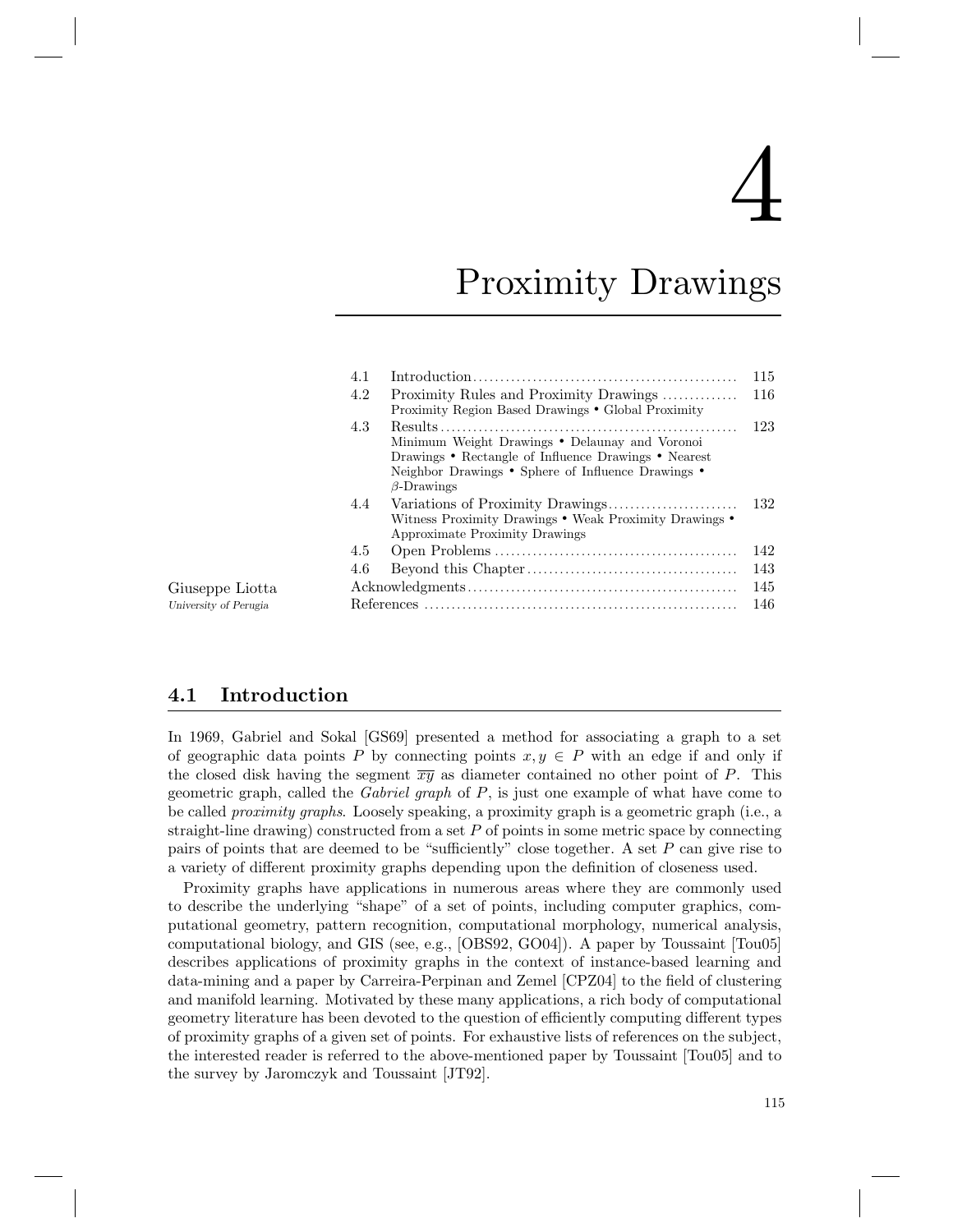In this chapter, we shall look at proximity from the different perspective of graph drawing: The goal is computing a straight-line drawing of a given graph with the additional constraint that the drawing be a proximity graph. There is a strong connection between the graph drawing and the computational geometry point of views about proximity. Indeed, the (computational geometry) problem of analyzing the combinatorial properties of a given type of geometric graph naturally raises the (graph drawing) question of characterizing those graphs that admit the given type of straight-line drawing. This in turn leads to the investigation of the design of efficient algorithms for computing such a drawing when one exists.

We therefore will talk about the *proximity drawability problem*: Given a graph G and a definition of proximity, determine whether a set  $P$  of points exists such that the proximity graph of  $P$  is isomorphic with the given graph, and if so, compute such a set. Clearly, the set P, if it exists, gives rise to a straight-line drawing of G, called a *proximity drawing* of G, where each vertex of G is mapped to a distinct point of P and each edge to a straight-line segment between pairs of points of P. Proximity drawings have several interesting features. They are usually unaffected by changes in scale, since the measures of proximity used are based on relative distances between points. Also, adjacent vertices are drawn (relatively) more closely together than non-adjacent vertices, and vertices not incident to a particular edge are not drawn too close to the edge. Furthermore, neighbors of a given vertex tend to cluster together.

This chapter surveys some of the central problems, results, and research trends on proximity drawings. Although many of the ideas described here can be developed in the more general setting of a metric space, we shall most often assume that the drawings are to be made in Euclidean d-space (the only exception will be for Voronoi and Delaunay drawings).

The remainder of this chapter is structured as follows. In Section 4.2, various definitions of proximity drawings are given; in Section 4.3, the basic graph drawing literature on the proximity drawability problem is reviewed. Section 4.4 introduces extensions and relaxations of the definition of proximity drawing that make it possible to significantly enlarge the families of representable graphs. Some challenging open problems on proximity drawings are listed in Section 4.5. Finally, Section 4.6 concludes the chapter by briefly pointing at two research directions in the areas of sensor networks and of robust geometric computing where proximity graphs and drawings have received some attention in the last few years.

#### 4.2 Proximity Rules and Proximity Drawings

At a first, broad approximation, the definition of closeness in a proximity drawing can be either based on the concept of *proximity region* or based on a *global proximity* measure. In a proximity region based drawing two or more vertices are adjacent if and only if some suitably defined region that describes the neighborhood of these vertices contains at most k other vertices, for a given integer value  $k \geq 0$ . Global proximity, by contrast, gives rise to proximity drawings where the overall sum of the lengths of the edges in the drawing is minimized. In the remainder of this section, we recall some of the most common definitions of region-based and of global proximity rules and drawings; unless stated otherwise, P denotes the set of vertices of a straight-line drawing  $\Gamma$  of some graph  $G$ .

#### 4.2.1 Proximity Region Based Drawings

Let R be a function that associates to every set S of  $k \geq 2$  points in Euclidean d-space  $E^d$  a subset  $R(S)$  of  $E^d$ ;  $R(S)$  is called the *proximity region* or *region* of *influence* of S.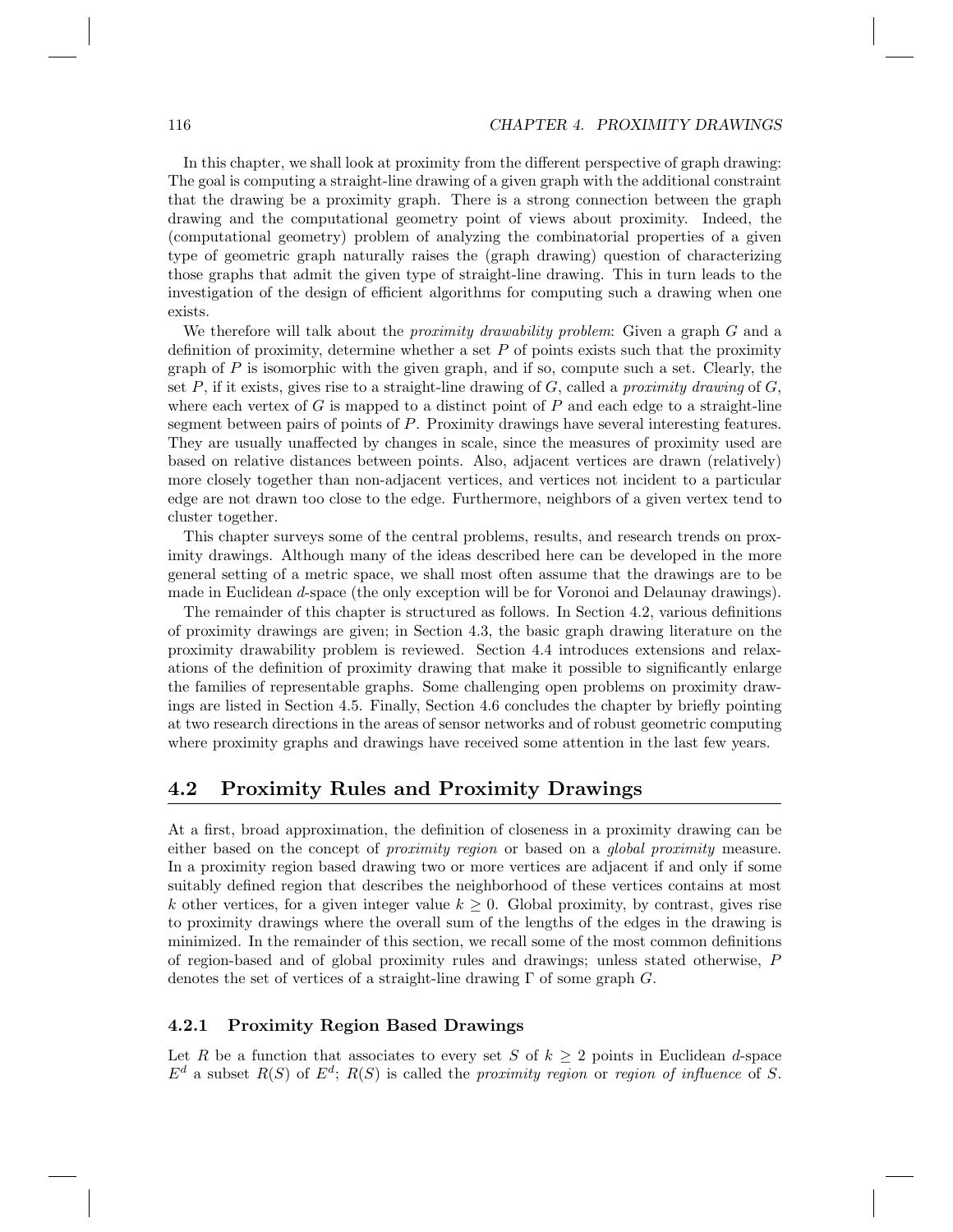#### 4.2. PROXIMITY RULES AND PROXIMITY DRAWINGS 117

Now consider a straight-line drawing  $\Gamma$  of G in which the vertices are drawn at a set of locations P. Drawing  $\Gamma$  is an  $(h, k)$ *-proximity drawing* of G if  $\Gamma$  results from the following procedure: For every set  $S \subset P$  of h vertices, edges are drawn between all pairs of vertices in S if and only if the proximity region  $R(S)$  contains at most k vertices from  $P-S$ . While the proximity region can be any subset of the space in question, usually the regions chosen are homeomorphic to an open or closed ball of dimension equal to that of the space. Such drawings are referred to as *open* or *closed* proximity drawings , respectively. Examples of open/closed  $(h, k)$ -proximity drawings follow.

The *Gabriel region* [GS69] of two vertices x and y is defined to be the closed sphere (in d dimensions) having the segment  $\overline{xy}$  as diameter. A *Gabriel drawing* is a closed  $(2, 0)$ proximity drawing where the region of influence is the Gabriel region. Indeed, a Gabriel drawing of G is a straight-line drawing of G having the property that two vertices  $x$  and  $y$ of the drawing form an edge if and only if the Gabriel region of  $x$  and  $y$  does not contain any other vertex. Figure 4.1 (a) shows a Gabriel drawing of a planar triangulated graph; in the figure, vertices  $p$  and  $q$  are adjacent because their Gabriel region does not contain any other vertex, while vertices  $u$  and  $v$  are not adjacent because their Gabriel region contains vertex q. If one changes the definition of Gabriel region by saying that the sphere defined by the two vertices  $x$  and  $y$  is an open set, then the corresponding proximity region is termed a *modified Gabriel region* and the associated drawing is called a *modified Gabriel drawing*. Figure 4.1 (b) shows a modified Gabriel drawing of a wheel graph of five vertices; note that vertices  $u$  and  $v$  are adjacent because the modified Gabriel region is an open set and hence it does not contain vertex  $q$ . Note that the graph of Figure 4.1 (b) does not have a Gabriel drawing [Cim92].



Figure 4.1 (a) A Gabriel drawing. (b) A modified Gabriel drawing of a graph that does not have a Gabriel drawing.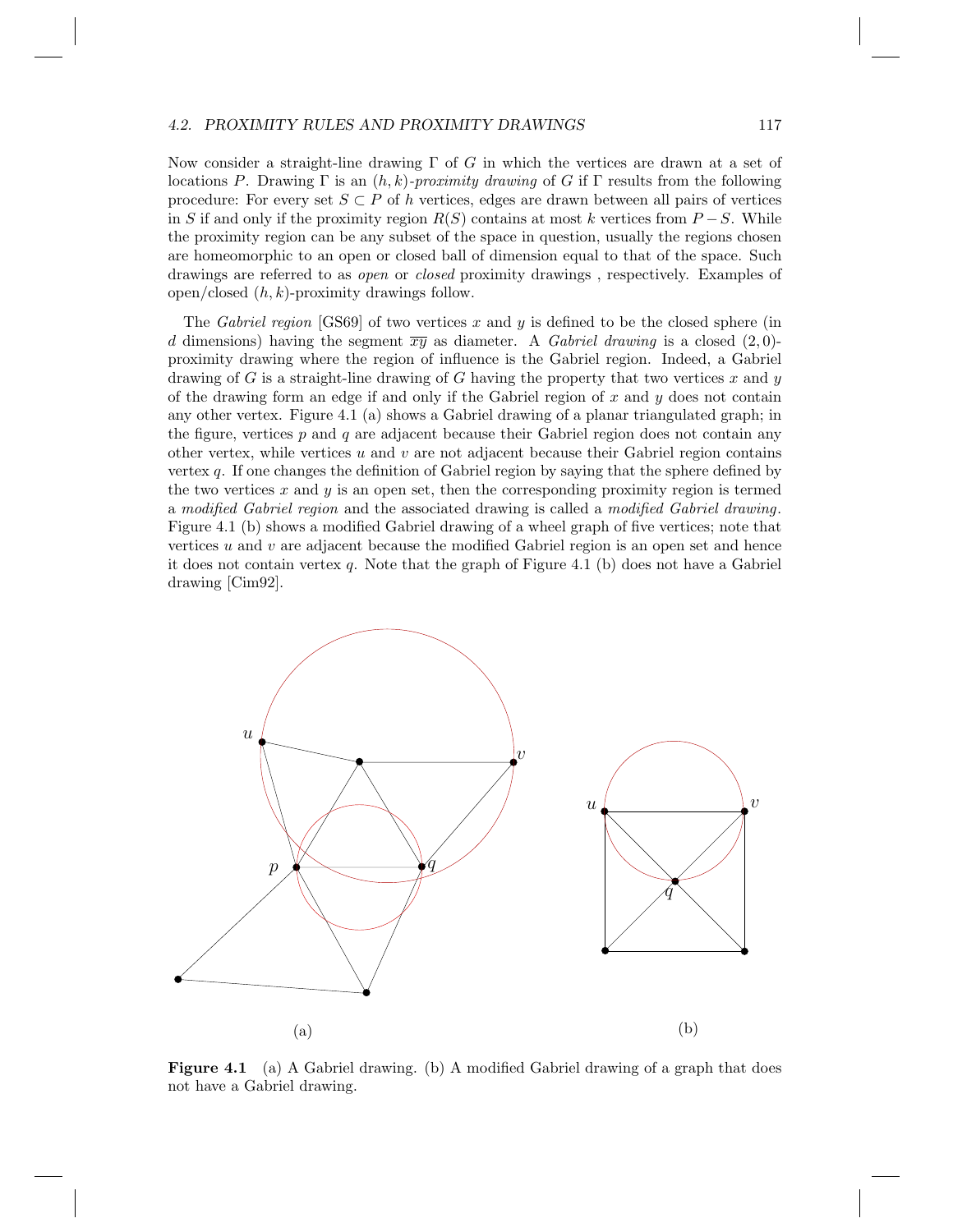A *relative neighborhood drawing* of a graph G is an open (2, 0)-proximity drawing in which the region of influence of two points  $x$  and  $y$  is the intersection of the open disks of radius  $d(x, y)$  centered at x and y. Thus, in a proximity drawing of G, x and y are adjacent if and only if there is no vertex whose distance to both  $x$  and  $y$  is less than the distance between  $x$ and y. The proximity region of x and y is called the *relative neighborhood region* or *lune* of x and y [Tou80].<sup>1</sup> A relative neighborhood drawing of a wheel graph consisting of a vertex of degree six adjacent to five vertices of degree three is depicted in Figure 4.2 (a): Since the relative neighborhood region is an open set, vertex  $w$  is not in the relative neighborhood region of vertices  $u$  and  $v$  and therefore the two vertices are adjacent.



Figure 4.2 (a) A relative neighborhood drawing. (b) A relatively closest drawing of a tree that does not have a relative neighborhood drawing.

Variants of relative neighborhood graphs have also been studied. One example is the k*relative neighborhood drawing* [CTL92] where the proximity constraint is relaxed by saying that two vertices are adjacent if and only if their lune contains at most  $k$  other vertices (for a given  $k > 0$ ). As another example, if the relative neighborhood region is assumed to be a closed set, we have the so-called *relatively closest region* [Lan69] and *relatively closest drawing*. Figure 4.2 shows how proximity drawability differs for relative neighborhood drawings and relatively closest drawings. The drawing of Figure 4.2 (b) uses the same vertex set as the one of Figure 4.2 (a); however, the vertices  $u$  and  $v$  of Figure 4.2 (b) are

<sup>&</sup>lt;sup>1</sup>While the term lune is commonly used in the computational geometry literature to denote the relative neighborhood region, it has to be recalled that in plane geometry the non-empty intersection of two disks of equal radius is called symmetric lens.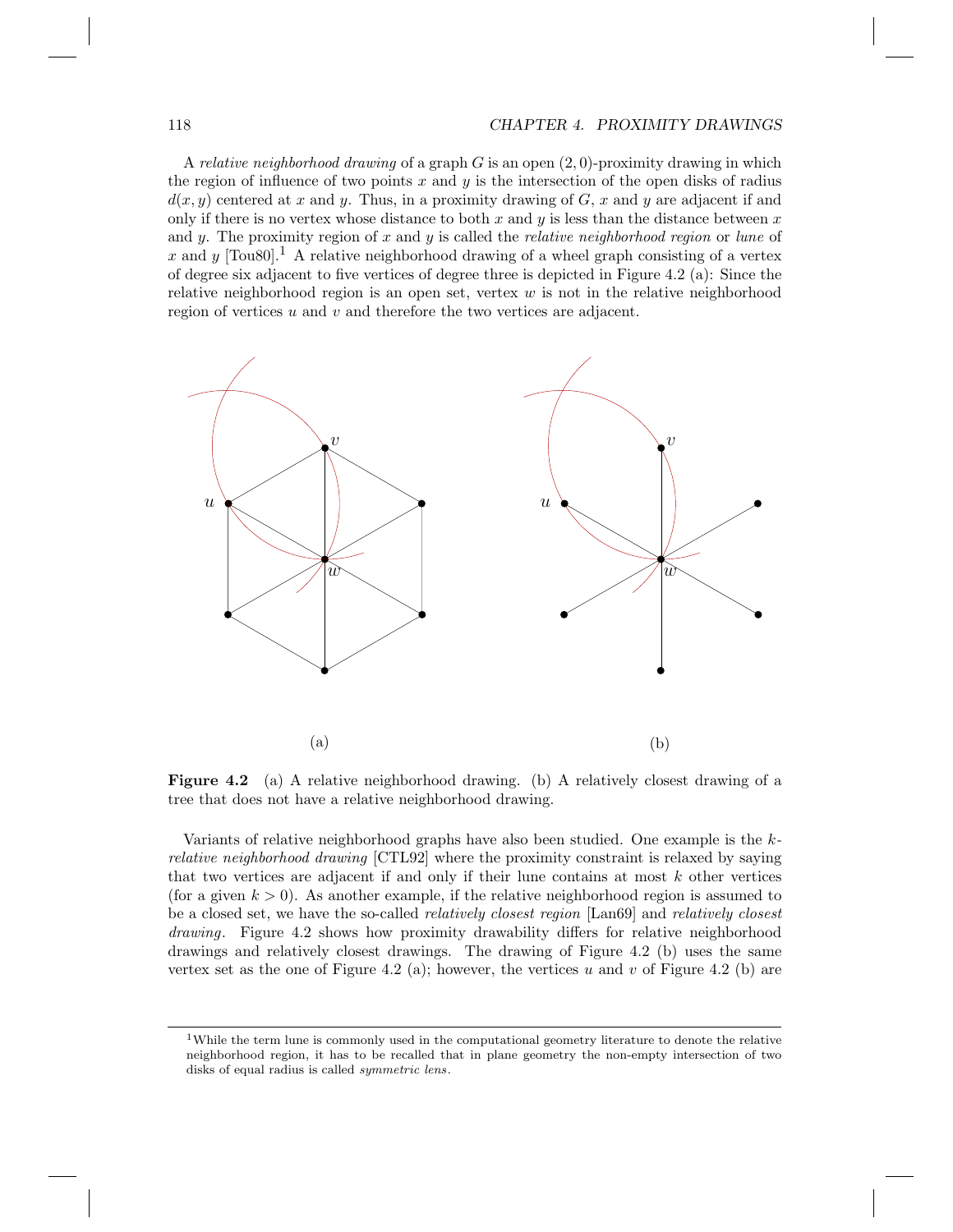#### 4.2. PROXIMITY RULES AND PROXIMITY DRAWINGS 119

not adjacent because their relatively closest region, which is a closed set, contains vertex w. Note that a tree with one interior vertex and six leaves does not admit a relative neighborhood drawing [BLL96].

The Gabriel, modified Gabriel, relative neighborhood, and relatively closest drawings described above are all examples of members of a family of drawings called β*-drawings*. In 1985, Kirkpatrick and Radke [KR85, Rad88] introduced a family of closed (2, 0)-proximity regions called  $\beta$ -*neighborhoods*, denoted by  $R[x, y, \beta]$  and defined as follows (see also Figure 4.3):

- 1. For  $\beta = 0$ ,  $R[x, y, \beta]$  is the line segment  $\overline{xy}$ .
- 2. For  $0 < \beta < 1$ ,  $R[x, y, \beta]$  is the intersection of the two closed disks of radius  $d(x, y)/(2\beta)$  passing through both x and y.
- 3. For  $1 \leq \beta < \infty$ ,  $R[x, y, \beta]$  is the intersection of the two closed disks of radius  $\beta d(x, y)/2$  and centered on the line through x and y.
- 4. For  $\beta = \infty$ ,  $R[x, y, \beta]$  is the closed infinite strip perpendicular to the line segment  $\overline{xy}$ .



**Figure 4.3** A set of  $(2, 0)$ -proximity regions  $R[x, y, \beta]$ .

Obviously, one can also define the analogous regions  $R(x, y, \beta)$  using open sets instead of closed sets  $(R(x, y, 0))$  is defined to be the empty set). The Gabriel, modified Gabriel, relative neighborhood and relatively closest drawings mentioned above are obtained from the β-regions  $R[x, y, 1], R(x, y, 1), R(x, y, 2)$  and  $R[x, y, 2]$ , respectively. The *closed strip drawings* are β-drawings that use the region  $R[x, y, \infty]$ . Similarly, the *open strip drawings* are β-drawings that use the region  $R(x, y, \infty)$ . The regions defined above are also referred to as *lune-based* β-regions. In the same papers, Kirkpatrick and Radke [KR85, Rad88] also describe *circle-based*  $\beta$ -regions: for each  $\beta > 1$ , the region associated with two vertices x and y is the union of the two disks of radius  $\beta d(x, y)/2$  passing through both x and y and centered on the line through them.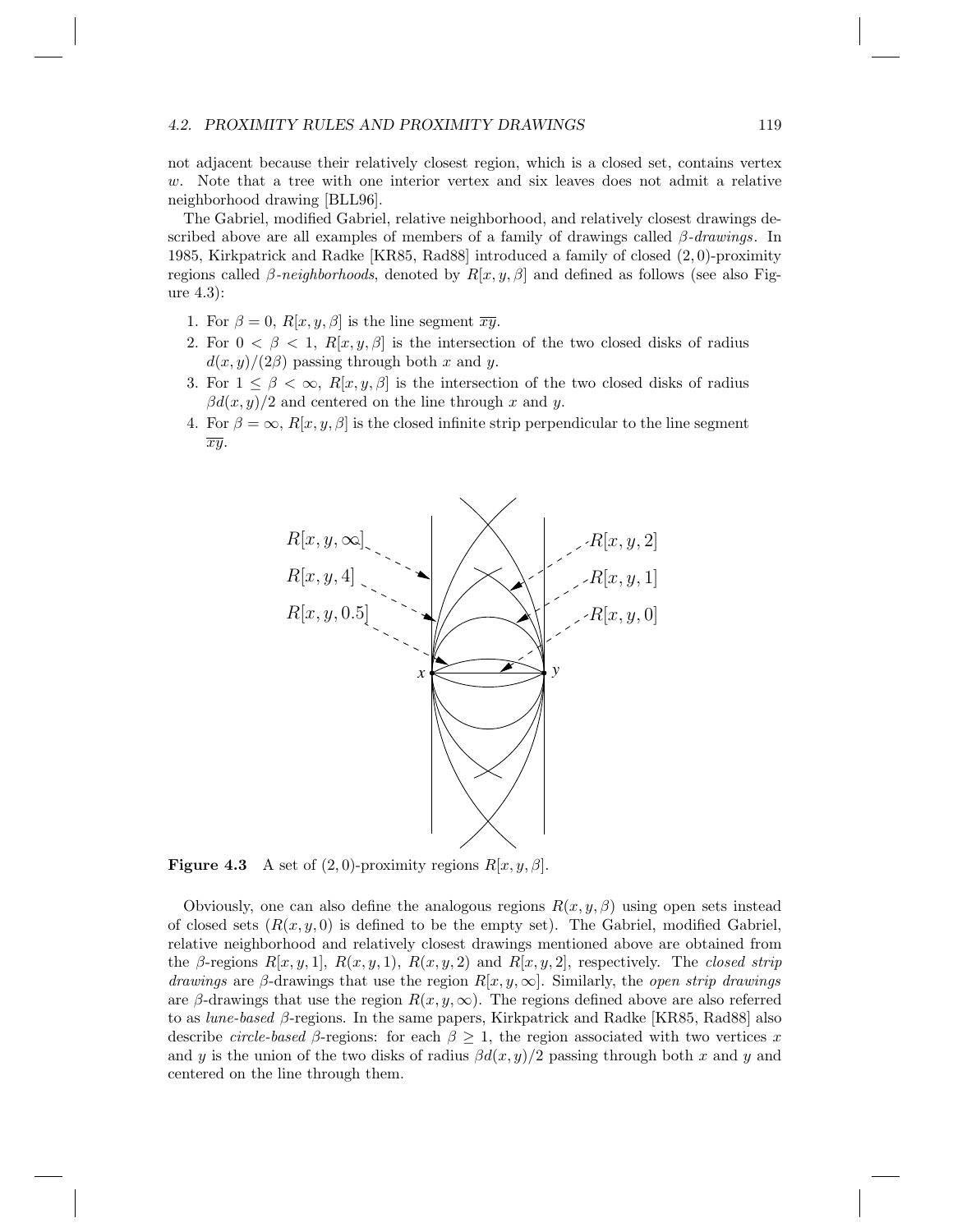In the (2, 0)-proximity drawings described above, the proximity region chosen for a pair of vertices x, y is symmetric about the perpendicular bisector of the segment  $\overline{xy}$ . This guarantees a certain symmetry in the drawings produced. This symmetry, however, is not always desirable. Veltkamp [Vel92, Vel94, Vel95] introduced a family of proximity regions, called γ*-regions*, in which the proximity region may lack this symmetry and that generalize lune-based and circle-based  $\beta$ -regions. While Veltkamp takes advantage of this absence of symmetry in constructing object boundaries from a set of points in the context of visual processing and pattern recognition, the notion of  $\gamma$ -regions can be used from a graph drawing perspective to define γ*-drawings*. Another generalization of proximity drawings based on β-region are the so-called *empty region graphs*, recently introduced by Cardinal, Collette, and Langerman [CCL09]. An empty region graph is a proximity drawing where the proximity region of any pair of points u and v in the plane is a *template region*, that is a function mapping the pair  $u, v$  to a subset of the plane. In particular, the authors focus on the combinatorial properties of proximity graphs whose template regions are convex and symmetric.

Several (2,0)-proximity regions can be seen as special cases of either  $\beta$ -regions or  $\gamma$ regions; however, there are some well-known proximity regions defined in the literature that cannot be classified as members of some parameterized infinite family. Among those that have been investigated in the graph drawing context, we recall here the *rectangle of influence* [IS85] region, for which the proximity region associated with two points x and y is the axis-parallel rectangle determined by x and y. As in the case of  $\beta$ -drawings, one can use either open or closed rectangles; as with  $\beta$ -regions, the choice will determine which graphs can be drawn. A proximity drawing that uses the (open or closed) rectangle of influence region is called (open or closed) *rectangle of influence drawing*. In this type of drawing two vertices x and y are connected by an edge if and only if the (open or closed) rectangle of influence of x and y does not contain any other vertex. Figures 4.4 (a) and (b) show an open and a closed rectangle of influence drawing, respectively; the two drawings have the same vertex set.



Figure 4.4 (a) An open rectangle of influence drawing; the dotted box represents the rectangle of influence of two vertices. (b) A closed rectangle of influence drawing.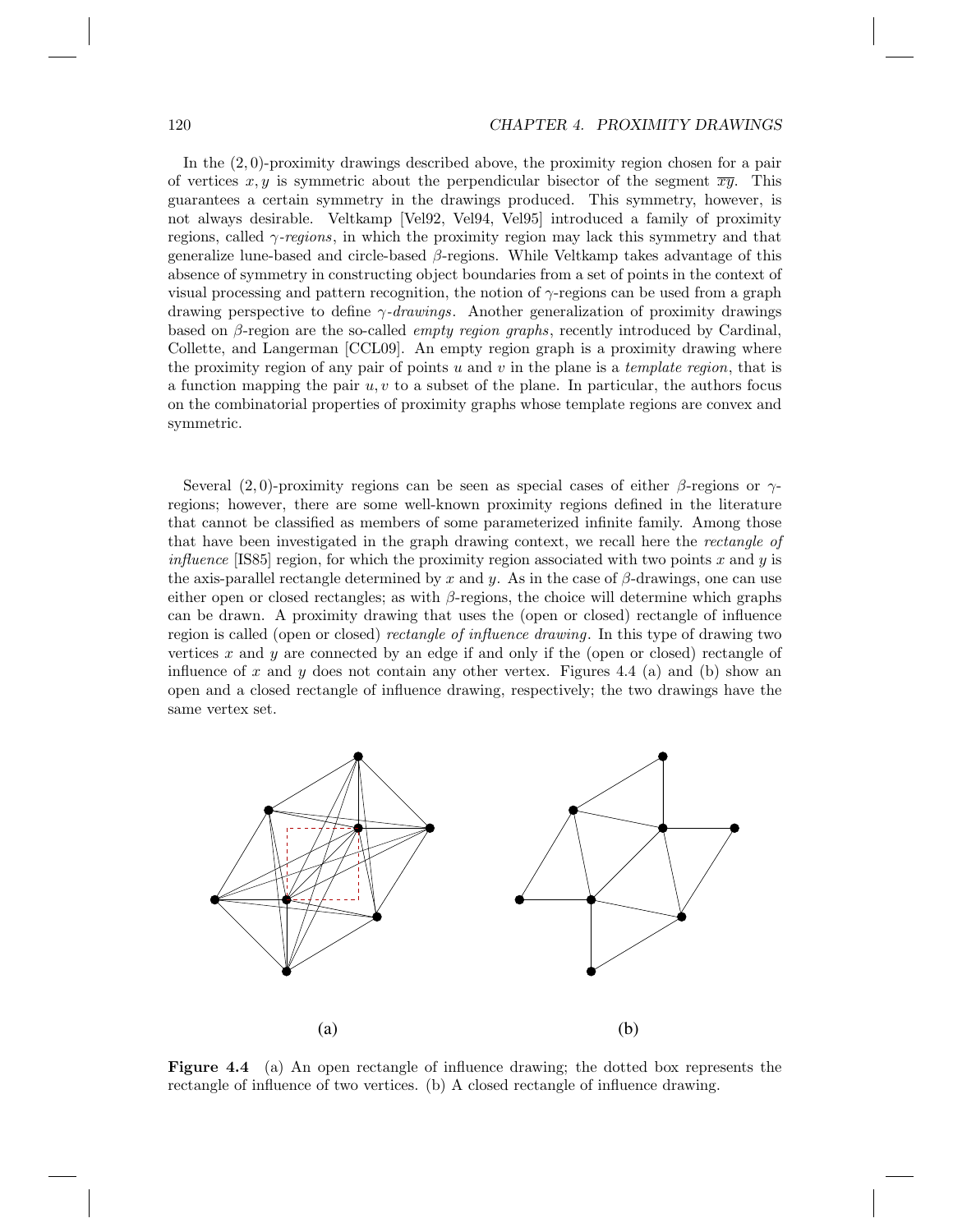#### 4.2. PROXIMITY RULES AND PROXIMITY DRAWINGS 121

The (2, k)-proximity drawing paradigm can also be used to produce drawings of directed graphs by associating with each *ordered* pair of points  $(x, y)$  a proximity region  $R_{x,y}$ . By allowing the region  $R_{x,y}$  to be different from the region  $R_{y,x}$ , it is possible to produce drawings where the edge  $(x, y)$  is in the drawing, but not the edge  $(y, x)$ . An early example of this is the *nearest neighbor drawing* (see, e.g, [PY92]), where each vertex  $x \in P$  is connected to all vertices (or sometimes just one) of minimum distance from x. Although the nearest neighbor drawing is usually considered to be an undirected graph, the definition is inherently that of a directed graph. The proximity region  $R_{x,y}$  in this case is the open disk of radius  $d(x, y)$  centered at x.

Besides  $(2, h)$ -proximity drawings, there are many other meaningful and well-investigated families of proximity drawings. A *Delaunay drawing* [Del34] is an example of a closed (3, 0) proximity drawing: here triplets of points in  $P$  are connected into triangles if and only if the closed disk they determine contains no other points of P. Delaunay drawings make sense for planar triangulated graphs (a Delaunay drawing is commonly called a *Delaunay triangulation* in the computational geometry literature). A *Delaunay drawing of order* h (usually called a *higher order Delaunay triangulation* in the computational geometry literature  $[\text{GHvK02}]$  is a  $(3, h)$ -proximity drawing of a planar triangulated graph, where for every triplet of vertices connected into a triangle the closed disk through the triplet contains at most h other points of P (for a given integer  $h \geq 0$ ).

Related to Delaunay triangulations is another well-known proximity graph, namely, the *Voronoi diagram* (see, e.g., [PS90]). A Voronoi diagram of a set of points P is the geometric dual of the Delaunay triangulation of  $P$ , i.e., it is the straight-line drawing whose edges are the perpendicular bisectors of the edges of the Delaunay triangulation and whose vertices are the intersection points of these perpendicular bisectors. Equivalently, the Voronoi diagram of  $P$ , for a given metric, is a subdivision of the plane into regions such that each region is associated with a distinct point  $p$  of  $P$  and it contains all points of the plane that are closer to  $p$  than to any other elements of  $P$ . We can therefore define a new type of proximity drawing: A *Voronoi drawing* [LM03] of a graph G is a straight-line drawing of G that is also the Voronoi diagram of some set of points (also called *sites*).

Figures 4.5 (a) and (b) show examples of Voronoi drawings in the Euclidean and in the Manhattan metric, respectively. In the figure, the white points are the sites; for display purposes, the edges of infinite length of the Voronoi diagram have been replaced by edges of finite length and endvertices have been added.



Figure 4.5 Voronoi drawings: (a) in the Euclidean metric and (b) in the Manhattan metric.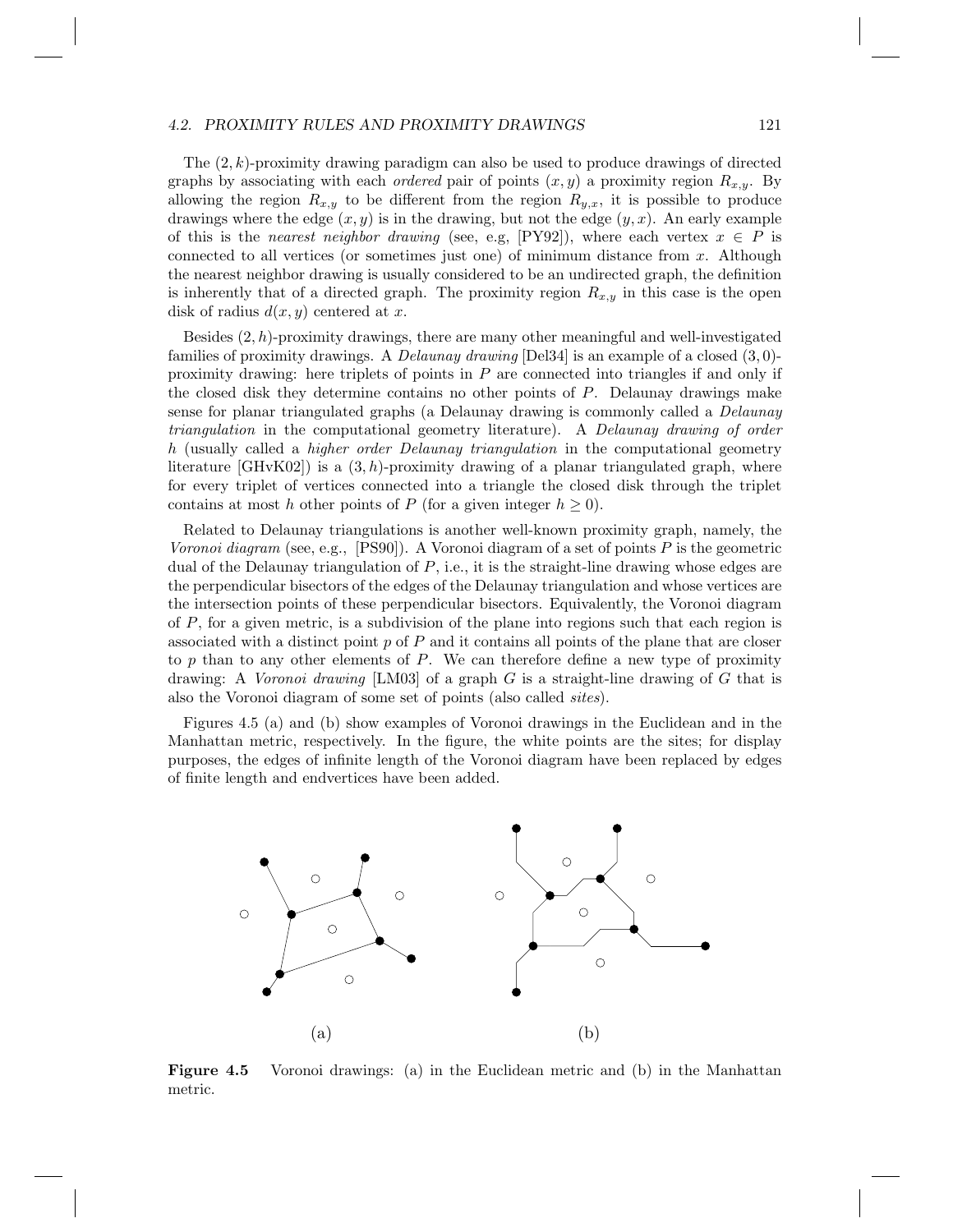In our definition of  $(k, n)$ -proximity drawings, we have required that the sets S to which we associate proximity regions contain at least two points, since otherwise no edges can be formed. There is, however, a way in which proximity regions associated with single points can be used to create proximity drawings: pairs of points can be connected by an edge if the regions corresponding to the points intersect. We call such drawings *intersection drawings*. An example of such a proximity drawing would be a *sphere of influence drawing* of a graph. To produce this type of drawing, each point x ∈ P has, as its proximity region, its *sphere of influence* [Tou88], namely, the disk centered at x of radius  $r_x = \min\{d(x, y) : y \in P - \{x\}\}.$ One can consider either open or closed sphere of influence drawings. An example of a sphere of influence graph is depicted in Figure 4.6; the drawing is valid for both the open and the closed model of proximity.



Figure 4.6 A sphere of influence drawing.

#### 4.2.2 Global Proximity

Several graph drawing algorithms are designed to produce a representation of a graph that is as small as possible in some sense. For example, given a resolution rule (i.e., a minimum acceptable distance between any pair of graphic features in the drawing) one may want to optimize the area of the drawing or aim for minimum edge lengths. A proximity drawing that adopts a global measure of proximity is, in a sense, the smallest possible representation of a graph because it globally maximizes the closeness of adjacent vertices and the reciprocal distances of those pairs that are not adjacent.

The *weight* of a drawing of a graph is defined to be the sum of the lengths of the edges of the drawing. Frequently, drawings of graphs are required to satisfy some set of *aesthetic criteria* such as planarity or orthogonality. For a graph  $G$ , a set  $P$  of points in the plane, and a set  $\mathcal E$  of aesthetic criteria, the *weight of* G *with respect to* P, denoted by  $w_P(G)$ , is defined as follows:  $w_P(G)$  is the minimum taken over the weights of all drawings of G having P as the vertex set and satisfying  $\mathcal{E}$ ; if no such drawing exists, then  $w_P(G) = \infty$ . Now let C be a class of graphs. A graph  $G \in \mathcal{C}$  is *minimum weight drawable (for* C) if there exists a set P of points such that  $w_P(G)$  is finite and G minimizes  $w_P()$  over all graphs in C. Any drawing of G that achieves this minimum value is called a *minimum weight drawing of* G *with respect to* P. Two well-known examples of such drawings are given below (see, e.g., [PS90]).

A *minimum spanning tree* of a set P of points is a connected, straight-line drawing that has P as its vertex set and that minimizes the total edge length. So, letting C be the class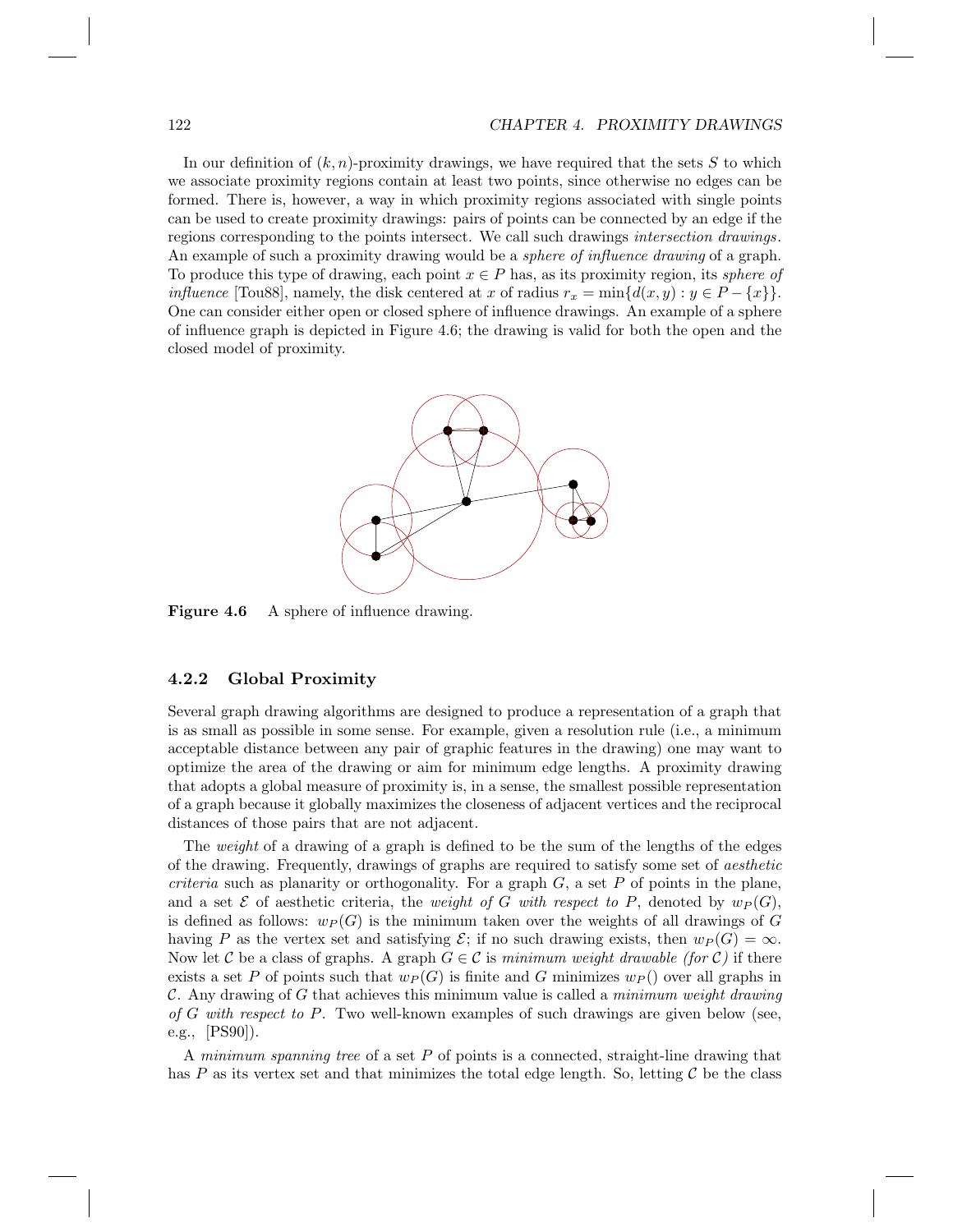#### 4.3. RESULTS 123

of all trees, and letting  $\mathcal E$  denote straight-line planar drawings, a tree G is minimum weight drawable for C if there exists a set P of points in the plane such that G minimizes  $w_P()$  over all trees. This is equivalent to saying that  $G$  is isomorphic to a minimum spanning tree of P. Figure 4.7 shows a minimum weight drawing of a tree. A *minimum weight triangulation* of a set P is a triangulation of P having minimum total edge length. Letting  $\mathcal C$  be the class of all planar triangulations, and letting  $\mathcal E$  be as above, a planar triangulation  $G$  is minimum weight drawable for C if there exists a set P of points in the plane such that G is isomorphic to a minimum weight triangulation of P.



Figure 4.7 A minimum weight drawing of a tree.

We conclude this section by remarking that there are strong relations between global and region-based proximity rules. For example, it is well known that every minimum spanning tree on a set  $P$  of points is a subgraph of the Delaunay triangulation of  $P$  (see, e.g., [PS90]). Also, a significant research effort can be found in the computational geometry literature devoted to studying the relationships between  $(2, k)$ -proximity and minimum weight triangulations (see, e.g., [Kei94, WY01, CX01]).

#### 4.3 Results

In this section, we survey some of the most relevant results on the proximity drawability problem for the types of proximity drawings described in the previous section.

#### 4.3.1 Minimum Weight Drawings

If a graph admits a minimum weight drawing, it is called *minimum-weight drawable*; otherwise, it is called *minimum-weight forbidden*. As already mentioned above, most research on minimum weight drawings has focused on trees and on planar triangulated graphs.

The problem of testing whether a tree can be drawn as a Euclidean minimum spanning tree in the plane is essentially solved. Monma and Suri [MS92] proved that each tree with maximum vertex degree at most five can be drawn as a minimum spanning tree of some set of vertices by providing a linear-time (real RAM) algorithm. In the same paper, it is shown that every tree having at least one vertex with degree greater than six is minimum weight forbidden. As for trees having maximum degree equal to six, Eades and Whitesides [EW96b] showed that it is NP-hard to decide whether such trees can be drawn as minimum spanning trees.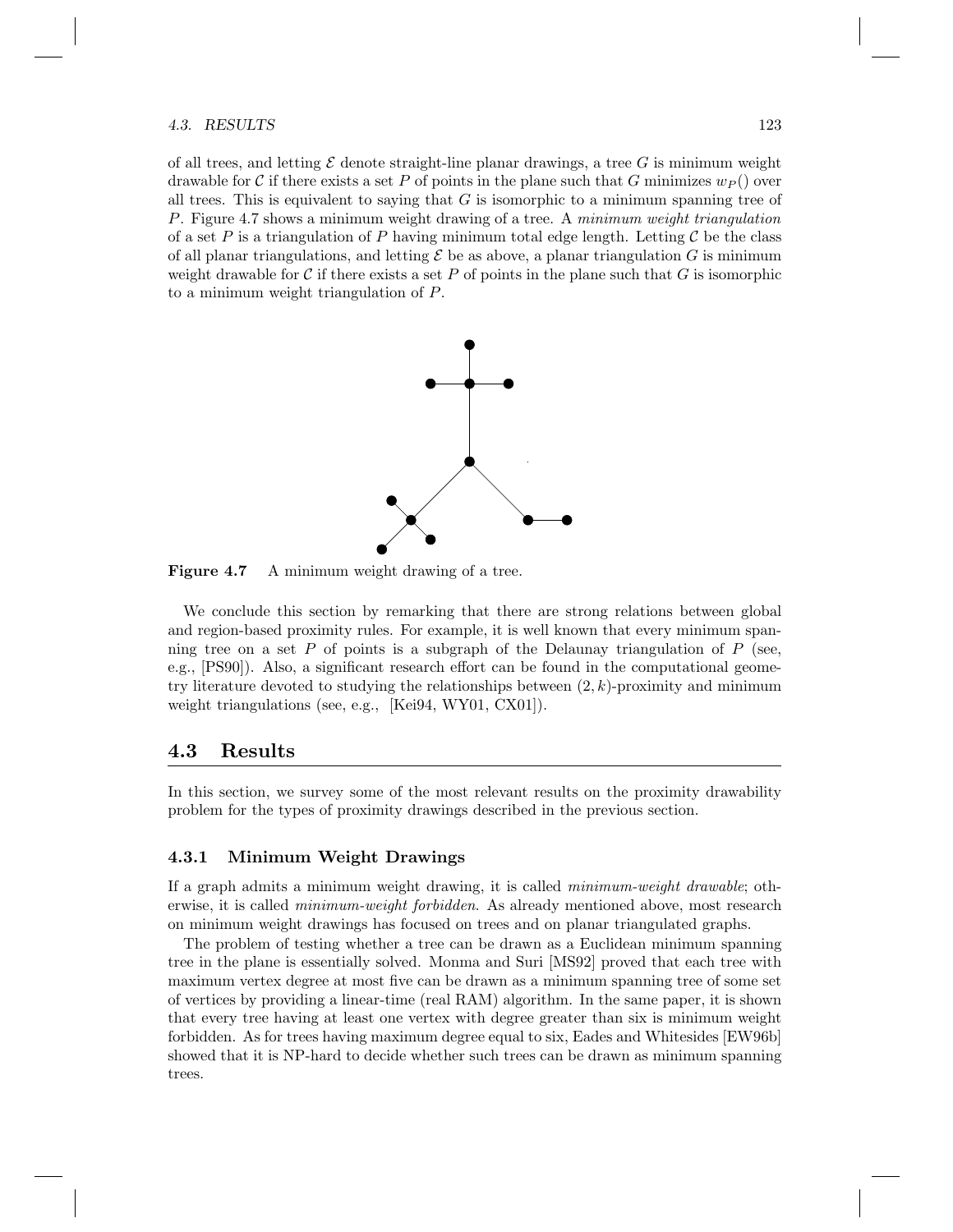One of the most challenging questions in the seminal paper by Monma and Suri [MS92] was about the area required by a minimum weight drawing of a tree. Namely, the construction by Monma and Suri used a grid of size  $O(2^{n^2}) \times O(2^{n^2})$  and the authors conjectured an exponential lower bound for minimum weight drawings of trees with maximum vertex degree five (i.e., the existence of a tree T with n vertices such that any minimum weight drawing of T requires area at least  $c^n \times c^n$  for some constant  $c > 1$ ). This long-standing conjecture was only recently proved to be correct by Angelini et al.  $[ABC^+11]$ , who describe a tree  $T$  with  $n$  vertices having maximum degree five such that in any minimum weight drawing of T the ratio between the longest and the shortest edge is  $2^{\Omega(n)}$ , which implies that the drawing requires exponential area.

On the other hand, Frati and Kaufmann [FK11] proved that the exponential area lower bound of minimum weight drawings of trees does not hold for maximum vertex degree smaller than five. More precisely, let  $T$  be any tree with  $n$  vertices and maximum vertex degree four; Frati and Kaufmann show how to compute a minimum weight drawing of  $T$  with the following area upper bounds: (i)  $O(n^{4.3})$  if T is a complete binary tree; (ii)  $O(n^{11.3875})$ if T is an arbitrary binary tree; (iii)  $O(n^{3.73})$  if T is a complete ternary tree; (iv)  $O(n^{21.252})$ if  $T$  is an arbitrary ternary tree. The area bound for complete binary tree has been further reduced to  $O(n^{3.8})$  by Di Giacomo et al. [DDLM12] (see also Section 4.4.3).

The 3-dimensional question about characterizing those trees that can be drawn as a Euclidean minimum spanning tree is not yet completely solved. In [LD95], it is shown that every tree having at least one vertex with degree greater than twelve is minimum weight forbidden in 3-dimensional space while all trees with vertex degree at most nine are drawable. King [Kin06] improved this last result by showing that all trees whose vertices have vertex degree at most ten can be realized as a Euclidean minimum spanning tree in 3-dimensional space. In general, the maximum vertex degree of a minimum weight drawable tree is bounded by the *kissing number* , i.e., by the maximum number of disjoint unit spheres that can be simultaneously tangent to a given unit sphere [RS95].

A significant research effort has also been devoted to drawing a planar triangulated graph G as a minimum weight triangulation of the points representing the vertices. However, the problem is still far from being solved. It may be worth recalling that, while computing a Euclidean minimum spanning tree of a set of points in the plane is solvable in polynomial time (see, e.g. [PS90]), the problem of computing a Euclidean minimum weight triangulation of a set of points in the plane is NP-hard [MR08].

In [LL96], it is shown that all maximal outerplanar triangulations are minimum-weight drawable, and a linear time (real RAM) drawing algorithm for constructing such a drawing is given. This naturally leads to investigation of the internal structure of minimum-weight drawable planar triangulated graphs. In [LL02] the authors examined the *endoskeleton* or *skeleton*, for short—of planar triangulated graphs, that is, the subgraph induced by the internal vertices of the triangulation. They constructed skeletons that cannot appear in any minimum weight drawable triangulation and skeletons that guarantee minimum weight drawability. More precisely, the known results about of minimum weight drawable triangulations are as follows.

- In [LL02], the authors showed that any forest can be realized as the skeleton of some minimum weight triangulation. On the other end, Wang, Chin, and Yang [WCY00] gave examples of triangulations that do not admit a minimum weight drawing even if their skeleton is acyclic.
- In [LL02], it is also shown that any traingulation containing either the graph of Figure 4.8 (a) or the graph of Figure 4.8 (b) is not minimum weight drawable.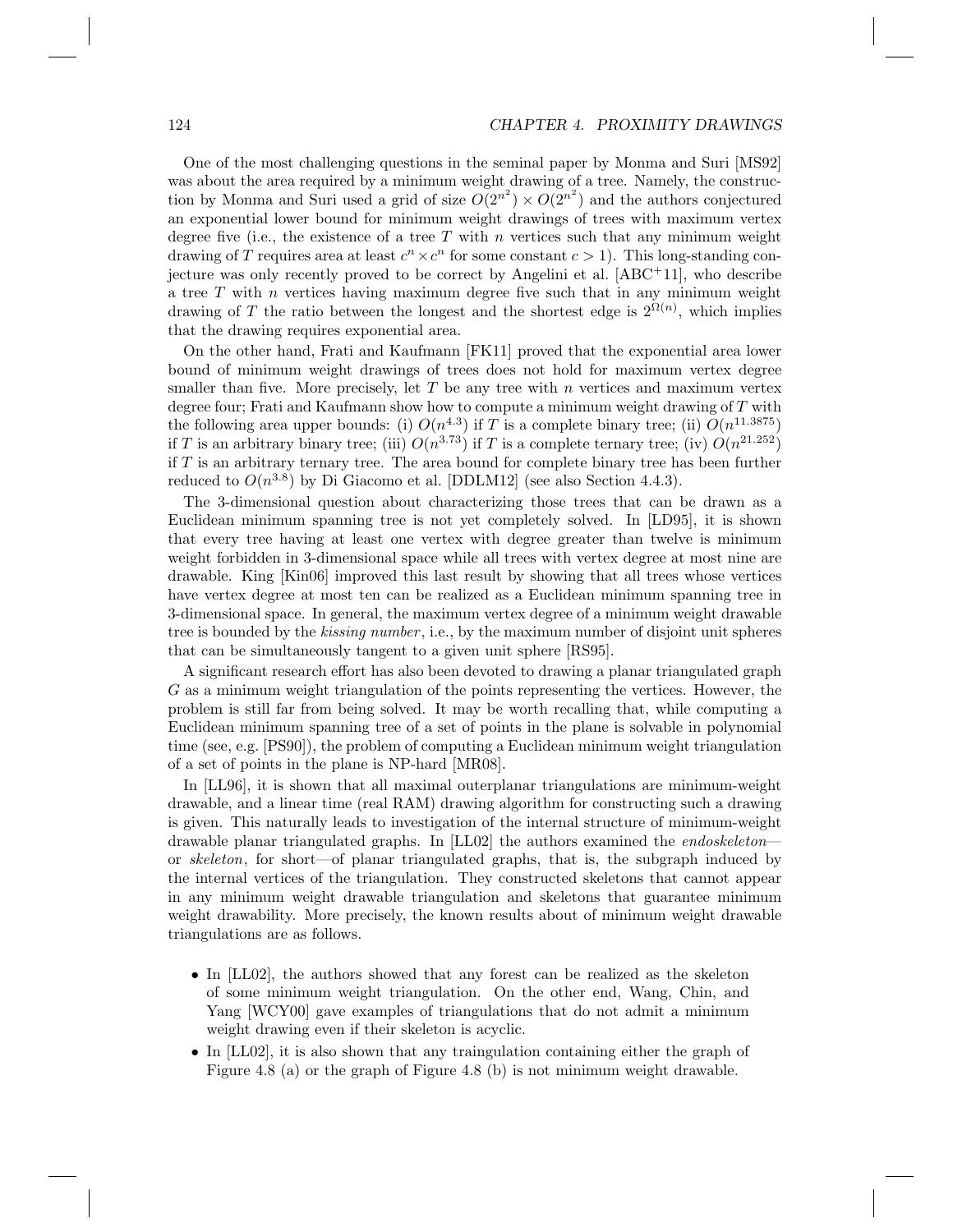4.3. RESULTS 125



Figure 4.8 Two examples of triangulations that cannot be drawn as minimum-weight triangulations.

Another contribution of [LL02] is to study the relationship between Delaunay drawability and minimum weight drawability. The authors described graphs that do not admit a Delaunay drawing but do have a minimum weight drawing. One such example is the minimum weight drawing of Figure 4.9: As explained in the next section,the depicted graph violates a necessary condition for Delaunay drawability (see also Figure 4.11 (b)).



Figure 4.9 A minimum weight drawing of a Delaunay forbidden graph (see also Figure 4.11 (b).

#### 4.3.2 Delaunay and Voronoi Drawings

The study of the combinatorial properties of Delaunay triangulations and of Voronoi diagrams (i.e., the Delaunay and the Voronoi drawability problems) has a long tradition in the computational geometry literature and is of particular interest because it is closely re-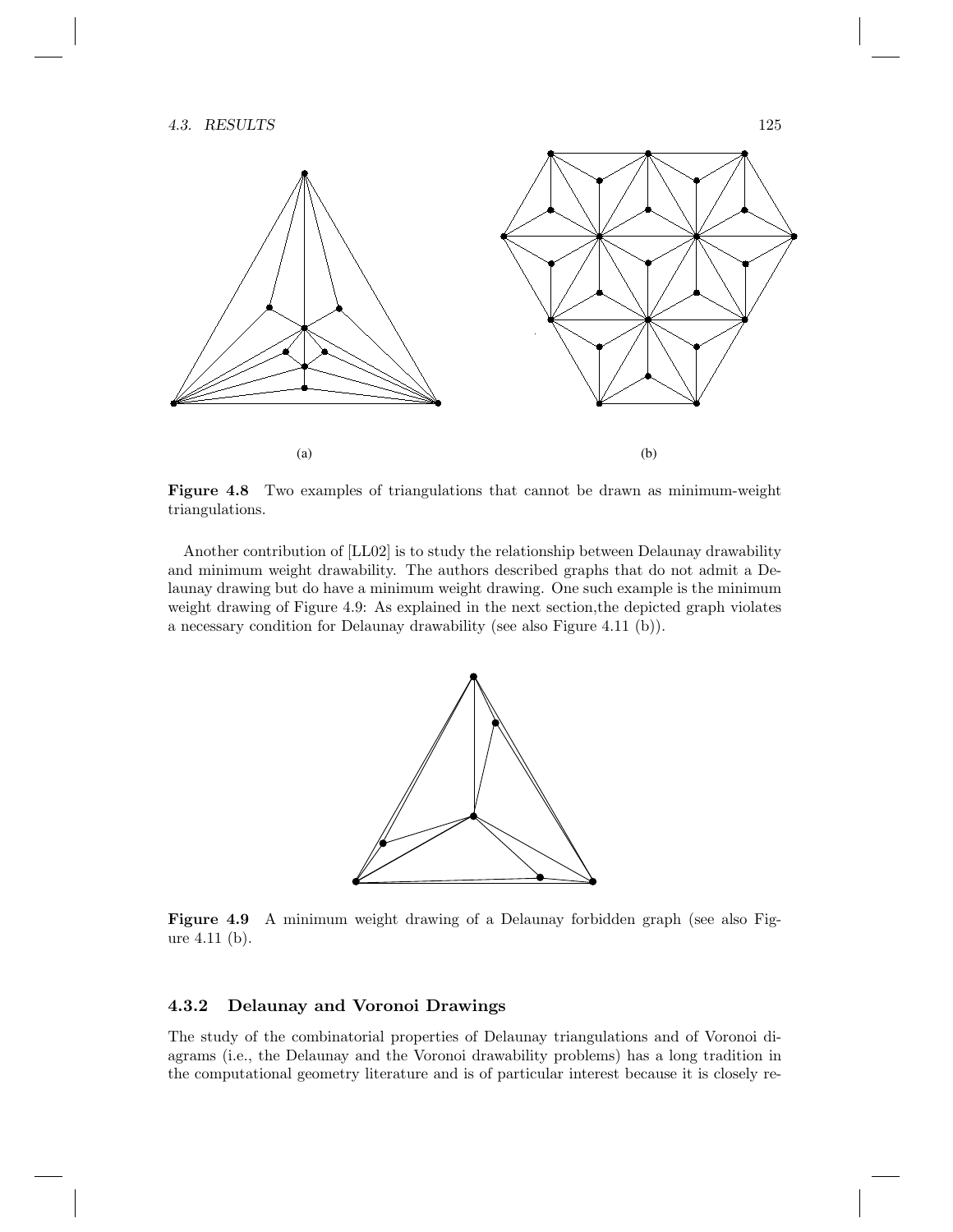lated to the design of topologically consistent algorithms for computing Delaunay/Voronoi diagrams in finite precision (see, e.g., [SI92, SH97, SIII00]).

The problem of characterizing which graphs admit Voronoi drawings has been studied in [LM03] both for the Euclidean and for the Manhattan metric. It is shown that every tree, independently of its maximum vertex degree, can be drawn as the Voronoi diagram of some set of points in the Euclidean metric. It is also proved that the maximum vertex degree of a Voronoi drawable tree in the Manhattan metric is at most five and that this bound is tight. Finally, the family of those binary trees that admit a Voronoi drawing in the Manhattan metric is characterized. Figure 4.10 shows examples of Voronoi drawings of trees in the Euclidean and in the Manhattan metric.



Figure 4.10 Two Voronoi drawings of trees: (a) a Euclidean Voronoi drawing and (b) a Manhattan Voronoi drawing. The white circles are sites and the black circles are vertices of the drawing. For display purposes, the edges of infinite length of the Voronoi diagrams have been replaced by edges of finite length and endvertices have been added.

An exact characterization of those graphs that admit Delaunay drawings remains a challenging open problem; however, some sufficient conditions and some necessary conditions for Delaunay drawability are known. Dillencourt [Dil90a] proved that if a graph G is maximal outerplanar, then G is Delaunay drawable. In a different paper, Dillencourt [Dil90b] studied the relationship between Delaunay drawability and 1-toughness. A graph G is *1-tough* if for any non-empty set S of vertices of  $G$ , the number of components obtained from  $G$  by removing the vertices of S and their incident edges is at most  $|S|$ . For example, the graph of Figure 4.11 (a) is not 1-tough because the removal of the four white vertices and of their incident edges results in a graph with five components. Dillencourt showed in [Dil90b] that every Delaunay drawable graph either (a) is 1-tough or (b) for any set S of vertices of  $G$ , the number of interior components obtained from  $G$  by removing the vertices of  $S$  and their incident edges is at most  $|S| - 2$  (an interior component is a component that has no vertices in the outerface of  $G$ ). This necessary condition is used by Dillencourt to construct examples of graphs that are nor Delaunay drawable. For example, neither graph of Figure 4.11 is Delaunay drawable: as already explained, the one of Figure 4.11 (a) violates the 1-toughness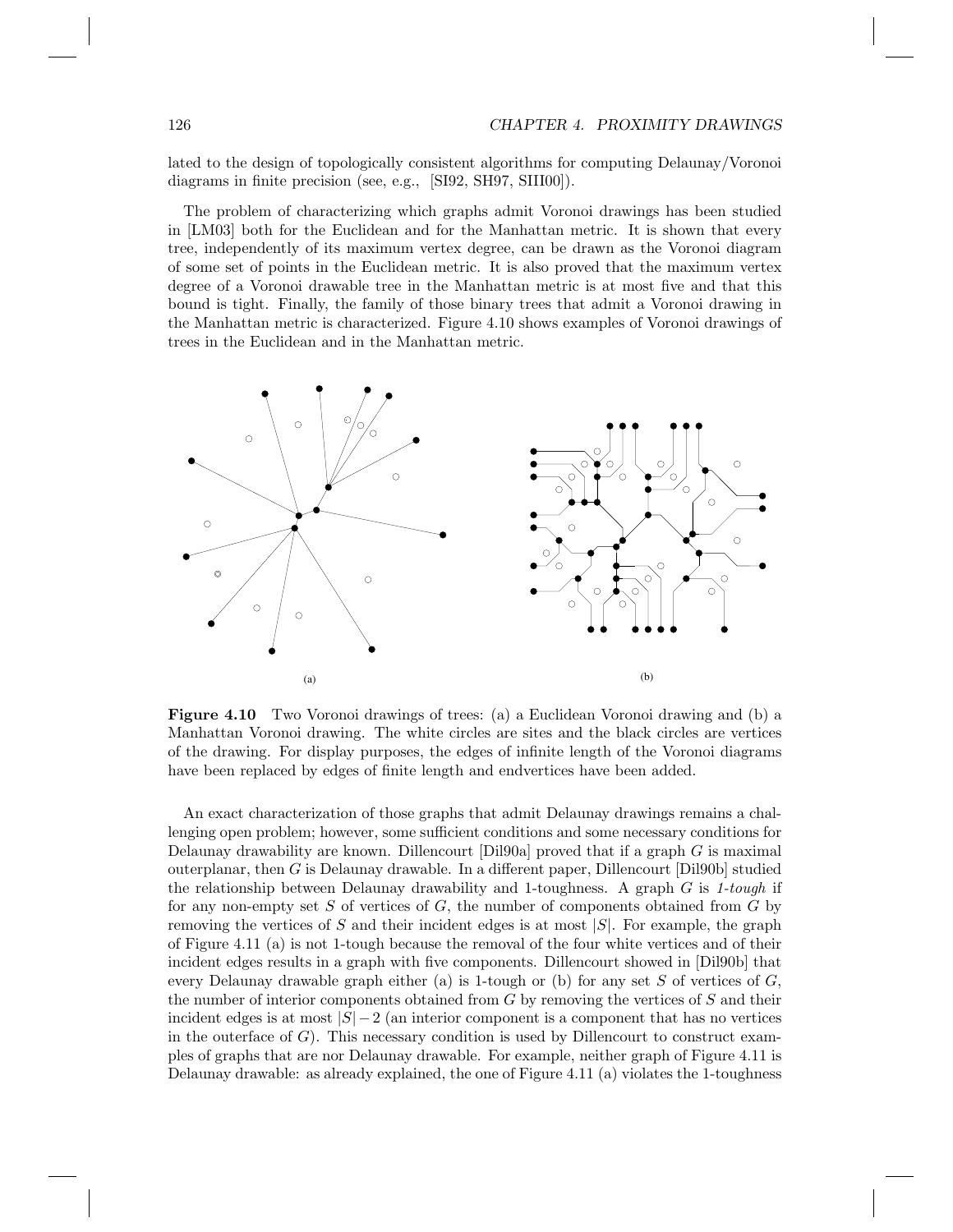#### 4.3. RESULTS 127

condition; the one of Figure 4.11 (b), violates the second necessary condition stated above because removing the four white vertices gives rise to three interior components. Another interesting property proved in [Dil90b] is that any Delaunay drawable graph has a perfect matching.

Based on the strict connection between the convex hull of a set of non-coplanar points on the surface of a sphere and a (2-dimensional) Delaunay triangulation [Bro79], the following equivalent definition of Delaunay drawable graphs was also given by Dillencourt [Dil96]: A planar triangulated graph  $G$  with triangular outerface is Delaunay drawable if and only if it is inscribable, i.e., it can be drawn in 3-dimensional space as the convex hull of a set of non-coplanar points on the surface of a sphere. If the outerface  $f$  of  $G$  is not triangulated, then G is Delaunay drawable if and only if the graph obtained from G by "stellating"  $f$  (i.e., by adding a vertex in  $f$  and connecting it to all vertices of  $f$ ) is inscribable. Dillencourt and Smith [DS95] showed that every planar triangulated graph whose vertices all have degree three is inscribable (after having possibly stellated the outerface) and therefore Delaunay drawable. The same authors showed in [DS94] that any 4-connected planar graph is inscribable and that any triangulated graph with triangular outerface and without chords or non-facial triangles is Delaunay drawable.

The question whether Delaunay drawable graphs are Hamiltonian was posed by Mathieu [Mat87] and by O'Rourke [O'R87]. Examples of Delaunay drawable graphs that are not Hamiltonian can be found in papers by Dillencourt [Dil87, Dil89] and by Kantabutra [Kan83]. These examples suggested the question of the computational complexity of the Hamiltonicity of Delaunay drawable graphs. The question was answered by Dillencourt [Dil96], who proved that determining whether a Delaunay drawable graph is Hamiltonian is NP-complete. In the same paper it is also shown that there exist Delaunay drawable graphs that do not have a 2-factor (a 2-factor of a graph is a spanning collection of disjoint cycles). Finally, in the papers by Di Battista and Vismara [DV96], and by Sugihara and Hiroshima [SH97], the angles of Delaunay drawings were characterized.



Figure 4.11 Two graphs that are not Delaunay drawable: (a) The graph is not 1-tough: removing the white vertices produces five components. (b) Removing the four white vertices produces three internal components.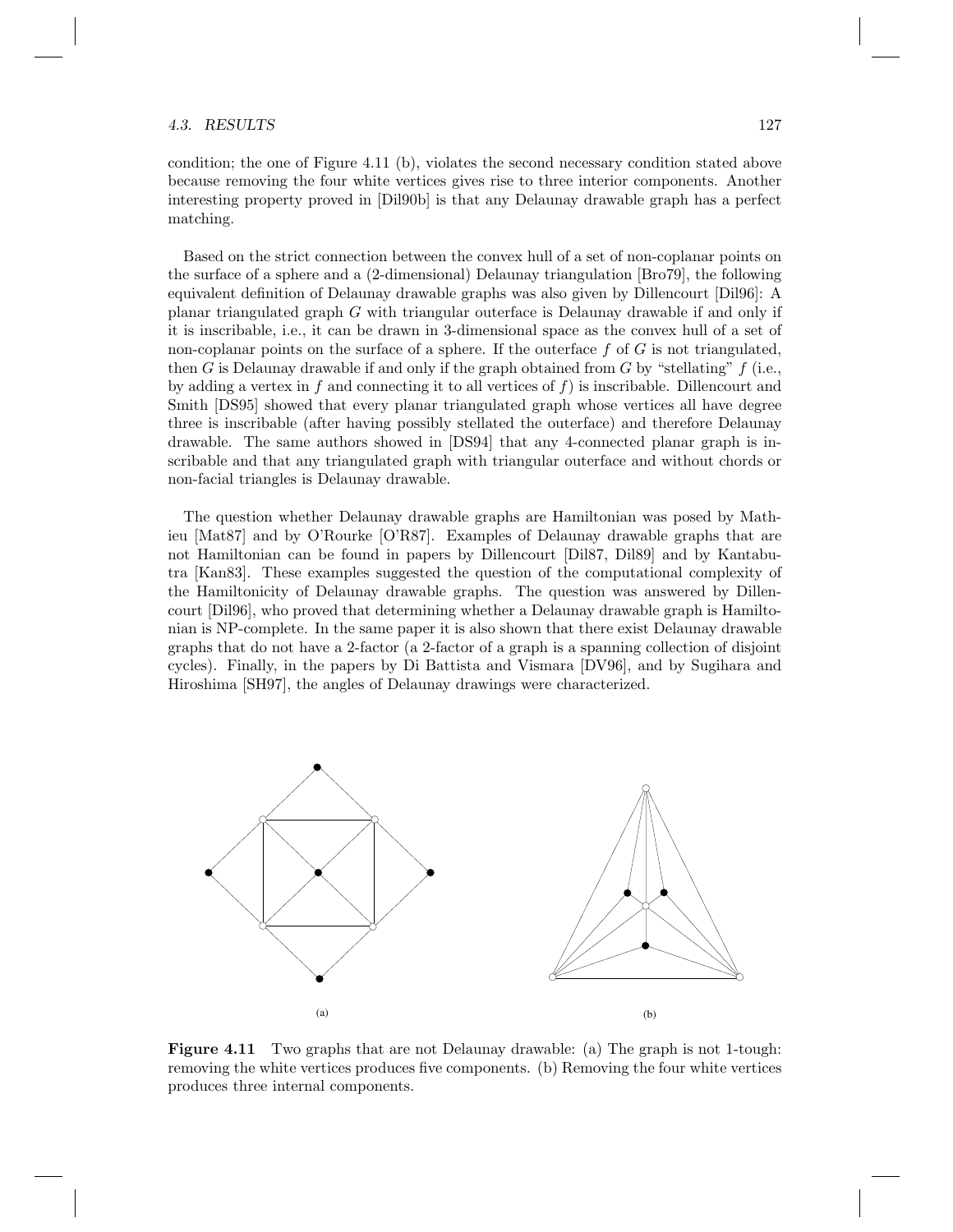#### 4.3.3 Rectangle of Influence Drawings

The rectangle of influence drawability problem was first defined in [LLMW98], where both the case that the rectangle of influence is an open set and the case that it is a closed set are investigated. For both cases, characterization results are presented concerning cycles, wheels, trees, outerplanar graphs, and cliques. As already observed, the set of representable graphs can be quite different, depending on whether the open or the closed rectangle of influence is used to define the proximity drawing. For example, Figure 4.12 (a) shows a closed rectangle of influence drawing of a 4-cycle, which is not an open rectangle of influence drawable graph. Figure 4.12 (b) gives an open rectangle of influence drawing of  $K_5$  (i.e., the complete graph on five vertices), which is not a closed rectangle of influence drawable graph.



Figure 4.12 Examples of rectangle of influence drawings: (a) a closed rectangle of influence drawing of a 4-cycle; (b) an open rectangle of influence drawing of  $K_5$ . Note that a 4-cycle does not admit an open rectangle of influence drawings and that  $k_5$  is not closed rectangle of influence drawable.

#### 4.3.4 Nearest Neighbor Drawings

Paterson and Yao [PY92] started the investigation of the combinatorial properties of nearest neighbor graphs. Among other basic results, they proved that a nearest neighbor drawable tree cannot branch too much: if the depth of the tree is high, then the tree contains some long paths. More precisely, Paterson and Yao showed that if a tree of depth  $D$  is nearest neighbor drawable, then it can have at most  $O(D^9)$  vertices. The upper bound was reduced to  $O(D^6)$  by Eppstein [Epp92] and to  $O(D^5)$  by Eppstein, Paterson, and Yao [EPY97]; this last upper bound is tight since Paterson and Yao [PY92] had shown the existence of nearest neighbor drawable graphs of depth D and  $\Omega(D^5)$  vertices.

A precise characterization of nearest neighbor drawable graphs is still unknown. Eppstein, Paterson, and Yao [EPY97] conjectured that deciding whether a given graph is nearest neighbor drawable is hard. The truth of the conjecture was proved by Eades and Whitesides [EW96a] who show that it is NP-hard to determine whether a graph  $G$  is nearest neighbor drawable by using a mechanical device, called "logic engine," that simulates the well-known NP-complete problem NOT-ALL-EQUAL-3SATISFIABILITY [GJ79] and that provides a proof paradigm based on an approach first used by Bhatt and Cosmodakis [BC87]. Kitching and Whitesides [KW04] extend the technique to 3-dimensional space and, by using a "3-dimensional" logic engine, prove that the mutual nearest neighbor drawability problem is NP-hard in 3-dimensional space. It may be worth recalling that the logic engine paradigm can be used to prove the hardness of other graph drawing problems such as, for example,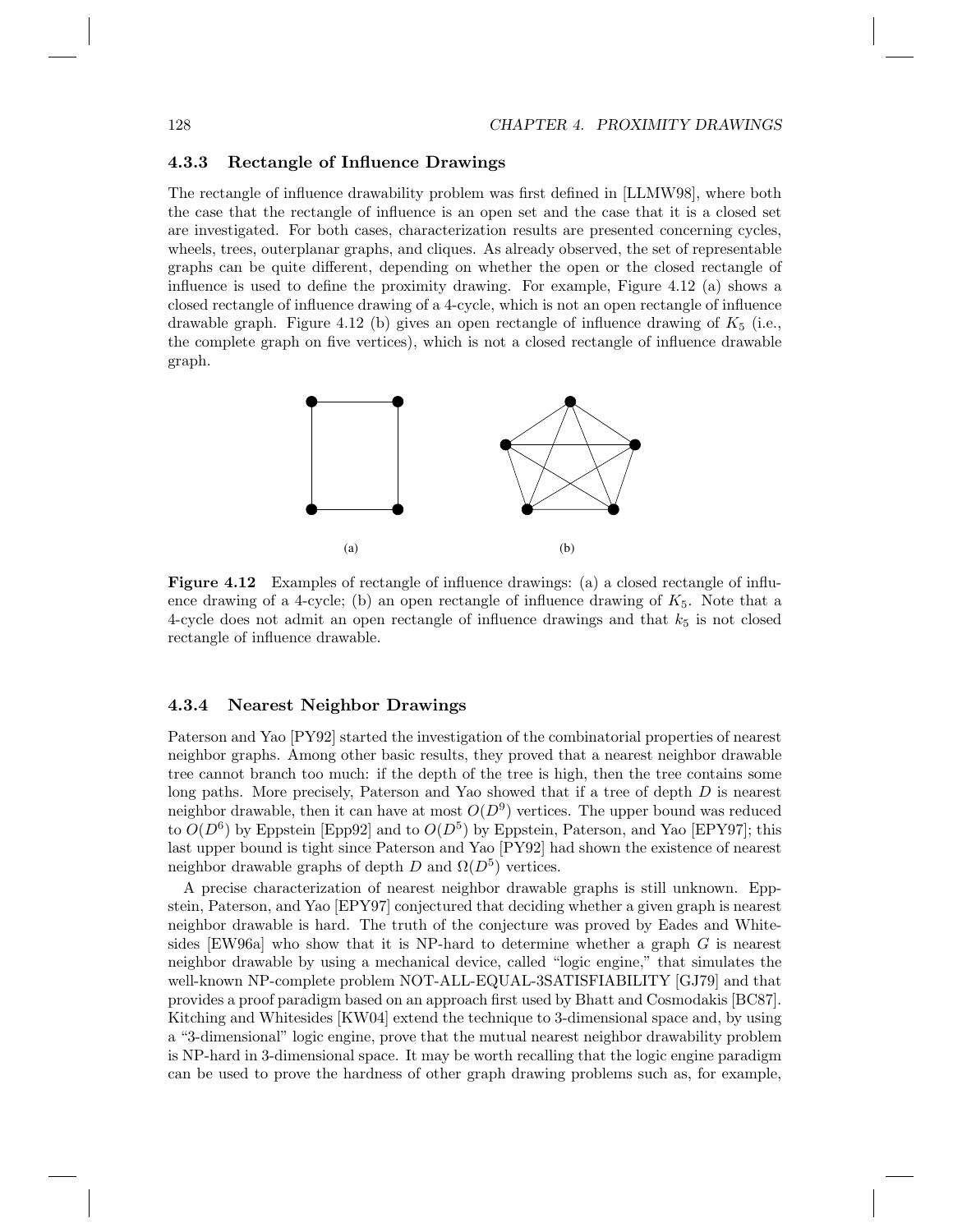#### 4.3. RESULTS 129

determining whether a graph is a subgraph of the hexagonal tiling or an induced subgraph of the square or hexagonal tilings [Epp09].

#### 4.3.5 Sphere of Influence Drawings

Basic properties of sphere of influence drawable graphs are discussed by Harary et al. [HJLM93]. Harary et al. showed that if a graph  $G$  is open/closed sphere of influence drawable, an induced subgraph of G may not necessarily be open/closed sphere of influence drawable. This nonhereditary property greatly complicates the problem of characterizing sphere of influence drawable graphs. The conjecture of Harary et al. that  $K_9$  does not admit an open sphere of influence drawing remains, to date, an open problem.

On the positive side, Jacobson, Lipman, and McMorris  $[JLM95]$  proved that if G is triangle-free and admits a sphere of influence drawing, then any subgraph of  $G$  is also drawable. Jacobson, Lipman, and McMorris exploited this result to characterize those trees that admit an open/closed sphere of influence drawing: A tree is open sphere of influence drawable if and only if it has a perfect matching; a tree is closed sphere of influence drawable if and only if it contains a  $\{P_2, P_3\}$ -factor (see, e.g., [Har69] for a definition of  $\{P_2, P_3\}$ factor).

The number of edges of sphere of influence drawable graphs was independently studied by several researchers. Avis and Horton [AH82] proved that the number of edges of an open sphere of influence drawable graph cannot be larger than  $29n$ , where n is the number of vertices. An upper bound of  $21n$  had also been already proven by Besicovitch [Bes45] in 1945, although he was not aware of the application of his result to the sphere of influence drawability problem. The bound of Besicovitch had later been improved by Reifenberg [Rei48] in 1948 and independently by Bateman and Erdös [BE51] in 1951, who showed an upper bound of 18n for the problem. Michael and Quint [MQ94b] had lowered the bound to 17.5n. The best-known upper bound is due to Soss [Sos99a], who showed that any open/closed sphere of influence drawable graph can have at most 15n edges.

The study of sphere of influence drawings has also been extended to d-dimensional space and/or to different metrics (see, e.g., [GPS94, Sos99b, MQ99, MQ03]). The interested reader is also referred to the papers by Michael and Quint [MQ94a, MQ03] and to the work of Boyer, Lister, and Shader [BLS00] for more references and a list of open problems concerning the sphere of influence drawabality problem.

#### 4.3.6  $\beta$ -Drawings

Kirkpatrick and Radke [KR85, Rad88] defined the open and closed  $\beta$ -regions  $(R(x, y, \beta),$  $R[x, y, \beta]$  discussed in the previous section. From the graph drawing perspective, the central problem is that of determining, for a given graph G, the values of  $\beta$  such that G admits a β-drawing. For example, for  $\beta < 2$ , only connected graphs admit  $\beta$ -drawings; for  $\beta > 1$ , only planar graphs do. As mentioned previously, the open and closed  $\beta$ -drawings include several well-studied proximity drawings, including Gabriel, Modified Gabriel, relative neighborhood, and relatively closest drawings; indeed, the Gabriel region is the closed β-region for  $β = 1$ , the modified Gabriel region is the open β-region for  $β = 1$ , the relative neighborhood region is the open  $\beta$ -region for  $\beta = 2$ , and the relatively closest region is the closed β-region for  $\beta = 2$ . Some papers about these types of drawings are described below.

Toussaint [Tou80] studied the relationship between the graphs produced by relative neighborhood drawings and other proximity drawings. He showed that the relative neighborhood drawing on a set  $P$  of points is a supergraph of every minimum spanning tree of  $P$  and a subgraph of the Delaunay triangulation of  $P$ . Agarwal and Matoušek [AM92] showed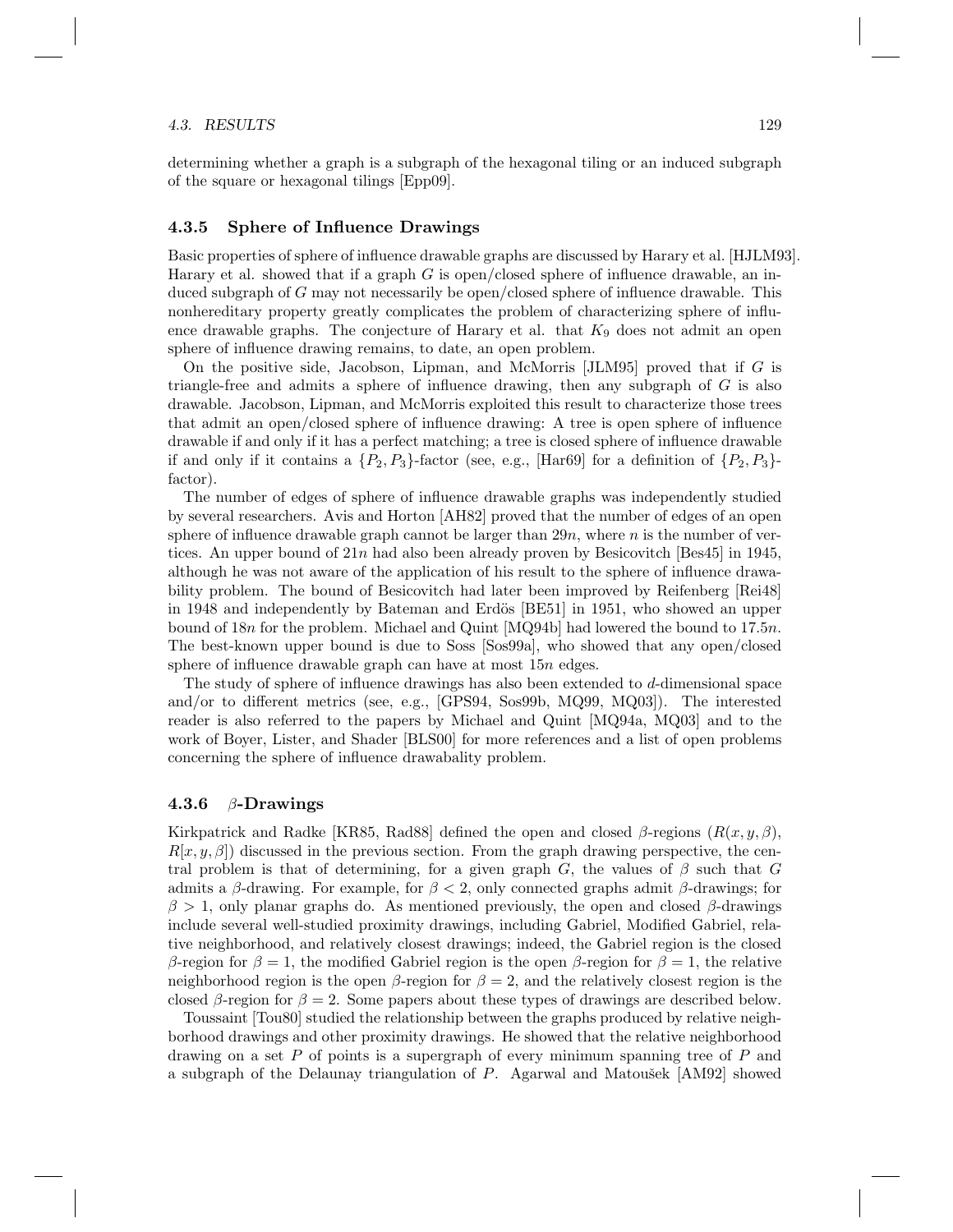that the number of edges of an  $n$ -vertex graph that has a relative neighborhood drawing in 3-dimensional space is  $O(n^{4/3})$ . Chazelle, Edelsbrunner, Guibas, Hershberger, Seidel, and Sharir  $[CEG+94]$  showed that the maximum number of edges of an *n*-vertex graph that has a Gabriel drawing in d-dimensional space  $(d \ge 3)$  is  $\Omega(n^2)$ . In [MS80], [Tou80], and [Lan69], the planarity of Gabriel drawable graphs, relative neighborhood graphs, and relatively closest drawable graphs were shown, respectively. Furthermore, in [Cim92] it was shown that a cycle with three vertices is not relatively closest drawable.

Particular attention has been devoted in the literature to  $\beta$ -drawings of trees. Matula and Sokal [MS80] gave a partial characterization of trees that admit Gabriel drawings. They proved that every tree with vertex degree at most three admits a Gabriel drawing, while no tree with vertex degree greater than six does. Urquhart [Urq83] gave the same two bounds on the vertex degree of relative neighborhood drawable trees. Cimikowski [Cim92] further extended the bounds to both modified Gabriel drawable and relatively closest drawable trees. Matula and Sokal [MS80] also conjectured that Gabriel drawable trees cannot have vertices of degree greater than four and cannot have two adjacent vertices of degree four.

The gaps left open in the above papers between the smallest and the largest vertex degree of a representable tree were the subject of a paper by Bose et al. [BLL96], who presented a complete characterization of those trees that admit Gabriel, Modified Gabriel, relative neighborhood, and relatively closest drawings. They showed that a tree admits a relative neighborhood and a relatively closest drawing if and only if its maximum vertex degree is at most five; also, a tree has a modified Gabriel drawing if and only if its maximum vertex degree is at most three. As for Gabriel drawability, they proved the truth of the conjecture by Matula and Sokal and characterized the family of representable trees by exhibiting families of forbidden subtrees and by showing that every tree that does not contain members of these families is Gabriel drawable. In the same paper, Bose et al. also presented linear-time algorithms to test whether a tree admits one of the above proximity drawings; it is shown that if such a drawing exists, one can be constructed in linear time in the real-RAM model.

As for other β-neighborhoods, Kirkpatrick and Radke [KR85] studied open strip drawable graphs (i.e., graphs that have  $\beta$ -drawings that use the open  $\beta$ -region  $R(x, y, \infty)$ ) and showed that neither non-planar graphs nor triangulated planar graphs admit open strip drawings. A characterization of closed strip drawable graphs (i.e., proximity graphs that use the  $R[x, y, \infty]$  region) can be found in the work by Bose et al. [BDLL95], where it is shown that a graph admits a closed strip drawing if and only if it is a binary forest other than one of the following: two non-adjacent vertices, a vertex and a non-adjacent edge, or two non-adjacent edges.

Bose et al. [BDLL95] also studied the proximity drawability of trees in the whole spectrum of β-proximity regions. Let  $\mathcal{T}(\beta)$  ( $\mathcal{T}[\beta]$ ) be the class of trees that have a proximity drawing where the proximity region is the open (closed)  $\beta$ -region and let  $\mathcal{T}_k$  be the set of all finite trees of maximum vertex degree at most k. In [BDLL95], a complete characterization of  $\mathcal{T}(\beta)$ for all  $\beta$  values such that  $0 \leq \beta \leq \frac{1}{1-\cos(\frac{2\pi}{5})} \approx 1.45$  or such that  $3.23 \simeq \frac{1}{\cos(\frac{2\pi}{5})} < \beta < \infty$  is given. Also, a complete characterization of  $\mathcal{T}[\beta]$  for all  $\beta$  values such that  $0 \leq \beta < \frac{1}{1-cos(\frac{2\pi}{5})}$ or such that  $\frac{1}{\cos(\frac{2\pi}{5})} \leq \beta \leq \infty$  is presented. For all  $\beta$  values not in the above intervals, the authors give a partial characterization: They show that all trees in  $\mathcal{T}_4$  and only trees in  $\mathcal{T}_5$ belong to  $\mathcal{T}(\beta)$  and  $\mathcal{T}[\beta]$ .

Table 4.1 summarizes the known results about families of trees that admit a  $\beta$ -drawing for different values of  $\beta$  in 2-dimensional space (for proofs and detailed description of recognition and drawing algorithms, see [BDLL95, BLL96]). In the table,  $\overline{\mathcal{T}}$  denotes the family of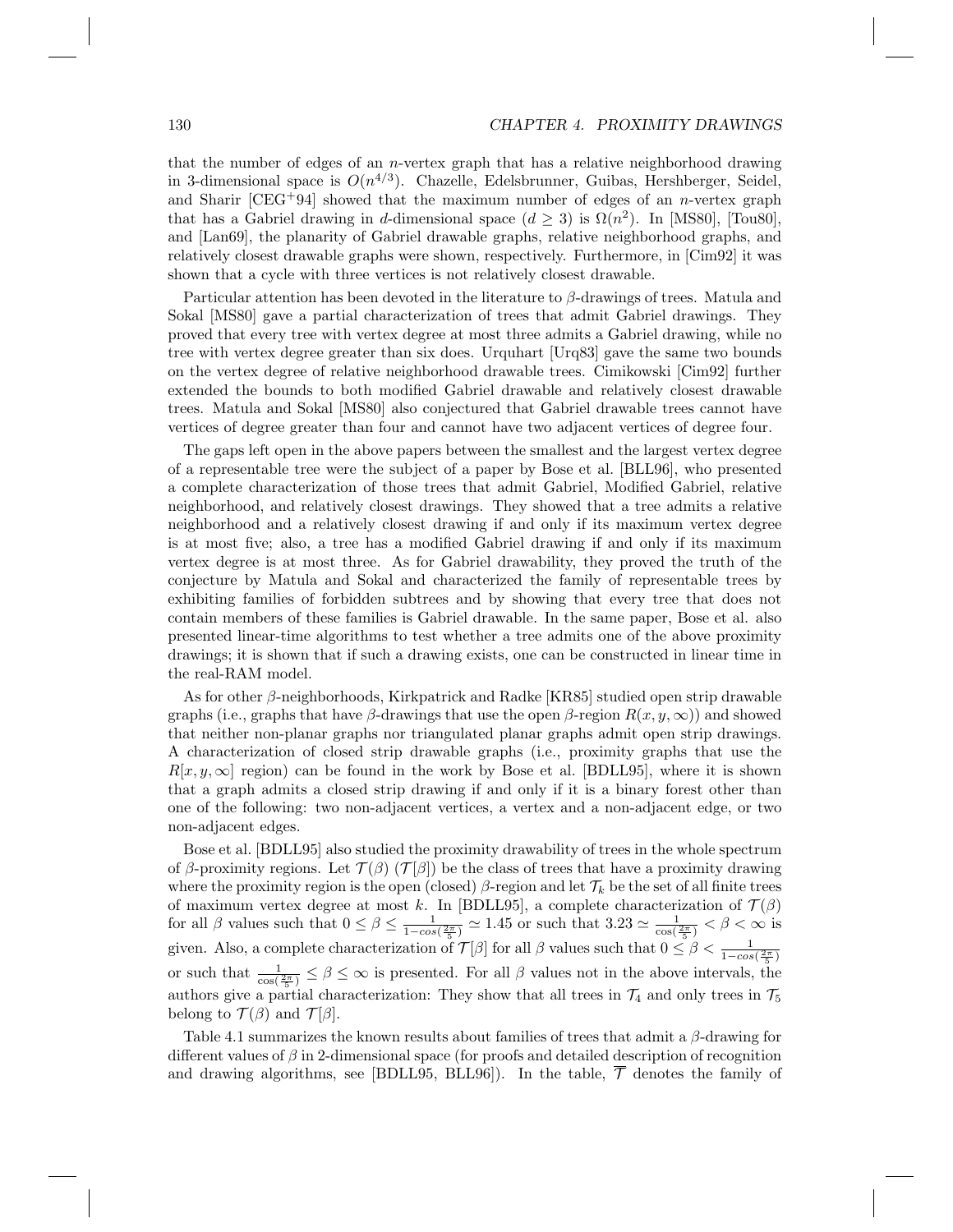#### 4.3. RESULTS 131

trees that have at least two adjacent vertices of degree three and  $\overline{\overline{\mathcal{T}}}$  denotes the family of "forbidden" graphs defined in [BLL96]. Figure 4.13 shows a  $\beta$ -drawing of a tree with all nonleaf vertices having degree four; the drawing is computed with the technique of [BDLL95] and assumes the value  $\beta = 4$ .



**Figure 4.13** A β-drawing of a tree for  $\beta = 4$  computed with the technique of [BDLL95].

The study of  $\beta$ -drawings of trees was also extended to 3-dimensional space. The definition of  $\beta$ -region recalled in the previous section can be straightforwardly extended to 3-dimensional space by considering open and closed 3-dimensional spheres instead of open and closed 2-dimensional spheres. In [LD95] it is shown that by using the third dimension the class of  $\beta$ -drawable trees becomes larger in many cases. For example, all trees having maximum vertex degree at most 4 are Gabriel drawable in 3-dimensional space, while this is not the case in the plane (see also Row 5 of Table 4.1); for  $\beta = 2$  every tree having maximum vertex degree at most nine is drawable. The known results on  $\beta$ -drawability of trees in 3-dimensional space are summarized in Table 4.2, where the same notation of Table 4.1 is adopted; in the table,  $K_1$  and  $K_2$  denote the tree consisting of a single vertex and of a single edge, respectively.

Returning now to β-drawings in 2-dimensional space, the study of the β-drawability problem was extended from trees to outerplanar graphs by Lubiw and Sleumer [LS93], who showed that all maximal outerplanar graphs admit both a relative neighborhood drawing and a Gabriel drawing. They also proved that every biconnected outerplanar graph admits a relative neighborhood drawing. Lubiw and Sleumer also conjectured that any biconnected outerplanar graph admits a Gabriel drawing. This conjecture was settled in the affirmative in [LL97], where it is proved that indeed every biconnected outerplanar graph admits a β-drawing for all values of β such that  $1 \le \beta \le 2$ . In the same paper, the investigation was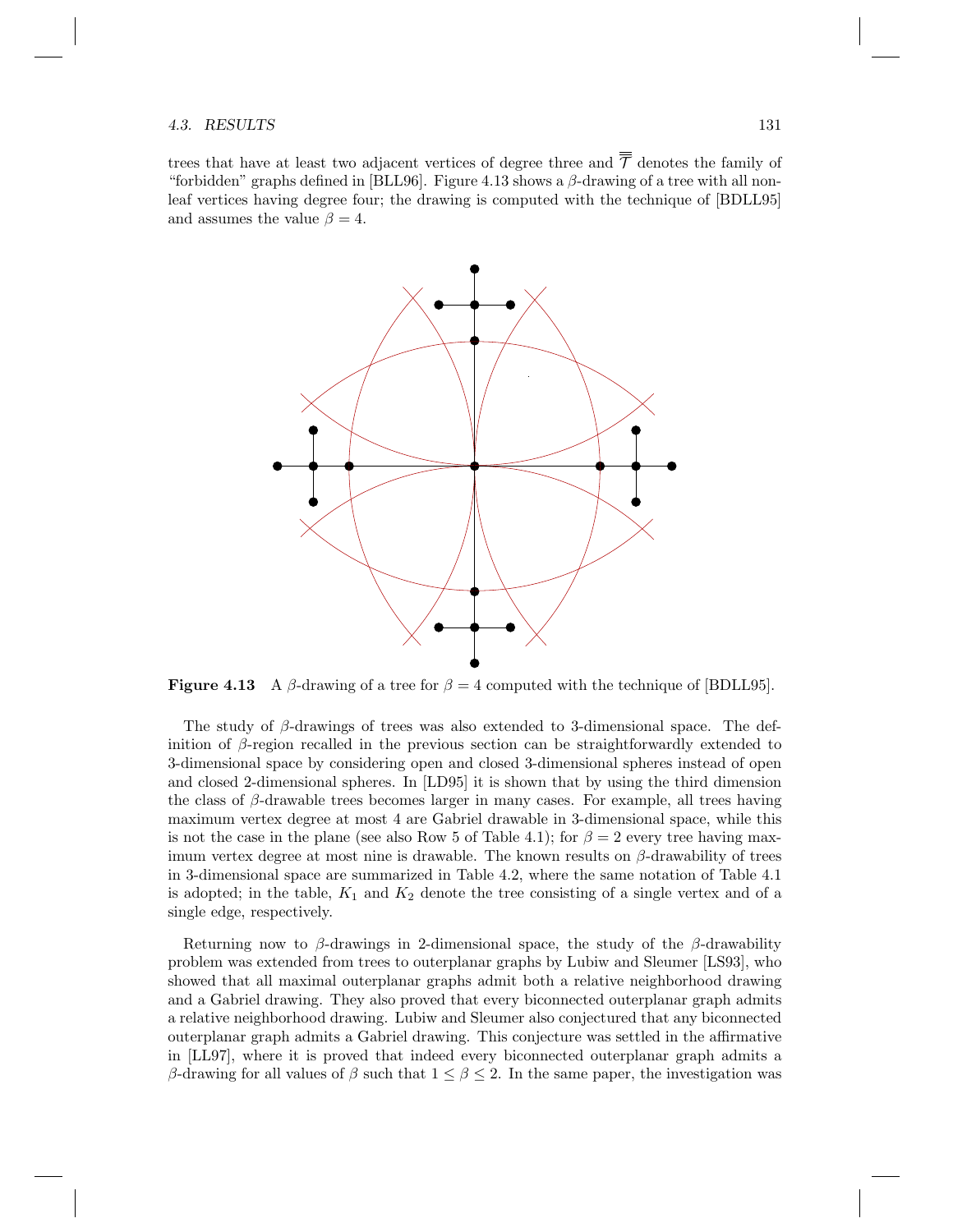|                | value of $\beta$                                  | $\mathcal{T}(\beta)$                                                        | $\mathcal{T}[\beta]$                                                        |
|----------------|---------------------------------------------------|-----------------------------------------------------------------------------|-----------------------------------------------------------------------------|
| $\mathbf{1}$   | $\beta = 0$                                       | $\mathcal{T}(\beta) = \{K_1, K_2\}$                                         | $\mathcal{T}[\beta]=\mathcal{T}_2$                                          |
| $\overline{2}$ | $0 < \beta < \frac{\sqrt{3}}{2}$                  | $\mathcal{T}(\beta)=\mathcal{T}_2$                                          | $\mathcal{T}[\beta]=\mathcal{T}_2$                                          |
| 3              | $\beta = \frac{\sqrt{3}}{2}$                      | $\mathcal{T}(\beta) = \mathcal{T}_2$                                        | $\mathcal{T}[\beta]=\mathcal{T}_3-\overline{\mathcal{T}}$                   |
| 4              | $\frac{\sqrt{3}}{2} < \beta < 1$                  | $\mathcal{T}(\beta) = \mathcal{T}_3$                                        | $\mathcal{T}[\beta]=\mathcal{T}_3$                                          |
| 5              | $\beta=1$                                         | $\mathcal{T}[\beta]=\mathcal{T}_4-\overline{\mathcal{T}}$                   | $\mathcal{T}[\beta]=\mathcal{T}_4-\overline{\mathcal{T}}$                   |
| 6              | $1 < \beta < \frac{1}{1-\cos(\frac{2\pi}{5})}$    | $\overline{\mathcal{T}(\beta)} = \mathcal{T}_4$                             | $\mathcal{T}[\beta]=\mathcal{T}_4$                                          |
| $\overline{7}$ | $\beta = \frac{1}{1-\cos(\frac{2\pi}{5})}$        | $\mathcal{T}(\beta) = \mathcal{T}_4$                                        | $\overline{\mathcal{T}_4 \subset T}[\beta] \subset \mathcal{T}_5$           |
| 8              | $\frac{1}{1-\cos(\frac{2\pi}{5})} < \beta < 2$    | $\overline{\mathcal{T}_4\subset \mathcal{T}(\beta)\subseteq \mathcal{T}_5}$ | $\overline{\mathcal{T}_4\subset \mathcal{T}[\beta]\subseteq \mathcal{T}_5}$ |
| 9              | $\beta = 2$                                       | $\mathcal{T}[\beta]=\mathcal{T}_5$                                          | $\mathcal{T}[\beta]=\mathcal{T}_5$                                          |
| 10             | $2 < \beta < \frac{1}{\cos(\frac{2\pi}{5})}$      | $\mathcal{T}_4 \subset \mathcal{T}(\beta) \subseteq \mathcal{T}_5$          | $\mathcal{T}_4 \subset T[\beta] \subseteq \mathcal{T}_5$                    |
| 11             | $\beta = \frac{1}{\cos(\frac{2\pi}{5})}$          | $\overline{\mathcal{T}_4\subset \mathcal{T}(\beta)\subset \mathcal{T}_5}$   | $\mathcal{T}[\beta]=\mathcal{T}_4$                                          |
| 12             | $\frac{1}{\cos(\frac{2\pi}{5})} < \beta < \infty$ | $\mathcal{T}(\beta) = \mathcal{T}_4$                                        | $\mathcal{T}[\beta]=\mathcal{T}_4$                                          |
| 13             | $\beta = \infty$                                  | $\overline{\mathcal{T}_3\subset \mathcal{T}(\beta)\subset \mathcal{T}_4}$   | $\mathcal{T}[\beta]=\mathcal{T}_3$                                          |

**Table 4.1** β-drawability of trees for  $0 \le \beta \le \infty$ , 2-dimensional space.

extended to simply connected outerplanar graphs (notice that the family of these graphs includes trees as a special case); the authors show an upper bound on the number of biconnected components sharing a cutvertex in a  $\beta$ -drawable graph, for all possible values of  $\beta$ , which gives rise to partial characterization of the families of representable outerplanar graphs.

Table 4.3 summarizes the characterization results about the  $\beta$ -drawability of outerplanar graphs that can be found in [LS93, LL97]. All other entries describe results from this paper. CO, BO, and MO are the set of all connected outerplanar, biconnected outerplanar, and maximal outerplanar graphs, respectively.  $\mathcal{G}_{CO}(\beta)$ ,  $\mathcal{G}_{BO}(\beta)$ , and  $\mathcal{G}_{MO}(\beta)$  are the classes of connected outerplanar, biconnected outerplanar, and maximal outerplanar  $(\beta)$ -drawable graphs, respectively. Similarly,  $\mathcal{G}_{CO}[\beta]$ ,  $\mathcal{G}_{BO}[\beta]$ , and  $\mathcal{G}_{MO}[\beta]$  are the classes of connected outerplanar, biconnected outerplanar, and maximal outerplanar [β]-drawable graphs, respectively.  $\mathcal{G}_k$  denotes the class of graphs such that the number of biconnected components sharing a cut-vertex is at most  $k$ .

Little is known about the  $\beta$ -drawability of graphs that are not outerplanar. Irfan and Rahman [IR07] gave a sufficient condition for the  $\beta$ -drawability of 2-outerplanar graphs for values of  $\beta$  in the interval  $1 < \beta < 2$ ; they also described examples of 2-outerplanar graphs that do not admit a  $\beta$ -drawing for  $1 < \beta < 2$ . In the same paper, Irfan and Rahman described and  $O(n^2)$ -time algorithm to test their sufficient condition on a given 2-outerplanar graph with  $n$  vertices. The time complexity of this test was later improved to  $O(n)$  by Samee, Irfan, and Rahman [SIR08].

#### 4.4 Variations of Proximity Drawings

Some generalizations and relaxations of proximity drawings have been described in the literature. This section recalls three of them.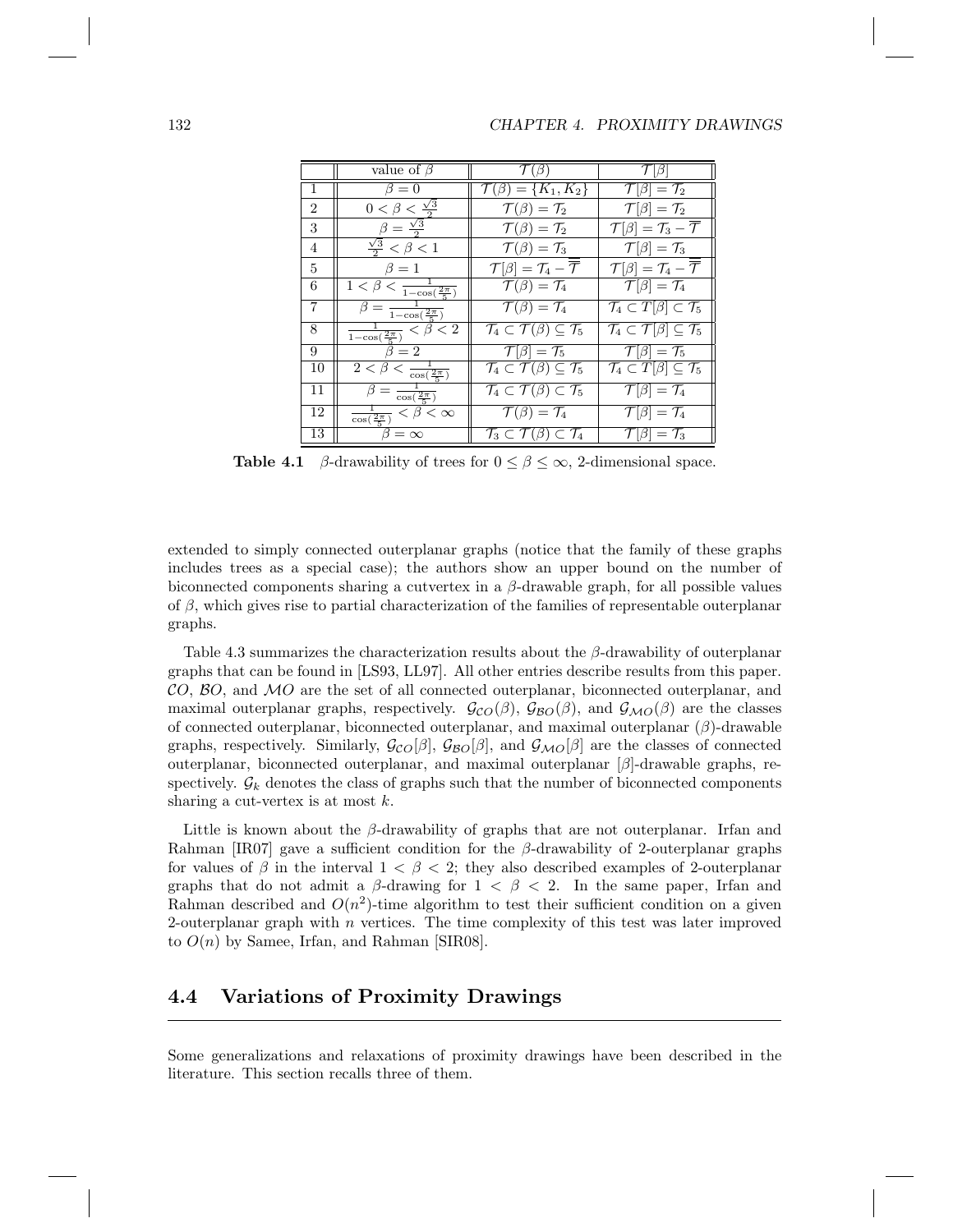#### 4.4. VARIATIONS OF PROXIMITY DRAWINGS 133

|                 | $\overline{\beta}$                                                                      | $\overline{\mathcal{T}(\beta)}$ 3-D                                                                   | $\mathcal{T}[\beta]$ 3-D                                                                              |
|-----------------|-----------------------------------------------------------------------------------------|-------------------------------------------------------------------------------------------------------|-------------------------------------------------------------------------------------------------------|
| ī               | $\overline{\beta} = 0$                                                                  | $\overline{\mathcal{T}(\beta)} = \{K_1, K_2\}$                                                        | $\overline{\mathcal{T}[\beta]} = \overline{\mathcal{T}_2}$                                            |
| $\overline{2}$  | $0 < \beta < \frac{2}{3}$                                                               | $\overline{\mathcal{T}(\beta)} = \mathcal{T}_2$                                                       | $\overline{\mathcal{T}[\beta]} = \overline{\mathcal{T}_2}$                                            |
| 3               | $\beta = \frac{1}{2 \sin^2(\frac{\pi}{3})} = \frac{2}{3}$                               | $\overline{\mathcal{T}(\beta)} = \mathcal{T}_2$                                                       | $\mathcal{T}[\beta]=\mathcal{T}_3-\mathcal{T}'$                                                       |
| 4               | $\frac{2}{3}<\beta<\frac{1}{2\sin^2(\arcsin\sqrt{\frac{2}{3}})}$                        | $\overline{\mathcal{T}(\beta)} = \mathcal{T}_3$                                                       | $\mathcal{T}[\beta]=\mathcal{T}_3$                                                                    |
| $\overline{5}$  | $\beta = 0.75$                                                                          | $\mathcal{T}(\beta) = \mathcal{T}_3$                                                                  | $\overline{\mathcal{T}_3} \subset \mathcal{T}[\beta] \subseteq \mathcal{T}_4$                         |
| $\,6$           | $\frac{3}{4} < \beta < \frac{1}{2\sin^2(\frac{\pi}{4})} = 1$                            | $\overline{\mathcal{T}(\beta)} = \overline{\mathcal{T}_4}$                                            | $\overline{\mathcal{T}}[\beta]=\mathcal{T}_4$                                                         |
| $\overline{7}$  | $\beta=1$                                                                               | $\mathcal{T}(\beta) = \mathcal{T}_4$                                                                  | $\overline{\mathcal{T}_4\subset \mathcal{T}[\beta]\subset \mathcal{T}_6}$                             |
| $\overline{8}$  | $\frac{\gamma}{1<\beta<\frac{1}{2\sin^2(\frac{7\pi}{30})}}$                             | $\overline{\mathcal{T}(\beta)} = \mathcal{T}_6$                                                       | $\overline{\mathcal{T}[\beta]} = \mathcal{T}_6$                                                       |
| 9               | $\frac{1}{2\sin^2(\frac{7\pi}{15})} \leq \beta < \frac{1}{2\sin^2(\frac{13\pi}{60})}$   | $\overline{\mathcal{T}_6} \subseteq \mathcal{T}(\beta) \subseteq \mathcal{T}_7$                       | $\overline{\mathcal{T}_6\subseteq \mathcal{T}[\beta]\subseteq \mathcal{T}_7}$                         |
| 10              | $\frac{1}{2\sin^2(\frac{13\pi}{60})} \leq \beta < \frac{1}{2\sin^2(\frac{37\pi}{180})}$ | $\overline{\mathcal{T}_6 \subseteq \mathcal{T}(\beta) \subseteq \mathcal{T}_8}$                       | $\overline{\mathcal{T}_6\subseteq \mathcal{T}[\beta]\subseteq \mathcal{T}_8}$                         |
| $\overline{11}$ | $\frac{1}{2\sin^2(\frac{37\pi}{180})} \leq \beta < \frac{1}{2\sin^2(\frac{\pi}{5})}$    | $\overline{\mathcal{T}_6 \subseteq \mathcal{T}(\beta) \subseteq \mathcal{T}_9}$                       | $\overline{\mathcal{T}_6\subseteq \mathcal{T}[\beta]\subseteq \mathcal{T}_9}$                         |
| $\overline{12}$ | $\beta = \frac{1}{2 \sin^2(\frac{\pi}{5})}$                                             | $\overline{\mathcal{T}_6\subseteq \mathcal{T}(\beta)\subseteq \mathcal{T}_9}$                         | $\overline{\mathcal{T}_6} \subseteq \mathcal{T}[\beta] \subseteq \mathcal{T}_9$                       |
| 13              | $\frac{1}{2\sin^2(\frac{\pi}{5})} < \beta \leq \frac{1}{2\sin^2(\frac{7\pi}{36})}$      | $\overline{\mathcal{T}_7 \subseteq \mathcal{T}(\beta) \subseteq \mathcal{T}_9}$                       | $\overline{\mathcal{T}_7 \subseteq \mathcal{T}[\beta] \subseteq \mathcal{T}_9}$                       |
| 14              | $\frac{1}{2\sin^2(\frac{7\pi}{36})} < \beta \leq \frac{1}{2\sin^2(\frac{67\pi}{360})}$  | $\overline{\mathcal{T}_7 \subseteq \mathcal{T}(\beta) \subseteq \mathcal{T}_{10}}$                    | $\overline{\mathcal{T}_7 \subseteq \mathcal{T}[\beta] \subseteq \mathcal{T}_{10}}$                    |
| 15              | $\frac{1}{2\sin^2(\frac{67\pi}{360})} < \beta \leq \frac{1}{2\sin^2(\frac{16\pi}{90})}$ | $\overline{\mathcal{T}_7 \subseteq \mathcal{T}(\beta) \subseteq \mathcal{T}_{11}}$                    | $\overline{\mathcal{T}_7 \subseteq \mathcal{T}[\beta] \subseteq \mathcal{T}_{11}}$                    |
| 16              | $\frac{1}{2\sin^2(\frac{16\pi}{90})} < \beta \leq \frac{1}{2\sin^2(\frac{61\pi}{360})}$ | $\overline{\mathcal{T}_7 \subseteq \mathcal{T}(\beta) \subseteq \mathcal{T}_{12}}$                    | $\overline{\mathcal{T}_7 \subseteq \mathcal{T}[\beta] \subseteq \mathcal{T}_{12}}$                    |
| 17              | $\frac{1}{2\sin^2(\frac{61\pi}{360})} < \beta < \frac{1}{2\sin^2(\frac{\pi}{6})}$       | $\overline{\mathcal{T}_7 \subseteq \mathcal{T}(\beta) \subseteq \mathcal{T}_{13}}$                    | $\overline{\mathcal{T}_7 \subseteq \mathcal{T}[\beta] \subseteq \mathcal{T}_{13}}$                    |
| 18              | $\beta = 2$                                                                             | $\overline{\mathcal{T}_9 \subseteq \mathcal{T}(\beta) \subseteq \mathcal{T}_{13}}$                    | $\overline{\mathcal{T}_9} \subseteq \mathcal{T}[\beta] \subseteq \overline{\mathcal{T}_{13}}$         |
| 19              | $2 < \beta < \frac{1}{\cos(\frac{61\pi}{180})}$                                         | $\overline{\mathcal{T}_7 \subseteq \mathcal{T}(\beta) \subseteq \mathcal{T}_{13}}$                    | $\overline{\mathcal{T}_7 \subseteq \mathcal{T}[\beta] \subseteq \mathcal{T}_{13}}$                    |
| 20              | $\frac{1}{\cos(\frac{61\pi}{180})} \leq \beta < \frac{1}{\cos(\frac{16\pi}{45})}$       | $\overline{\mathcal{T}_7 \subseteq \mathcal{T}(\beta) \subseteq \mathcal{T}_{12}}$                    | $\overline{\mathcal{T}_7 \subseteq \mathcal{T}[\beta] \subseteq \mathcal{T}_{12}}$                    |
| $\overline{21}$ | $\frac{1}{\cos(\frac{16\pi}{45})} \leq \beta < \frac{1}{\cos(\frac{67\pi}{180})}$       | $\overline{\mathcal{T}_7 \subseteq \mathcal{T}(\beta) \subseteq \mathcal{T}_{11}}$                    | $\overline{\mathcal{T}_7 \subseteq \mathcal{T}[\beta] \subseteq \mathcal{T}_{11}}$                    |
| 22              | $\frac{1}{\cos(\frac{67\pi}{180})} \leq \beta < \frac{1}{\cos(\frac{7\pi}{18})}$        | $\overline{\mathcal{T}_7 \subseteq \mathcal{T}(\beta) \subseteq \mathcal{T}_{10}}$                    | $\overline{\mathcal{T}_7 \subseteq \mathcal{T}[\beta] \subseteq \mathcal{T}_{10}}$                    |
| 23              | $\frac{1}{\cos(\frac{7\pi}{18})} \leq \beta < \frac{1}{\cos(\frac{2\pi}{5})}$           | $\overline{\mathcal{T}_7 \subseteq \mathcal{T}(\beta) \subseteq \mathcal{T}_9}$                       | $\overline{\mathcal{T}_7 \subseteq \mathcal{T}[\beta] \subseteq \mathcal{T}_9}$                       |
| 24              | $\overline{\hat{\beta}} = \frac{1}{\cos(\frac{2\pi}{5})}$                               | $\overline{\mathcal{T}_6} \subseteq \mathcal{T}(\beta) \subseteq \mathcal{T}_9$                       | $\overline{\mathcal{T}_6} \subseteq \overline{\mathcal{T}[\beta]} \subseteq \overline{\mathcal{T}_9}$ |
| 25              | $\frac{1}{\cos(\frac{2\pi}{5})} < \beta < \frac{1}{\cos(\frac{37\pi}{90})}$             | $\overline{\mathcal{T}_6\subseteq \mathcal{T}(\beta)\subseteq \mathcal{T}_9}$                         | $\overline{\mathcal{T}_6\subseteq \mathcal{T}[\beta]\subseteq \mathcal{T}_9}$                         |
| 26              | $\boxed{\leq \beta < \frac{1}{\cos(\frac{13\pi}{30})}}$<br>$\cos(\frac{37\pi}{90})$     | $\overline{\mathcal{T}_6} \subseteq \mathcal{T}(\beta) \subseteq \mathcal{T}_8$                       | $\overline{\mathcal{T}_6\subseteq \mathcal{T}[\beta]\subseteq \mathcal{T}_8}$                         |
| 27              | $\frac{1}{\cos(\frac{13\pi}{30})} \leq \bar{\beta} < \frac{1}{\cos(\frac{7\pi}{15})}$   | $\overline{\mathcal{T}_6} \subseteq \overline{\mathcal{T}(\beta)} \subseteq \overline{\mathcal{T}_7}$ | $\overline{\mathcal{T}_6\subseteq \mathcal{T}[\beta]\subseteq \mathcal{T}_7}$                         |
| $\overline{28}$ | $\frac{1}{\cos(\frac{7\pi}{15})} < \beta < \infty$                                      | $\overline{\mathcal{T}(\beta)} = \overline{\mathcal{T}_6}$                                            | $\overline{\mathcal{T}[\beta]} = \overline{\mathcal{T}_6}$                                            |
| 29              | $\beta = \infty$                                                                        | $\overline{\mathcal{T}_4\subset \mathcal{T}(\beta)\subset \mathcal{T}_6}$                             | $\mathcal{T}[\beta]=\mathcal{T}_4$                                                                    |

**Table 4.2** β-drawability of trees for  $0 \le \beta \le \infty$ , 3-dimensional space.

#### 4.4.1 Witness Proximity Drawings

*Witness proximity* has been introduced and studied in a series of papers by Aronov, Dulieu, and Hurtado [ADH, ADH11a, ADH11b]. These papers study both the computational geometry problem of computing witness proximity graphs on a given point set and the graph drawing question of defining a set of points whose witness proximity drawing represents a given combinatorial graph. We recall here only those results relative to the proximity drawability problem.

*Witness proximity drawings* are region of influence based proximity drawings where the adjacency between pairs of vertices depends on whether the proximity region of these vertices contains or does not contain a point form a second set, called the *witness points*.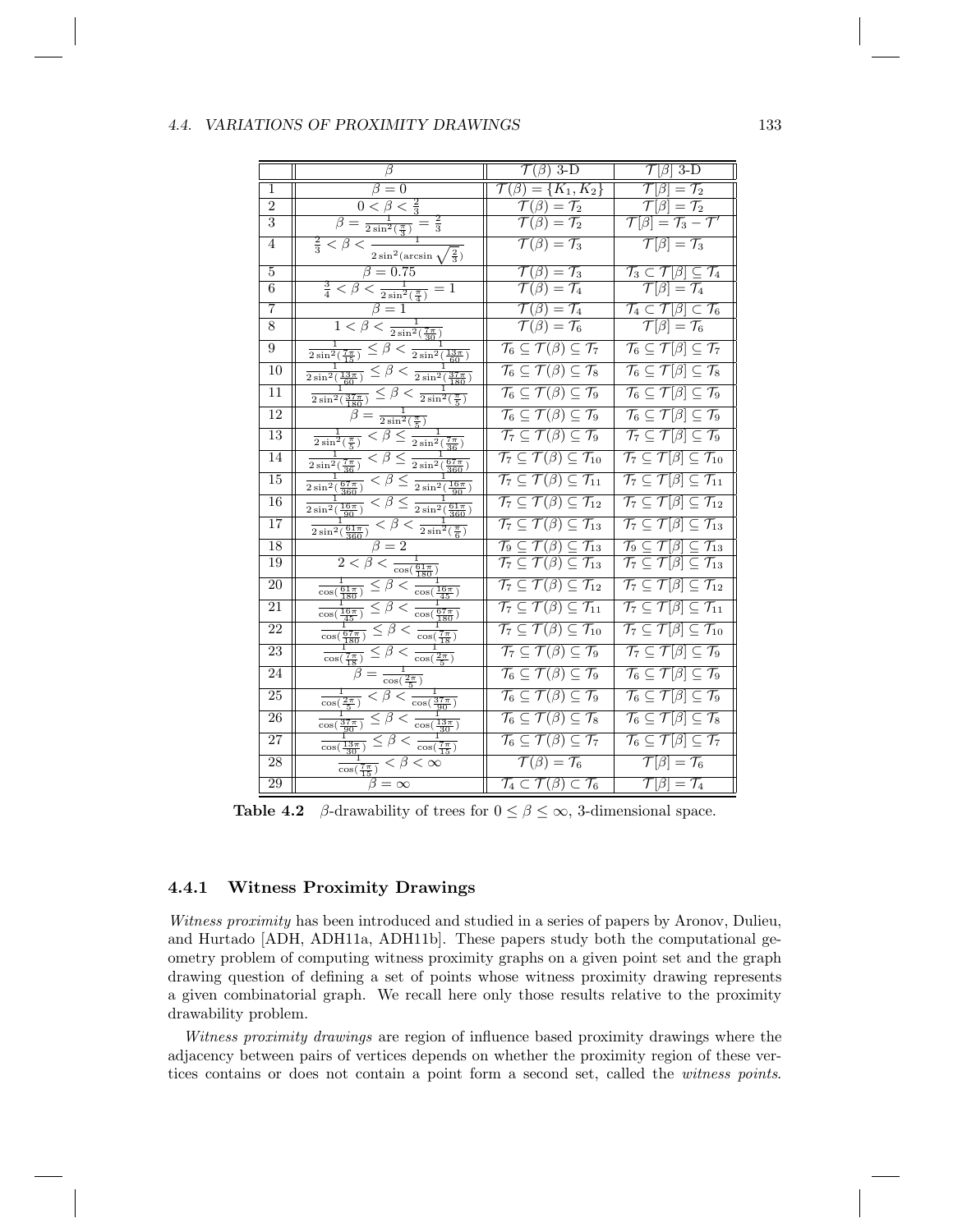|   |                                                  | Connected                                                                   | <b>Biconnected</b>                                                          | Maximal                                 |
|---|--------------------------------------------------|-----------------------------------------------------------------------------|-----------------------------------------------------------------------------|-----------------------------------------|
|   | $\beta=1$                                        | $\mathcal{G}_2 \not\subseteq \mathcal{G}_{CO}[1] \subset \mathcal{G}_4$     | $\mathcal{G}_{BO}[1] = \{BO\}$                                              | $\mathcal{G}_{MO}[1] = \{MO\}$          |
| 2 | $1 < \beta < \frac{1}{1 - \cos(\frac{2\pi}{5})}$ | $\mathcal{G}_{CO}(\beta) \subset \mathcal{G}_4$                             | $\mathcal{G}_{BO}(\beta) = \{\mathcal{B}O\}$                                | $\mathcal{G}_{MO}(\beta) = \{MO\}$      |
|   |                                                  | $\mathcal{G}_{CO}[\beta] \subset \mathcal{G}_4$                             | $\mathcal{G}_{BO}[\beta] = \{BO\}$                                          | $\mathcal{G}_{MO}[\beta] = \{MO\}$      |
| 3 | $\beta = \frac{1}{1-\cos(\frac{2\pi}{5})}$       | $\mathcal{G}_{CO}(\beta) \subset \mathcal{G}_4$                             | $\mathcal{G}_{\mathcal{B}\mathcal{O}}(\beta) = {\mathcal{B}\mathcal{O}}$    | $\mathcal{G}_{MO}(\beta) = \{MO\}$      |
|   |                                                  | $\mathcal{G}_4 \not\subseteq \mathcal{G}_{CO}[\beta] \subset \mathcal{G}_5$ | $\mathcal{G}_{BO}[\beta] = \{BO\}$                                          | $\mathcal{G}_{MO}[\beta] = \{MO\}$      |
| 4 | $\frac{1}{1-\cos(\frac{2\pi}{5})} < \beta < 2$   | $\mathcal{G}_4 \not\subseteq \mathcal{G}_{CO}(\beta) \subset \mathcal{G}_5$ | $\mathcal{G}_{\mathcal{B}\mathcal{O}}(\beta) = \{\mathcal{B}\mathcal{O}\}\$ | $\mathcal{G}_{MO}(\beta) = \{MO\}$      |
|   |                                                  | $\mathcal{G}_4 \not\subseteq \mathcal{G}_{CO}[\beta] \subset \mathcal{G}_5$ | $\mathcal{G}_{BO}[\beta] = \{\mathcal{B}O\}$                                | $\mathcal{G}_{MO}[\beta] = \{MO\}$      |
| 5 | $\beta=2$                                        | $\mathcal{G}_4 \not\subseteq \mathcal{G}_{CO}(2) \subset \mathcal{G}_5$     | $\mathcal{G}_{BO}(2) = \{BO\}$                                              | $\mathcal{G}_{MO}(2) = {\overline{MO}}$ |

Table 4.3 β-drawability of outerplanar graphs for  $1 \le \beta \le 2$ , 2-dimensional space.

Therefore, in a witness proximity drawing, we look at a set of points that represent the vertices and at a set of points that play the role of the witnesses. The existence/absence of an edge in the drawing depends on the location of the witness points (the set of witness points and the set of points representing the vertices of the graph in drawing may not coincide).

In a *positive witness proximity drawing*  $\Gamma$ , two vertices  $(x, y)$  are adjacent if and only if the proximity region of  $x$  and  $y$  contains at least one vertex that belongs to the set of witness points. In a *negative witness proximity drawing*, x and y are adjacent if and only if their region of influence does not contain any of the witness points (it may however contain other vertices of the graph that are not witnesses). It is worth noticing that the definition of witness proximity drawing includes the notion of  $(h, 0)$ -proximity drawing as a special case: A negative proximity drawing where the set of witness points coincides with the vertex set is in fact an  $(h, 0)$ -proximity drawing.

The computation of a witness proximity drawing requires to define the set of points representing the vertices and the set of witness points. For example, Figure 4.14 (a) shows a positive witness Gabriel drawing and Figure 4.14 (b) a negative witness Gabriel drawing; the two drawings have the same witness point  $q$  and the same set of vertices. In the figures, the Gabriel disk of u and v contains the witness point q, which makes u and v adjacent in the positive witness Gabriel drawing.

In [ADH11a], Aronov, Dulieu, and Hurtado studied *witness Delaunay drawings*. More specifically, they consider negative witness Delaunay drawings, which are proximity drawings where two vertices x and y are adjacent if and only if there exists an open disk whose boundary passes through x and y and does not contain any point of the witness set. It is proved that every tree admits a negative witness Delaunay drawing for suitable set of witness points and that the drawing can be computed in linear time, adopting the real RAM model of computation. As for forbidden graphs, it is proved that non-planar bipartite graphs never admit a negative witness Delaunay drawing. In the same paper, positive witness Delaunay drawings in the  $L_{\infty}$  metric are studied. These drawings, also called *square drawings*, are such that two vertices x and y are adjacent if and only if there exists an axis-aligned square whose boundary passes through  $x$  and  $y$  and that contains at least one witness point. It is proved in [ADH11a] that a graph admits a square drawing if and only if it is a permutation graph and that a square drawing of a permutation graph can be computed by using at most one witness point.

The witness generalization of Gabriel drawings is studied in [ADH]. The paper describes both graphs that do not admit a negative witness Gabriel drawing and graphs that are negative witness Gabriel drawable. It is proved that all graphs containing  $K_{3,3,3,3}$  as an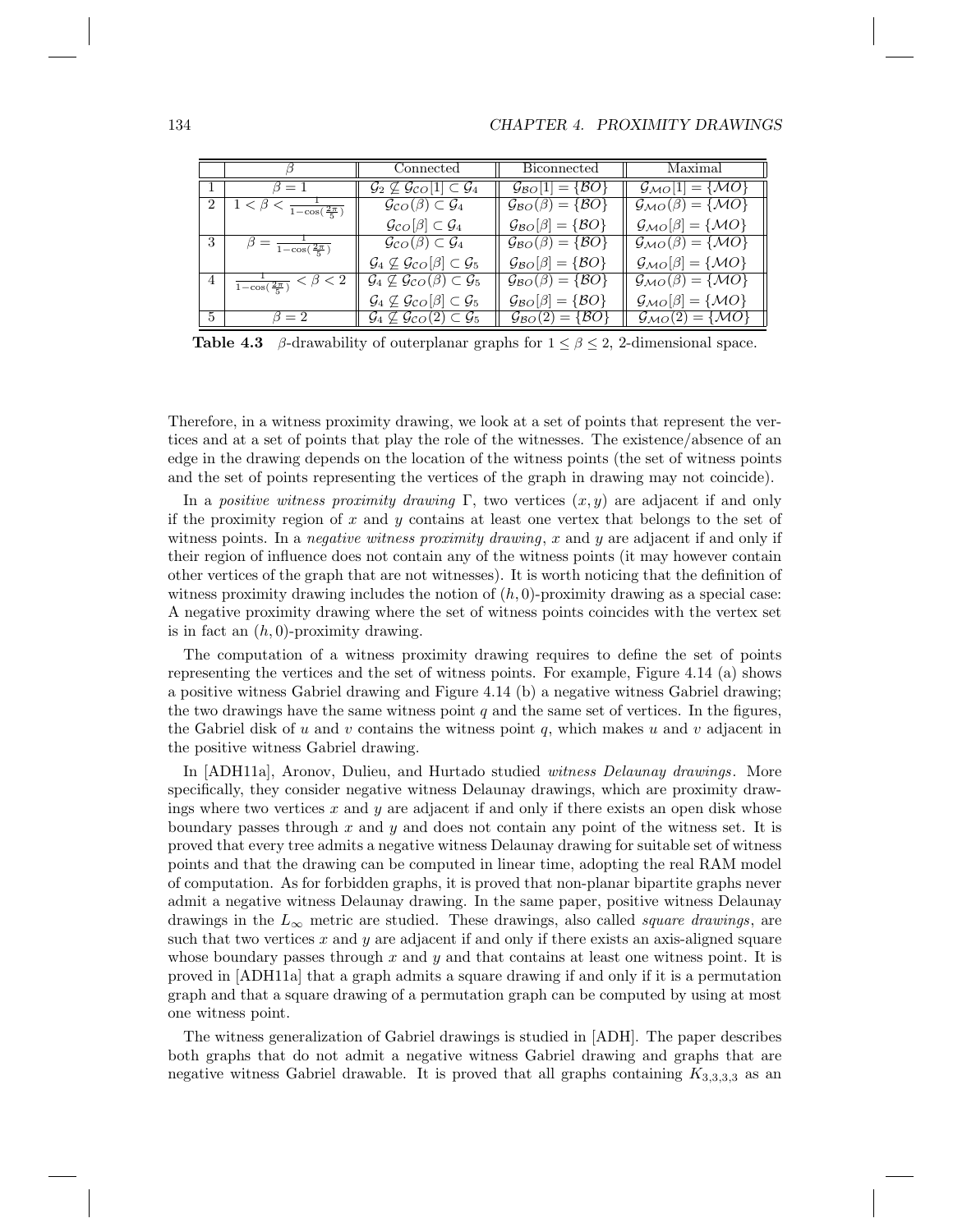

**Figure 4.14** Two witness Gabriel drawings where  $q$  is the witness point: (a) Positive witness Gabriel drawing. (b) Negative witness Gabriel drawing.

induced subgraph do not have a negative witness Gabriel drawing. It is also proved that all trees are negative witness Gabriel drawable.

Positive witness rectangle of influence drawings are explored in [ADH11b]. In this paper, Aronov, Dulieu, and Hurtado show that a tree admits a positive witness rectangle of influence drawing if and only if it has no three independent edges. The paper also gives necessary conditions for positive witness rectangle of influence drawability of general graphs. Namely, a graph that has a positive witness rectangle of influence drawing has at most two non-trivial connected components (a connected component is non-trivial if its number of vertices is larger than one). If the graph has exactly two components, then each component has diameter three; if the graph has one component, it has diameter six. Finally, a characterization of the positive witness rectangle of influence drawable graphs having exactly two non-trivial components is given: A graph belongs to this family if and only if it is a disjoint union of zero or more isolated vertices and two co-interval graphs.

#### 4.4.2 Weak Proximity Drawings

We recall that, a  $(2,0)$ -proximity drawing  $\Gamma$  is a straight-line drawing such that: (i) for each edge  $(x, y)$  of Γ, the proximity region of x and y does not contain any other vertex, and (ii) for each pair of non-adjacent vertices  $x, y$  of  $\Gamma$ , the proximity region of x and y contains at least one other vertex. In this section, we shall call such drawings *strong* proximity drawings.

A relaxation of strong proximity drawings, called *weak proximity drawings*, was first introduced and studied in  $[DLW06]$ . A weak proximity drawing of a graph G is one that ignores requirement (ii). In other words, if  $x, y$  is *not* an edge of the graph, then no requirement is placed on the proximity region of  $x$  and  $y$  in the weak drawing. For example, Figure 4.15 (a) shows a weak proximity drawing of a tree. Here, the proximity region of any two points x and y is the disk having x and y as antipodal points. Note that the drawing is not a strong drawing, as no edges between neighbors of the degree six vertex are included.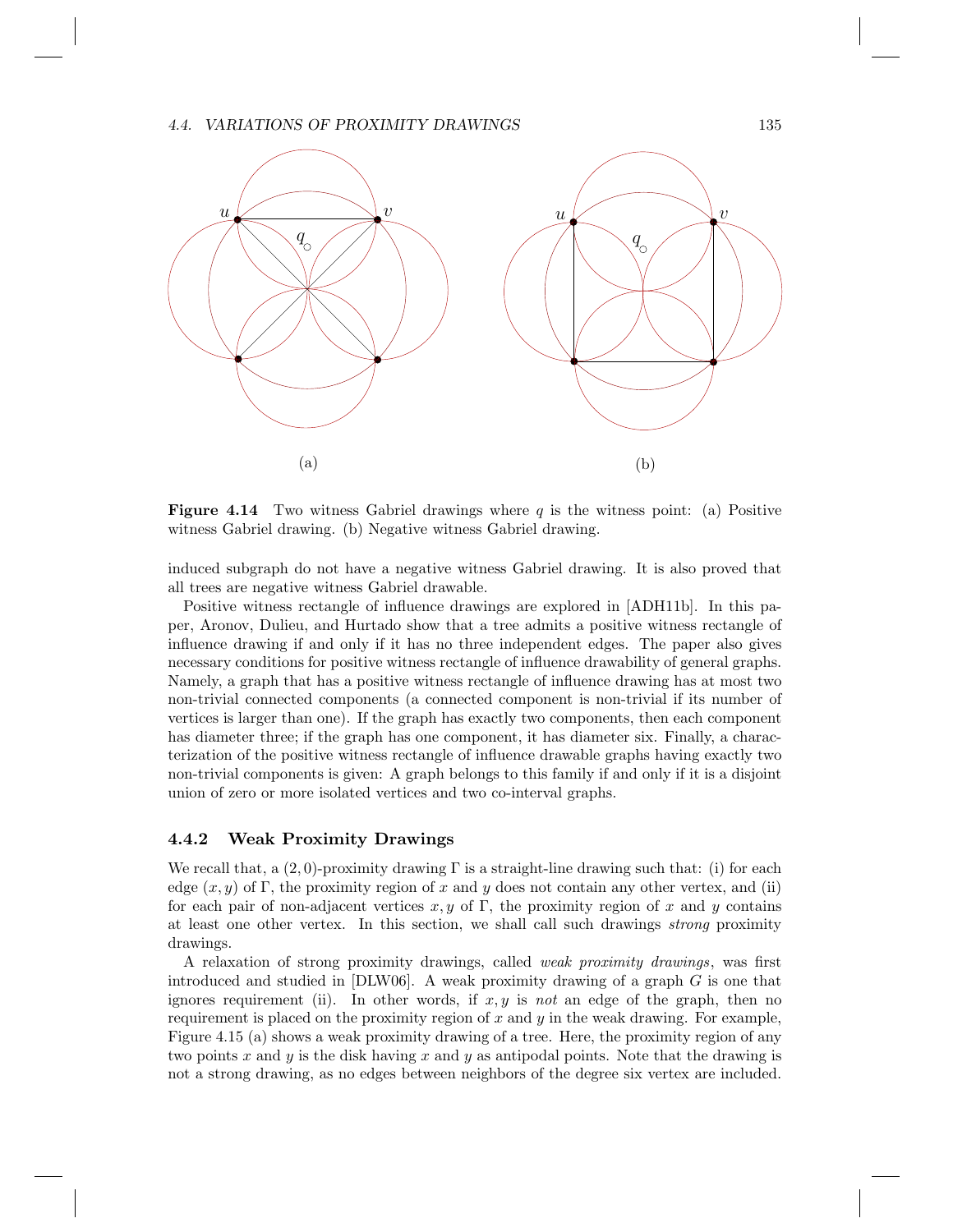The strong proximity drawing with the same proximity region and on the same set of points is shown in Figure 4.15 (b).



Figure 4.15 (a) A weak proximity drawing and (b) a strong proximity drawing.

For purposes of graph visualization, there are several reasons for studying weak proximity drawings. We summarize the ones that, in our opinion, are the most relevant.

- Strong proximity drawability may appear too restrictive for graph drawing purposes. By relaxing (ii), a graph  $G$  can no longer be reconstructed from the locations of its vertices in a weak drawing; however, many graphs that do not admit strong drawings can be drawn weakly. For example, a tree that has a vertex of degree greater than five has no strong 2-dimensional  $\beta$ -drawing for any  $\beta$  (see also Table 4.1). Thus, the drawing in Figure 4.15 (a) illustrates a graph that is weak but not strong drawable for the Gabriel region.
- A visibility drawing of a graph is a drawing such that (e.g., see [DETT99, KW01]) vertices are mapped to horizontal segments and edges are mapped to vertical segments that intersect only adjacent vertex segments. Of course, a necessary condition for drawing an edge is that the vertex segments corresponding to its end-vertices are visible in the vertical direction. If this condition is also sufficient, then we have a *strong visibility drawing*; otherwise, we have a *weak visibility drawing*. In the field of visibility drawing, the coordinated study of both strong and weak types of drawings led to deep and practical results.
- Weak proximity can be considered as an "edge-vertex resolution rule" in the sense that a vertex cannot enter the region of influence of an edge. Thus, the study of weak proximity can contribute to the body of drawing strategies that adopt a resolution rule (e.g., see [DETT99, KW01]).
- The weak proximity model may well be sufficient for many drawing applications, particularly ones that do not require recovery of the graph solely from the positions of its vertices. For example, weak proximity drawings have been receiving increasing interest for their applications to wireless network design, where dis-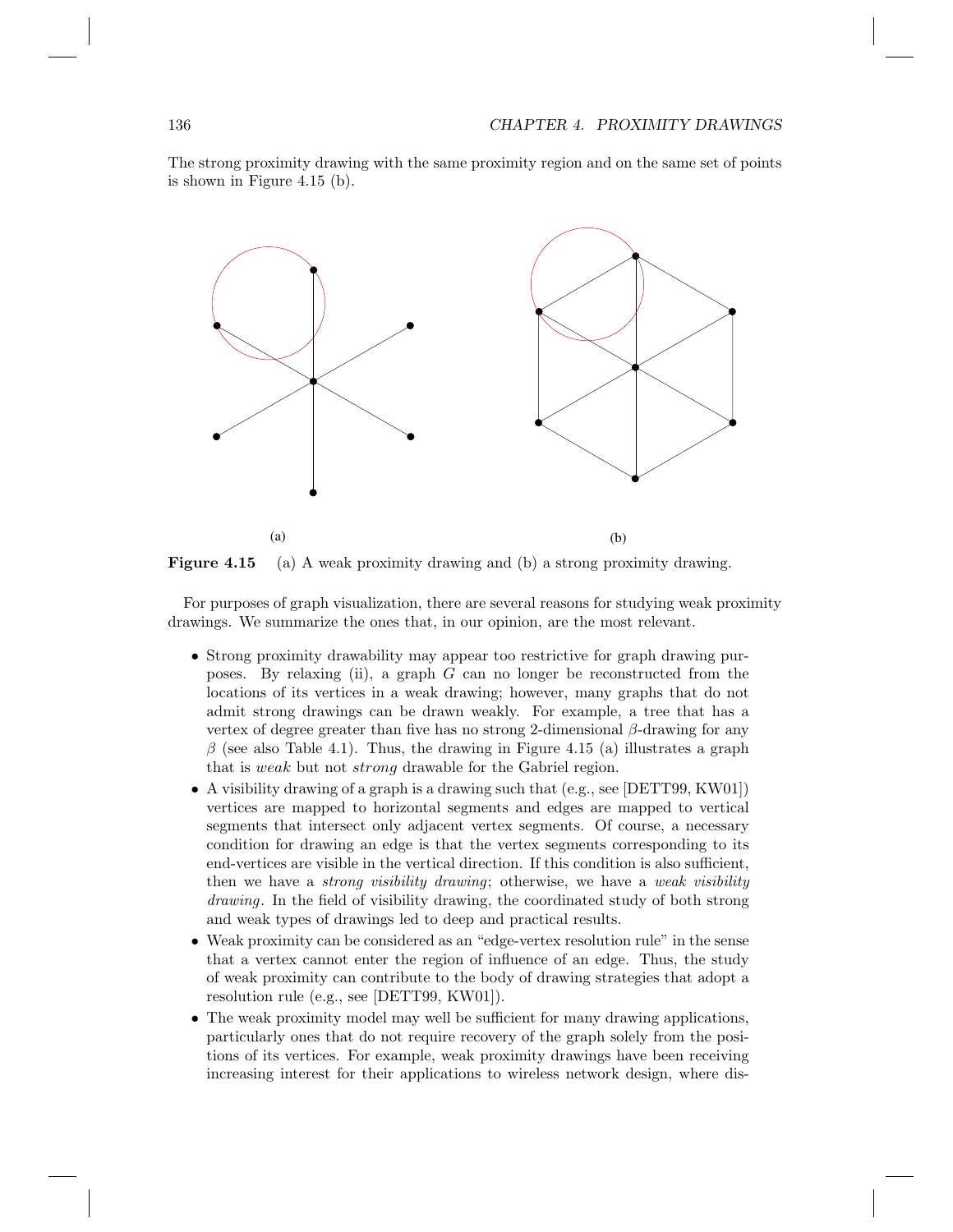#### 4.4. VARIATIONS OF PROXIMITY DRAWINGS 137

tributed topology control can be based on proximity structures constructed from given geometric graphs by deleting those edges that do not satisfy a given proximity rule. The resulting graph is a weak proximity drawing because its edges satisfy the given proximity rule, whereas pairs of non-adjacent vertices may or may not contain other vertices in their proximity region. Papers devoted to the study of weak proximity graphs defined in the context of sensor networks include [CWL02, LCWW03, PS04, KL10]. See also Section 4.5 for more discussion and some other references about proximity and wireless ad-hoc networks.

In particular the research in  $[DLW06]$  focused on 2-dimensional weak  $\beta$ -drawing; the following results were proved.

- General graphs: Any graph G is weak  $\beta$ -drawable for all  $\beta$  in the range 0 to some upper bound that is a function either of the number of vertices or of the maximum vertex degree of G.
- Planar graphs: For any value of  $\beta$  such that  $1 < \beta \leq \infty$ , strong and weak  $\beta$ -drawings of triangulated planar graphs coincide. It was also shown how to interpret any straight-line drawing algorithm for planar triangulated graphs as an algorithm for constructing weak proximity drawings.
- Trees: An algorithm was presented to draw any tree as a weak  $\beta$ -drawing for any value of  $\beta$  less than two. It was shown that for  $2 \leq \beta < \infty$ , the weak and the strong proximity models give rise approximately to the same class of 2-dimensional  $\beta$ drawable trees. Finally, the NP-hardness of deciding whether a tree has a weak proximity drawing for  $\beta = \infty$ , where the region of influence is an open strip, was proved.

Table 4.4 schematically compares the known results on weak  $\beta$ -drawability against those on strong β-drawability for trees. Each row corresponds to a different interval of  $\beta$  and reports the maximum vertex degree k that a tree can have to admit a strong or weak  $\beta$ drawing for some values of  $\beta$  in the interval. Of particular interest is the value  $\beta = 2$ , where remarkable differences in the drawable trees can be noticed, depending on whether the region of influence is an open set (in which case it coincides with the relative neighborhood region) or a closed set (in which case it coincides with the relatively closest region).

|          | value of l | strong $\beta$ -drawability | weak $\beta$ -drawability                                        |
|----------|------------|-----------------------------|------------------------------------------------------------------|
|          |            |                             | $k = \infty$                                                     |
|          | $ \cdot$   | $k=5$                       | $k = \infty$ (w-( $\beta$ )-draw.), $k = 5$ (w- $\beta$ )-draw.) |
| $\Omega$ |            |                             |                                                                  |

**Table 4.4** Comparing weak  $\beta$ -drawability of trees vs. strong  $\beta$ -drawability of trees. In the table, w- $(\beta)$ -drawable means that the tree has a weak  $\beta$ -drawing where the  $\beta$ -region is an open set and w- $\beta$ -drawable means that the tree has a weak  $\beta$ -drawing where the  $\beta$ -region is a closed set.

The advantage of using a weak model of proximity was also highlighted in [LL97], where it was proved that, in contrast with the results in Table 4.3, every connected outerplanar graph admits a weak Gabriel drawing, a weak relative neighborhood drawing, and a weak β-drawing for any given β such that  $1 < \beta < 2$ .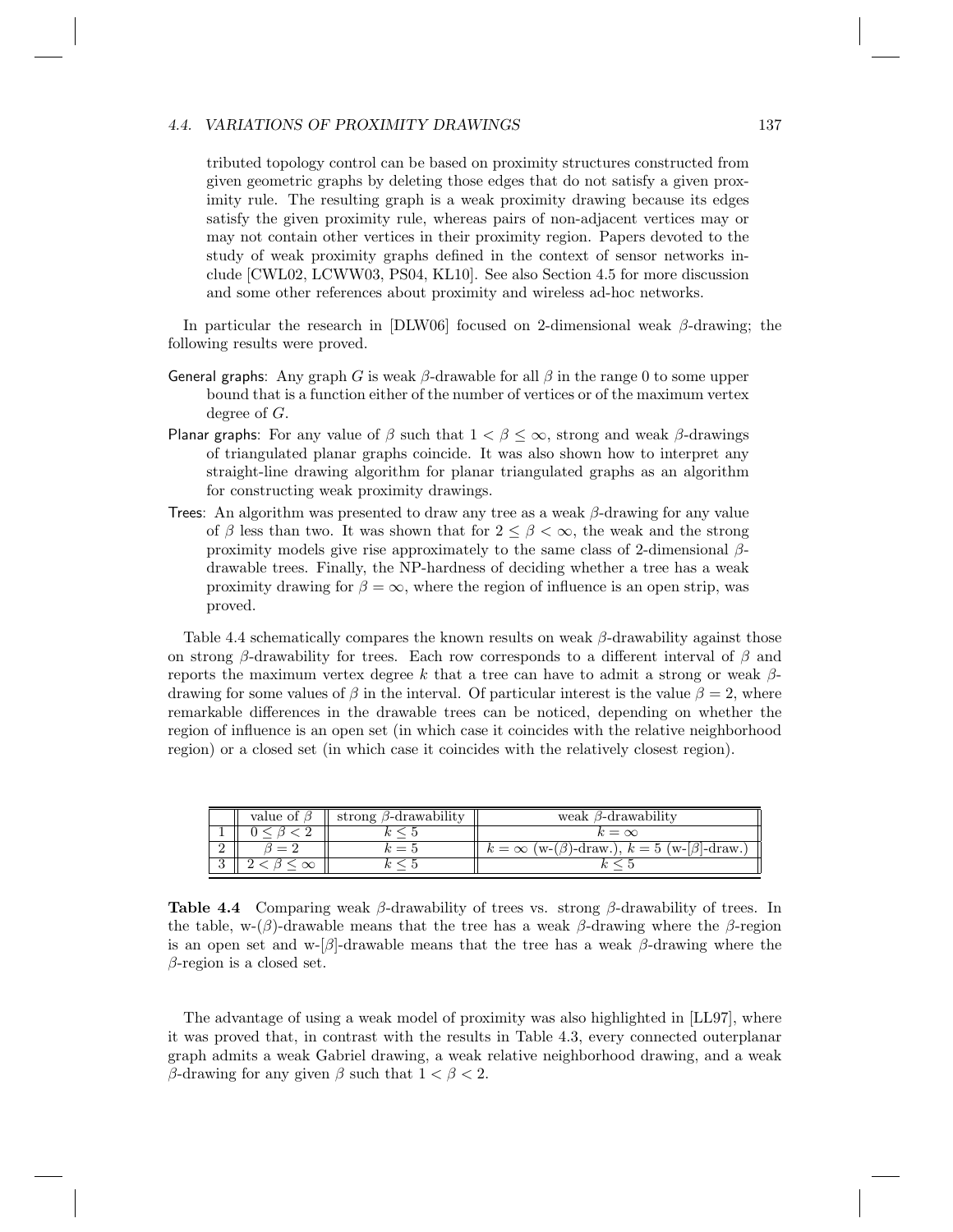A comparison of strong and weak  $\beta$ -drawings in terms of area requirement can be found in [LTTV97] and in the work by Penna and Vocca [PV04]. Penna and Vocca [PV04] extended the study of weak proximity  $\beta$ -drawings to 3-dimensional space and proved several polynomial area/volume bounds for families of graphs for which a strong proximity drawing is either not admitted or requires exponential area. In general however, there exist families of graphs for which a Gabriel drawing in 2-dimensional space requires exponential area both for the strong and the weak model of proximity [LTTV97].

Weak nearest neighbor graphs were studied by Eades and Whitesides [EW96a], who showed that the problem of deciding whether a graph admits a weak nearest neighbor drawing is NP-hard. Thus, nearest neighbor drawability is NP-hard both in the weak and in the strong proximity model (see also Section 4.3.4).

Weak rectangle of influence drawings were first studied by Biedl, Bretscher, and Meijer [BBM99]. They showed that a planar graph admits a weak closed rectangle of influence drawing if and only if it admits a planar embedding where the outerface is not a 3-cycle and such that there is no separating 3-cycle; they call a separating 3-cycle a *filled triangle* and call the family of graphs with no filled triangles NF3*-graphs*. In the same paper, Biedl, Bretscher, and Meijer also showed that every NF3-graph admits an open weak rectangle of influence drawing but left as open the question of characterizing the open weak rectangle of influence drawable graphs. There are several subsequent papers that present partial answers to this question.

Miura, Matsuno, and Nishizeki [MMN09] characterize those *triangulated plane graphs* (i.e., maximal planar graph with a given planar embedding) that admit an open weak rectangle of influence drawing; the characterization gives rise to a linear time testing algorithm. In addition, the paper gives a sufficient condition for the weak open rectangle of influence drawability of *inner triangulated plane graphs* (i.e., planar graphs with a given planar embedding and all triangular faces, except the external face that has more than three vertices). This sufficient condition is expressed in terms of labeling of angles of a suitable subgraph, called *frame graph*. The frame graph of an inner triangulated plane graph G is obtained by removing all vertices and edges in the proper inside of every maximal filled triangle of G. Testing the sufficient condition, and eventually constructing an open rectangle of influence drawing of G, can be executed in  $O(n^{1.5} \log n)$  time. The computed drawing has area  $(n-1) \times (n-1)$  and it has the property that every edge of the frame graph is *oblique*, i.e., it is neither vertical nor horizontal. Alamdari and Biedl [AB12] further elaborate on the ideas by Miura, Matsuno, and Nishizeki and characterize the inner triangulated plane graphs that admit a weak open rectangle of influence drawing such that no two vertices of the frame graph have the same  $x$ -coordinate or the same  $y$ -coordinate. The characterization by Alamdari and Biedl yields an  $O(n^{1.5} \log n)$ -time testing and drawing algorithm. A recent paper by Alamdari and Biedl [AB] generalizes the characterization for non-aligned frames to all planar graphs with a fixed planar embedding. The paper also shows that if the planar embedding is not fixed, then deciding if a given planar graph has an open weak rectangle of influence drawing is NP-complete. NP-completeness holds even for open weak rectangle of influence drawings with non-aligned frames.

A significant research effort has also been devoted to the area required by weak open and closed rectangle of influence drawings. The construction by Biedl, Bretscher, and Meijer [BBM99] gives rise to weak closed and open rectangle of influence drawings with  $n$ vertices on an integer grid of size  $(n - 1) \times (n - 1)$ . Sadavisam and Zhang [SZ11] show that an integer grid of size at most  $(n-3) \times (n-3)$  is always sufficient and sometimes necessary to compute a weak closed rectangle of influence drawing of an *irreducible triangulation*, i.e., a maximal NF3-graph. In the same paper, they also proved an expected area of  $\left(\frac{22n}{27} + \sqrt{n}\right) \times \left(\frac{22n}{27} + \sqrt{n}\right)$  for a weak closed rectangle of influence drawing of a random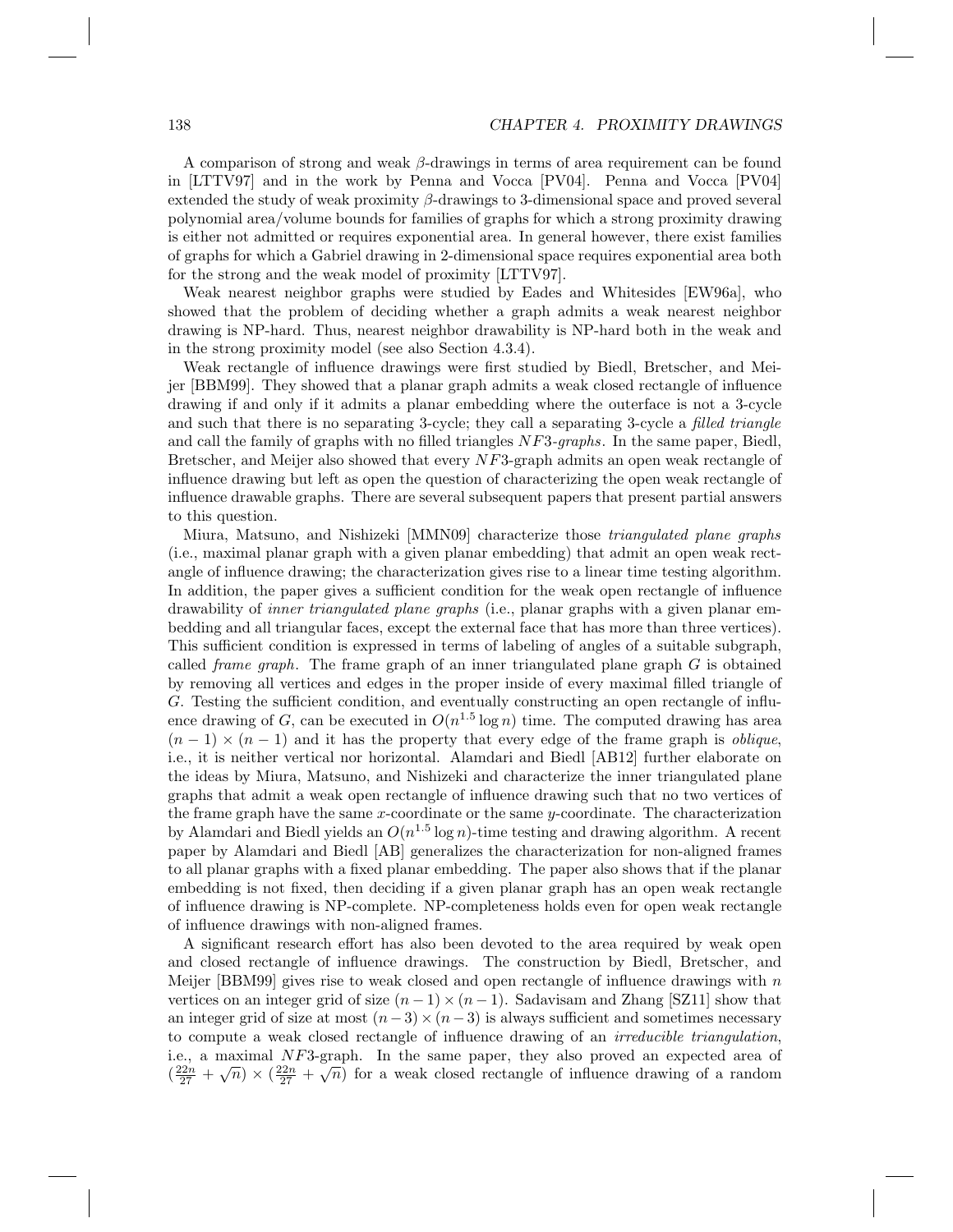#### 4.4. VARIATIONS OF PROXIMITY DRAWINGS 139

irreducible triangulation. Miura and Nishizeki [MN05] prove that the convex grid drawing computed by the algorithm of Miura, Nakano, and Nishizeki [MNN00, MNN06] is in fact a weak open rectangle of influence drawing; this result implies that a four connected planar graph with *n* vertices has a weak open rectangle of influence drawing in area  $\left\lceil \frac{n-1}{2} \right\rceil \times \left\lfloor \frac{n-1}{2} \right\rfloor$ . Zhang and Vaidya [ZV09a, ZV09b] further improve this bound as follows: (i) An irreducible triangulation with  $n$  vertices taken uniformly at random has a weak open rectangle of influence drawing whose area is asymptotically  $\frac{11n}{27} \times \frac{11n}{27}$  with high probability, up to an additive error of  $O(\sqrt{n})$ ; (ii) A quadriangulation with n vertices taken uniformly at random has a weak open rectangle of influence drawing whose area is asymptotically  $\frac{13n}{27} \times \frac{13n}{27}$  with high probability, up to an additive error of  $O(\sqrt{n})$ . Both results are proved as applications of previous techniques by Fusy [Fus06, Fus09].

#### 4.4.3 Approximate Proximity Drawings

As discussed in Section 4.3, proximity drawability imposes severe restrictions on the families of the representable graphs; for example, the tables of Section 4.3.6 show families of  $\beta$ drawable graphs whose maximum vertex degrees are all bounded by small constant values. In order to overcome these restrictions on the combinatorial structure of the drawable graphs, recent papers study straight-line drawings of graphs that are "good approximations" of proximity drawings.

Di Giacomo et al. [DDLM12] investigate drawings that approximate the global proximity rule; in particular, they study approximate minimum weight drawings of trees in the 2 dimensional space. A  $(1+\varepsilon)$ -*EMST drawing* is a planar straight-line drawing of a tree such that, for any fixed  $\varepsilon > 0$ , the distance between any two vertices is at least  $\frac{1}{1+\varepsilon}$  the length of the longest edge in the path connecting them. Therefore,  $(1 + \varepsilon)$ -EMST drawings are good approximations of Euclidean minimum spanning trees. Figure 4.16 shows a  $(1 + \varepsilon)$ -EMST drawing of a tree for  $\varepsilon = 0.5$ . In the figure, the ratio between the distance  $d(u, v)$  and the length of the longest edge along the path between u and v is  $\frac{d(u,v)}{|e_T(u,v)|} = 0.714$ , which is larger than  $\frac{1}{1+\varepsilon} = 0.667$ . Note that the tree of the figure does not admit a minimum weight drawing (a Euclidean minimum spanning tree cannot have two adjacent vertices both having degree six).

While it is known that all trees with maximum vertex degree five have a Euclidean minimum spanning tree realization [MS92] and it is NP-hard deciding whether trees of maximum vertex degree six admit one [EW96b], in [DDLM12] it is shown that every tree T has a  $(1+\varepsilon)$ -EMST drawing for any given  $\varepsilon > 0$  and that this drawing can be computed in linear time in the real RAM model of computation.

Also, while Angelini et al.  $[ABC^+11]$  have proved that EMST drawings of trees with vertex degree at most five may require exponential area, Di Giacomo et al. describe polynomial area approximation schemes for  $(1+\varepsilon)$ -EMST drawings: Any tree with n vertices and maximum vertex degree  $\Delta$  admits a  $(1+\varepsilon)$ -EMST drawing whose area is  $O(n^{c+f(\varepsilon,\Delta)})$ , where c is a positive constant and  $f(\varepsilon, \Delta)$  is a polylogarithmic function that tends to infinity as  $\varepsilon$  tends to zero. As already mentioned in Section 4.3.1, a byproduct of the techniques of [DDLM12] ia that the polynomial area upper bound for minimum weight drawings of complete binary trees by Frati and Kaufmann [FK11] is improved from  $O(n^{4.3})$  to  $O(n^{3.8})$ .

Evans et al. [EGK+12], introduce and study approximations of  $(h, 0)$ -proximity drawings called  $(\varepsilon_1, \varepsilon_2)$ *-proximity drawings*. Intuitively, given a definition of proximity region and two real numbers  $\varepsilon_1 \geq 0$  and  $\varepsilon_2 \geq 0$ , an  $(\varepsilon_1, \varepsilon_2)$ -proximity drawing of a graph is a planar straight-line drawing  $\Gamma$  such that: (i) For every pair of adjacent vertices  $u, v$ , their proximity region "shrunk" by the multiplicative factor  $\frac{1}{1+\epsilon_1}$  does not contain any vertices of  $\Gamma$ ; and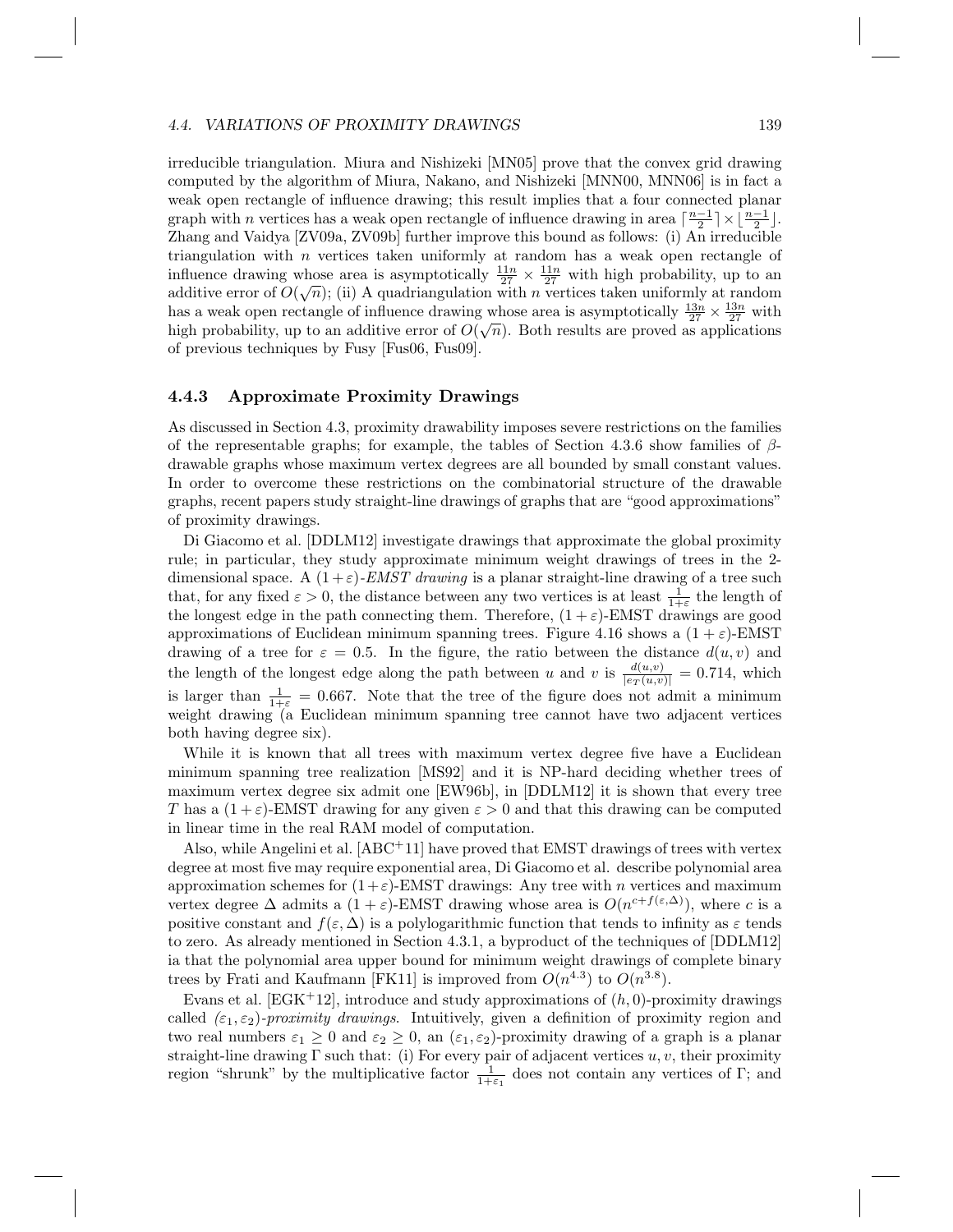

**Figure 4.16** A (1+ $\varepsilon$ )-EMST drawing Γ of a tree with maximum vertex degree 6 for  $\varepsilon =$ 0.5. For the two highlighted vertices u and v, we have that  $\frac{d(u,v)}{|e_T(u,v)|} = 0.714 \ge \frac{1}{1+\varepsilon} = 0.667$ .

(ii) For every pair of non-adjacent vertices  $u, v$ , their proximity region "blown-up" by the factor  $(1 + \varepsilon_2)$  contains some vertices of  $\Gamma$  other than u and v. More formally, let D be a disk with center c and radius r, and let  $\varepsilon_1$  and  $\varepsilon_2$  be two nonnegative real numbers. The  $\varepsilon_1$ -shrunk disk of D is the disk centered at c and having radius  $\frac{r}{1+\varepsilon_1}$ ; the  $\varepsilon_2$ -expanded disk *of* D is the disk centered at c and having radius  $(1 + \varepsilon_2)r$ . An  $(\varepsilon_1, \varepsilon_2)$ -proximity drawing is a planar straight-line drawing where the proximity region of two adjacent vertices is defined by using  $\varepsilon_1$ -shrunk disks, while the region of influence of two non-adjacent vertices uses  $\varepsilon_2$ -expanded disks.

Figure 4.17 is an example of an  $(\varepsilon_1, \varepsilon_2)$ -Gabriel drawing for  $\varepsilon_1 = 0$  and  $\varepsilon_2 = 0.7$ . Note that the drawing is not a Gabriel drawing: For example, the dotted disk in the figure is a Gabriel disk (and its emptiness would imply an edge), while the solid one is its 0.7-expanded version. In fact, the tree of Figure 4.17 is not Gabriel drawable (see also Table 4.1).

In [EGK<sup>+</sup>12], it is proved that one can arbitrarily approximate a proximity drawing of any planar graph for some of the most-studied definitions of proximity. Namely, it is shown that for any positive values of  $\varepsilon_1, \varepsilon_2$  an embedded planar graph admits both an  $(\varepsilon_1, \varepsilon_2)$ -Gabriel drawing and an  $(\varepsilon_1, \varepsilon_2)$ -Delaunay drawing and an  $(\varepsilon_1, \varepsilon_2)$ - $\beta$ -drawing  $(1 \leq \beta \leq \infty)$ that preserve the given embedding. These results are proved to be, in a sense, tight since it is shown that for each of the above types of proximity rules there are embedded planar graphs that do not have an embedding preserving  $(\varepsilon_1, \varepsilon_2)$ -proximity drawing with either  $\varepsilon_1 = 0$  or  $\varepsilon_2 = 0$ .

Note that both the strong and the weak proximity drawings described in Sections 4.2.1 and 4.4.2 are special cases of  $(\varepsilon_1, \varepsilon_2)$ -proximity drawings. Namely, an  $(\varepsilon_1, \varepsilon_2)$ -proximity drawing is a strong proximity drawing if  $\varepsilon_1 = \varepsilon_2 = 0$ ; also, an  $(\varepsilon_1, \varepsilon_2)$ -proximity drawing is a weak proximity drawing if  $\varepsilon_1 = 0$  and  $\varepsilon_2 = \infty$ . Therefore,  $(0, \varepsilon_2)$ -proximity drawings make it possible to study weak and strong proximity drawability in a unified framework: As the value of  $\varepsilon_2$  increases,  $(0, \varepsilon_2)$ -proximity drawings approach weak proximity drawings.

Several questions can be asked within this unifying framework. For example, not all trees have a Gabriel drawing [BLL96], while all trees have a weak Gabriel drawing [DLW06].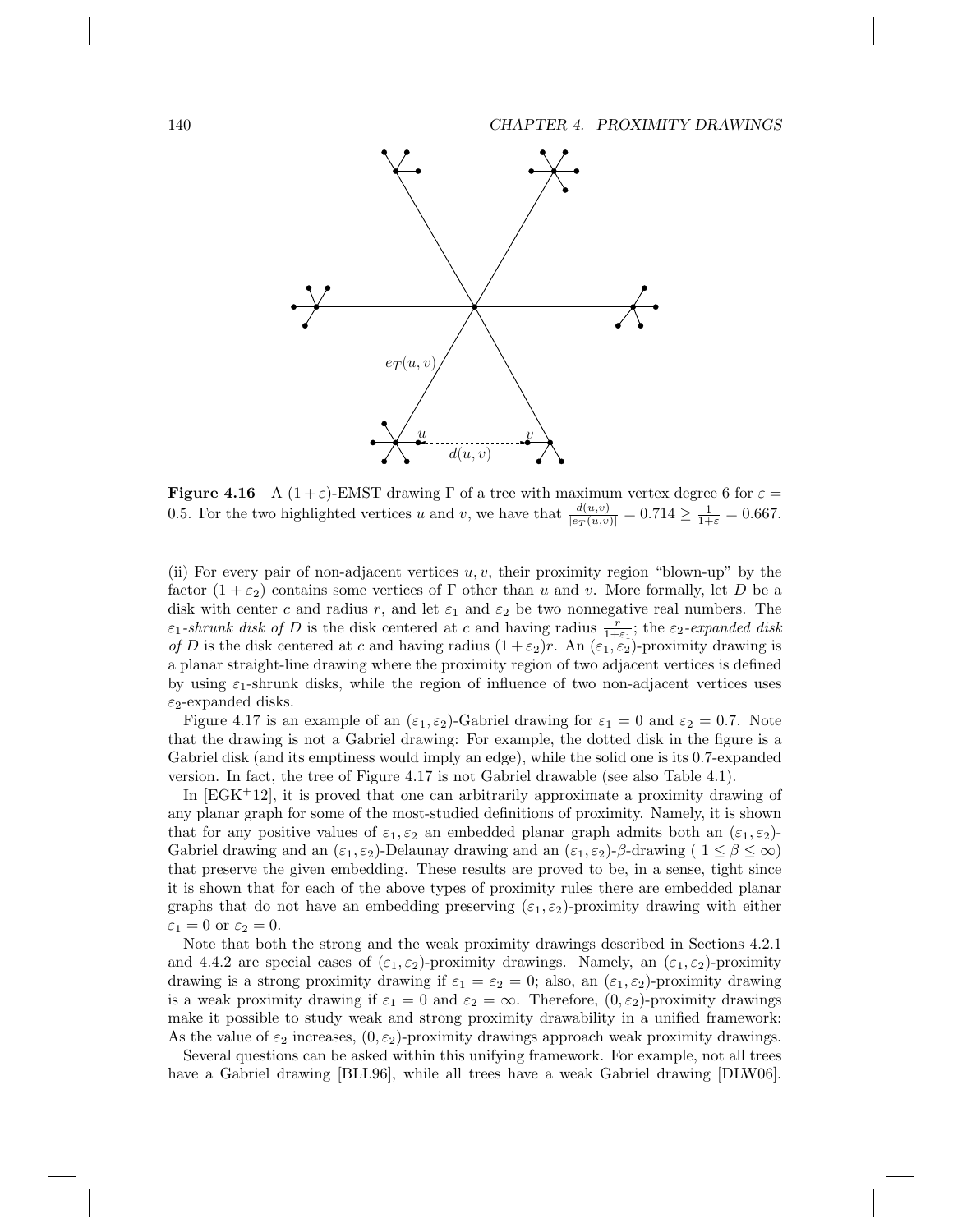

**Figure 4.17** A  $((0.0.7)$ -Gabriel drawing of a tree that does not have a Gabriel drawing.

What is the minimum threshold value such that if  $\varepsilon_2$  is larger than this threshold all trees are drawable? Evans et al.  $[EGK^+12]$  answer this question by proving that every tree has a  $(0, \varepsilon_2)$ -Gabriel drawing for any given value of  $\varepsilon_2$  such that  $\varepsilon_2 \geq 2$ . In the same paper, it is also proved that for each value of  $\varepsilon_2$  such that  $0 \leq \varepsilon_2 < 2$ , there exists a tree T such that T does not have a  $(0, \varepsilon_2)$ -Gabriel drawing.

All biconnected outerplanar graphs have a Gabriel drawing [LL97], while a connected outerplanar graph where a cut vertex is shared by more than four biconnected components is not Gabriel drawable (see also Section 4.3). For a contrast, it is shown in  $[EGK^+12]$  that every outerplanar graph without vertices of degree one admits a  $(0, \varepsilon_2)$ -Gabriel drawings for any arbitrarily chosen positive value of  $\varepsilon_2$ .

The study of approximate rectangle of influence drawings has also been recently initiated in [DLM], where it is proved that all planar graphs have an open/closed  $(\varepsilon_1, \varepsilon_2)$ -rectangle of influence drawing for  $\varepsilon_1 > 0$  and  $\varepsilon_2 > 0$ , while there are planar graphs that do not admit an open/closed  $(\varepsilon_1, 0)$ -rectangle of influence drawing and planar graphs that do not admit a  $(0, \varepsilon_2)$ -rectangle of influence drawing. In the same paper, it is shown that all outerplanar graphs have an open/closed  $(0, \varepsilon_2)$ -rectangle of influence drawing for any  $\varepsilon_2 \geq 0$ . Concerning area bounds, it is shown that if  $\varepsilon_2 > 2$  an open/closed  $(0, \varepsilon_2)$ -rectangle of influence drawing of an outerplanar can be computed in polynomial area. For values of  $\varepsilon_2$  such that  $\varepsilon_2 \leq 2$ , a drawing algorithm is described that computes  $(0, \varepsilon_2)$ -rectangle of influence drawings of binary trees in area  $O(n^{c+f(\epsilon_2)})$ , where c is a positive constant,  $f(\epsilon_2)$  is a polylogarithmic function that tends to infinity as  $\varepsilon_2$  tends to zero, and n is the number of vertices of the input tree.

We conclude the section by recalling a different approach, studied by Hurtado et al. [HLW10], to approximate a proximity drawing. Given a graph  $G$ , the idea is to first partition  $G$  into subgraphs such that each subgraph is proximity drawable and then compute a drawing  $\Gamma$  of G such that each subdrawing of  $\Gamma$  representing a subgraph of the partition is a proximity drawing. In particular, Hurtado et al. showed different drawing techniques that receive as input a tree  $T$  with a partition into subtrees of bounded degree and produce as output a drawing of T such that the subdrawing of each subtree is a minimum spanning tree. In a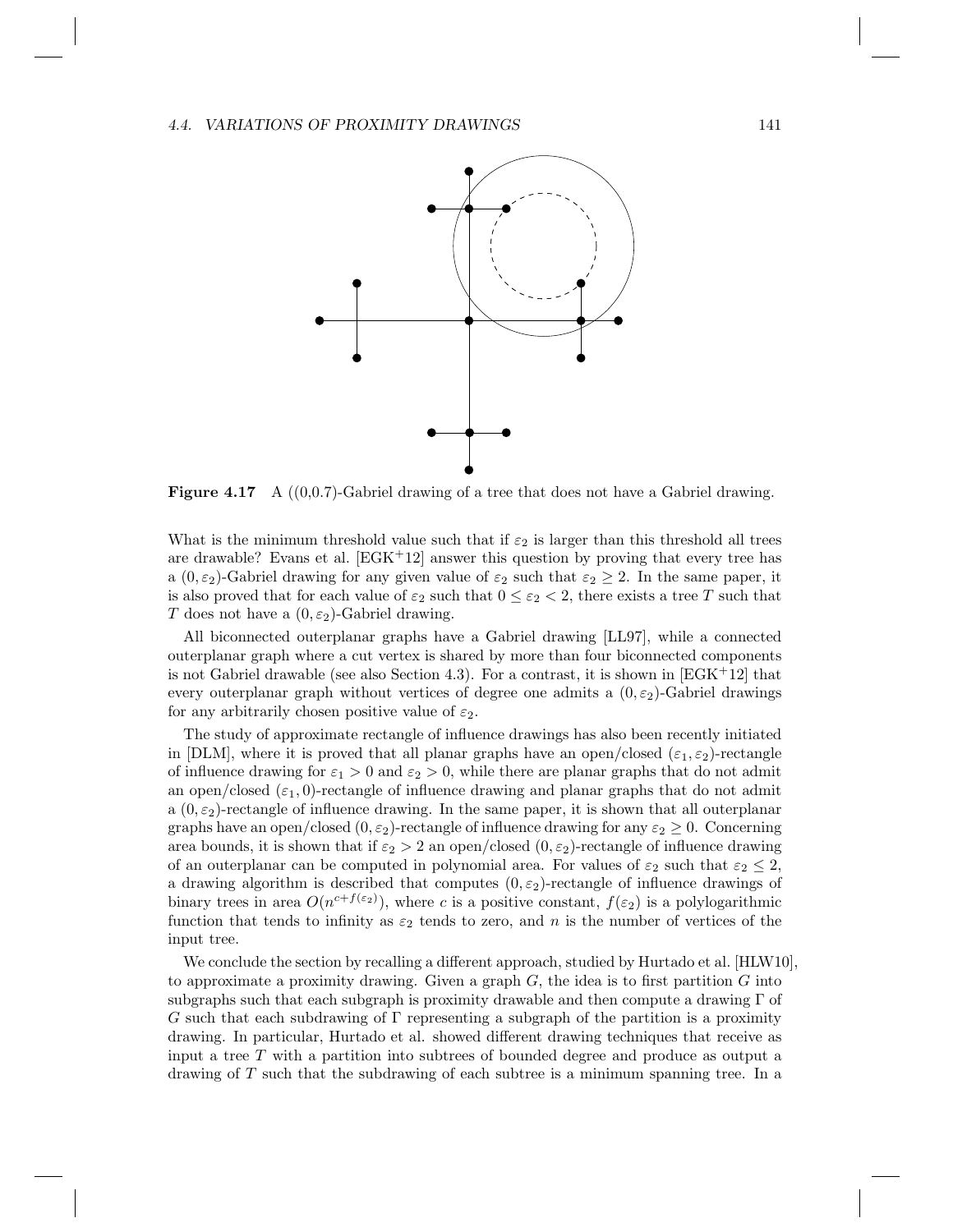companion paper, Wood [Woo10] studied how to efficiently partition a tree into subtrees of bounded degree.

#### 4.5 Open Problems

To date, a full understanding of the combinatorial properties of the vast majority of proximity drawable graphs is still an elusive goal and the results presented in the previous sections can be regarded as just the first steps moved into this fascinating wide-open research area. We list below some of the possible research directions that in our opinion are among the most interesting.

- Minimum Weight Drawings: Characterizing minimum weight drawable triangulations seems to be a serious challenge; a probably less ambitious goal could be to characterize those minimum weight drawable triangulations whose skeleton is a tree. Another interesting open problem for these types of proximity drawings is determining the computational complexity of deciding whether a tree with vertices of degree at most twelve can be drawn as a Euclidean minimum spanning tree in 3-dimensional space. Also, as described in Section 4.3.1, the algorithm by Monma and Suri [MS92] requires  $O(2^{n^2}) \times O(2^{n^2})$  area for a 2-dimensional minimum weight drawing of a tree with  $n$  vertices and vertex degree at most five. Angelini et al. [ABC<sup>+</sup>11] establish an  $\Omega(2^n) \times \Omega(2^n)$  lower bound for these trees and conjecture that there is a tree requiring  $\Omega(2^{n^2}) \times \Omega(2^{n^2})$ . Proving/disproving this conjecture is a fascinating question.
- Delaunay and Voronoi Drawings: Characterizing Delaunay drawable graphs is one of the oldest open problems in this area. It would also be interesting to better understand the combinatorial relationship between minimum weight and Delaunay drawable triangulations. Indeed, while Figure 4.9 shows a Delaunay forbidden graph that is minumum weight drawable, it is not known whether there exist Delaunay drawable graphs that are minimum weight forbidden. Another research direction is to study graphs that admit a Delaunay drawing of order  $h$ for some  $h > 0$ ; good starting points for this problem are the papers by Abrego et al.  $[AMFM<sup>+</sup>11]$  and by Bose et al.  $[BCH<sup>+</sup>10]$ , devoted to the combinatorial properties of higher-order proximity graphs. Finally, a complete characterization of (positive or negative) witness Delaunay drawable graphs is another fascinating question.
- $\beta$ -Drawings: The entries of Tables 4.1, 4.2, and 4.3 show gaps in the characterization of strong  $\beta$ -drawable trees and outerplanar graphs. Each of these gaps motivates further research. Also, little is known about the  $\beta$ -drawability properties of general graphs; for example, finding a complete characterization of  $\beta$  drawable k-outerplanar graphs for a given constant k such that  $k \geq 2$  is an interesting problem. It would be also interesting to investigate area/volume bounds for strong and weak proximity drawings, also in the unifying framework of  $(0, \varepsilon_2)$ -proximity drawings. Finally, a natural question is to extend the study of (positive/negative) witness proximity drawability to the whole spectrum of possible  $\beta$  values.
- Sphere of Influence Drawings: There are examples of non-planar graphs that admit a sphere of influence drawing. However, the result by Soss [Sos99a] proves that a sphere of influence drawable graph always has a number of edges that is linear in the number of the vertices. It is however not known whether the upper bound of 15n by Soss is tight; Toussaint [Tou05] reports on a conjecture of Avis, who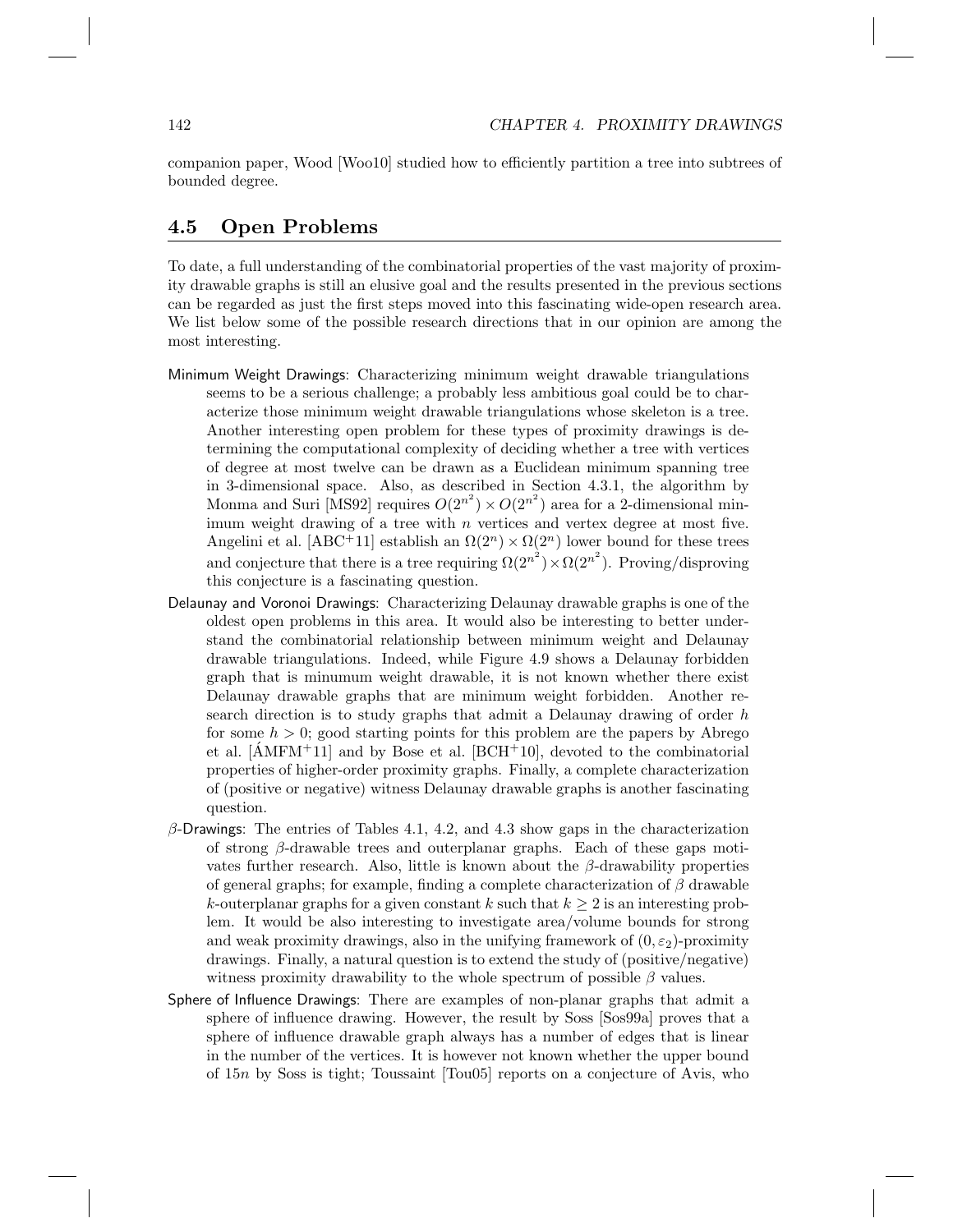#### 4.6. BEYOND THIS CHAPTER 143

claims that such a tight upper bound could be 9n. What about approximate sphere of influence drawings? Or witness sphere of influence drawings?

- Rectangle of Influence Drawings: Except for the classes of graphs described in [LLMW98], very little is known about recognizing which graphs have admit an (open or closed) strong rectangle of influence drawing. Also, as mentioned in the previous section, it would be interesting to characterize which planar graphs have a weak open rectangle of influence drawing. Similar characterizations can also be studied either in the witness proximity or in the approximate proximity models.
- Other Proximity Rules: Several well-known proximity rules are still unexplored from a graph drawing point of view. For example, one could study the  $\gamma$ -drawability problem (see Section 4.2.1) or other proximity rules, not mentioned in the previous sections. A very limited list includes α*-complexes* (see, e.g., [Ede95] and also [SLL<sup>+</sup>08] for preliminary results on  $\alpha$ -drawability), *sphere-of-attraction graphs* (see, e.g., [MW00]), *class-cover catch digraphs* (see, e.g., [PMDS03]), and *maximum weight triangulations* (see, e.g., [WCY99, QW04, QW06]).

#### 4.6 Beyond this Chapter

We conclude this chapter by briefly pointing at two research directions in the areas of sensor networks and of robust geometric computing where proximity graphs and drawings have received some attention in the last few years.

Proximity Drawings and Ad-Hoc Networks: Different types of proximity graphs have attracted the interest of network engineers. Indeed, topology control and management, i.e., how to maintain network connectivity while consuming the minimum possible power, has emerged as one of the most important issues in wireless networks.

A wireless sensor network can be modeled as a set of points in the plane where each sensor s can communicate directly with each other sensor that is within its power range; this model gives rise to a proximity graph called a *unit distance graph*, where the proximity region for a sensor s is a circle of radius one centered at s, and there is an edge connecting s to another sensor t if and only if t is within the power range of  $S$ . However, the unit distance graph may be too dense for the limited memory of the sensors in the network; also, in order to reduce energy consumption, it is desirable that each sensor communicates directly with only a few of the sensors that are within its range.

An increasing number of topology control algorithms have thus been presented in the literature that are based on proximity graphs that are sparser than the unit distance graph, have small vertex degree, can be computed locally in a distributed manner, and are good spanners (a straight-line drawing  $\Gamma$  of a graph G is a k*-spanner* if for every pair of vertices u and v of G their geometric distance in  $\Gamma$  is at most k times the graph theoretic distance of u and v in G). A limited list of these structures includes k*-localized Delaunay triangulations* (see, e.g., [LCWW03]), *local minimum spanning trees* (see, e.g., [LHS03, CISRS05]), *partial Delaunay triangulations* (see, e.g., [LSW04]), *directed relative neighborhood graphs*, and *directed local minimum spanning trees* [LH04]. The interested reader is also referred to [BM04, BDEK06, BDL<sup>+</sup>11, CKLS10, CKX11, GLN02, Kan09, KPX10, NS07, Li04] for a limited list of references on geometric spanners and applications of proximity graphs to wireless networks. See also  $[CBF^+06]$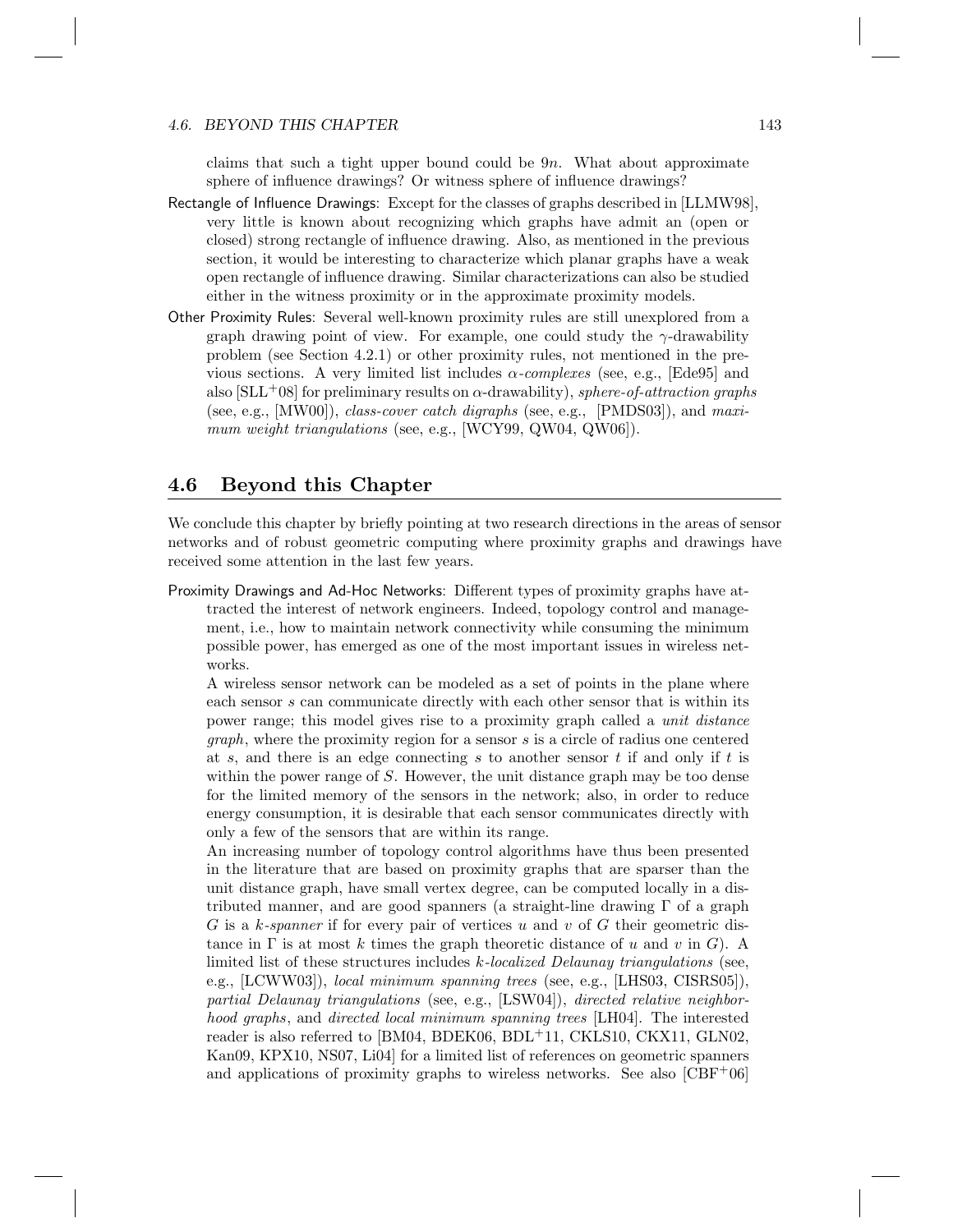for a paper that studies the drawability of a graph as a local minimum spanning tree.

We only remark here that all the proximity graphs mentioned above are constructed by pruning those edges of the unit distance graph which do not satisfy a given proximity rule; hence, the resulting proximity drawing guarantees closeness among adjacent vertices while there is no constraint on pairs of non-adjacent vertices. In other words, these structures inherently adopt a weak model of proximity.

Finally, there is general consensus that the knowledge of the combinatorial properties of the communication network is a basic requirement for the design of efficient localized routing algorithms (see, e.g., [BMSU01, KWZ03, LSW05]). Unlike traditional wired and cellular networks, the movement of wireless devices during the communication could change the network topology to some extent: Understanding what types of networks (proximity drawings) can result is therefore a natural question to ask. See, for example, [PS04], where the edge complexity of locally Delaunay triangulations is studied.

- Proximity Drawings and Geometric Checkers: The intrinsic structural complexity of the implementation of geometric algorithms makes the problem of formally proving the correctness of the code unfeasible in most of the cases. This has been motivating research on *checkers*. A checker is an algorithm that receives as input a geometric structure and a predicate stating a property that should hold for the structure. The task of the checker is to verify whether the structure satisfies or not the given property. Here, the expectation is that it is often easier to evaluate the quality of the output than the correctness of the software that produces it. Different papers (see, e.g., [DLPT98, MNS<sup>+</sup>99]) have agreed on the basic features that a "good" checker should have:
	- Correctness: The checker should be correct beyond any reasonable doubt. Otherwise, one would incur into the problem of checking the checker.
	- Simplicity: The implementation should be straightforward.
	- Efficiency: The expectation is to have a checker that is not less efficient than the algorithm that produces the geometric structure.
	- Robustness: The checker should be able to handle degenerate configurations of the input and should not be affected by errors in the flow of control due to round-off approximations.

Geometric checkers can be quite naturally studied in the context of proximity drawings. Suppose one is given a straight-line drawing  $\Gamma$  of a graph together with some proximity rule R. A *proximity drawing checker* for Γ is an algorithm that either certifies that  $\Gamma$  satisfies the proximity rule  $\mathcal R$  or reports evidence that Γ does not satisfy  $R$ .

One possible approach to solve this problem is to compute the proximity graph on the vertex set of  $\Gamma$  by applying the proximity rule  $\mathcal R$  and then verify whether the computed drawing coincides with  $\Gamma$ . For example, suppose that  $\Gamma$  is a drawing of a binary tree and one wants to check whether  $\Gamma$  is a minimum weight drawing. One could compute the Euclidean minimum spanning tree of the vertices of Γ in  $O(n \log n)$  time [PS90] and verify whether the computed graph coincides with Γ. However, can one perform the check in  $o(n \log n)$  time? Also, what if the proximity graph on the vertex set of  $\Gamma$  is not unique? Linear-time checkers for Delaunay and Voronoi drawings can be found in [DLPT98, MNS<sup>+99]</sup>. Aronov,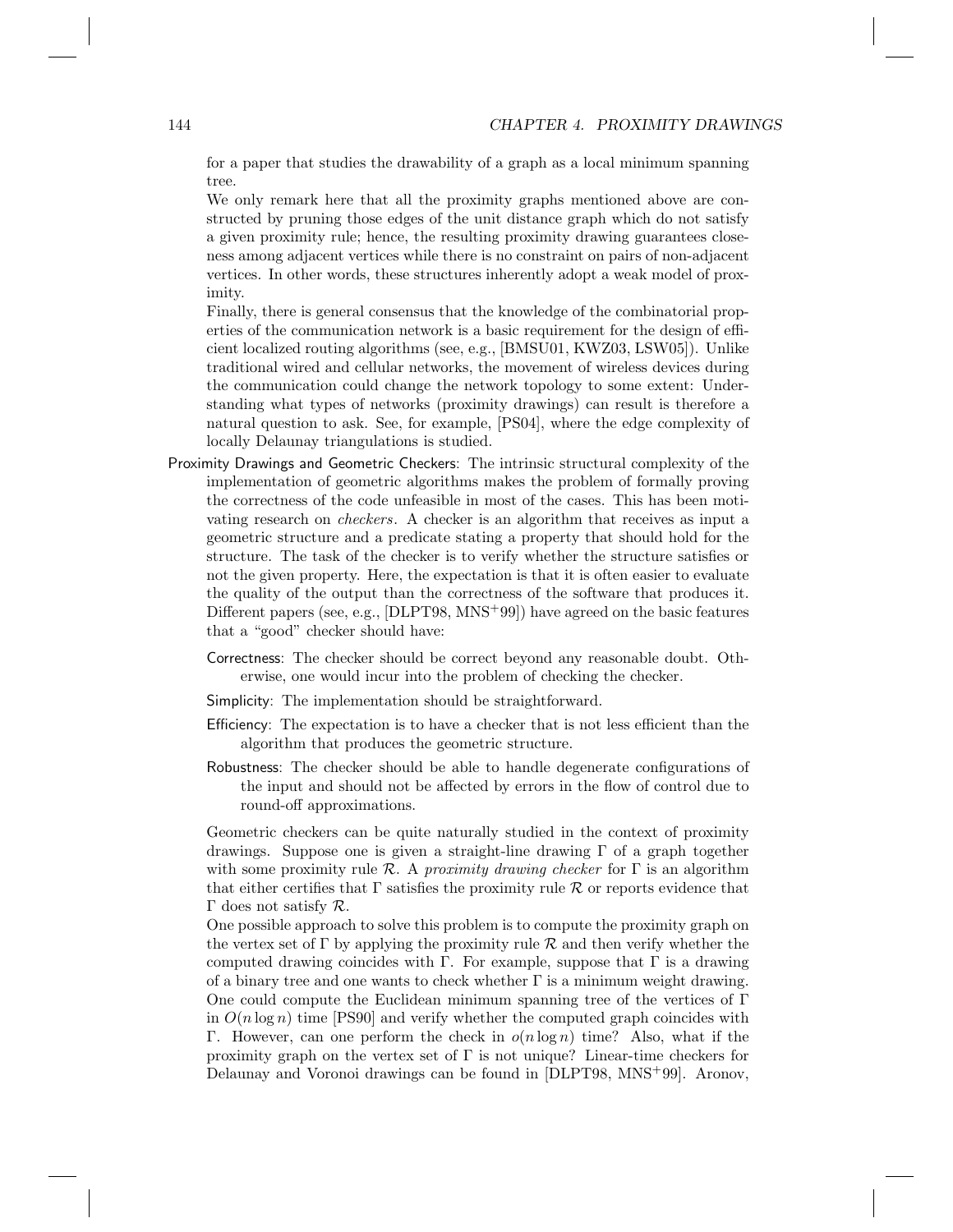#### 4.6. BEYOND THIS CHAPTER 145

Dulieu, and Hurtado [ADH] show an  $O(n^2 \log m)$ -time algorithm that receives as input a straight-line drawing  $\Gamma$  with n vertices and m edges and checks whether Γ is a negative witness Gabriel drawing for some set of witness points. If the answer is affirmative, the algorithm also returns the witness points.

#### Acknowledgments

This chapter extends and updates an early survey on proximity drawings co-authored by Giuseppe Di Battista, William Lenhart, and me [DLL95]. I thank Boris Aronov, Ferran Hurtado, and Sue H. Whitesides for their insights and constructive comments on earlier versions of this chapter. Work supported in part by MIUR of Italy under project AlgoDEEP prot. 2008TFBWL4.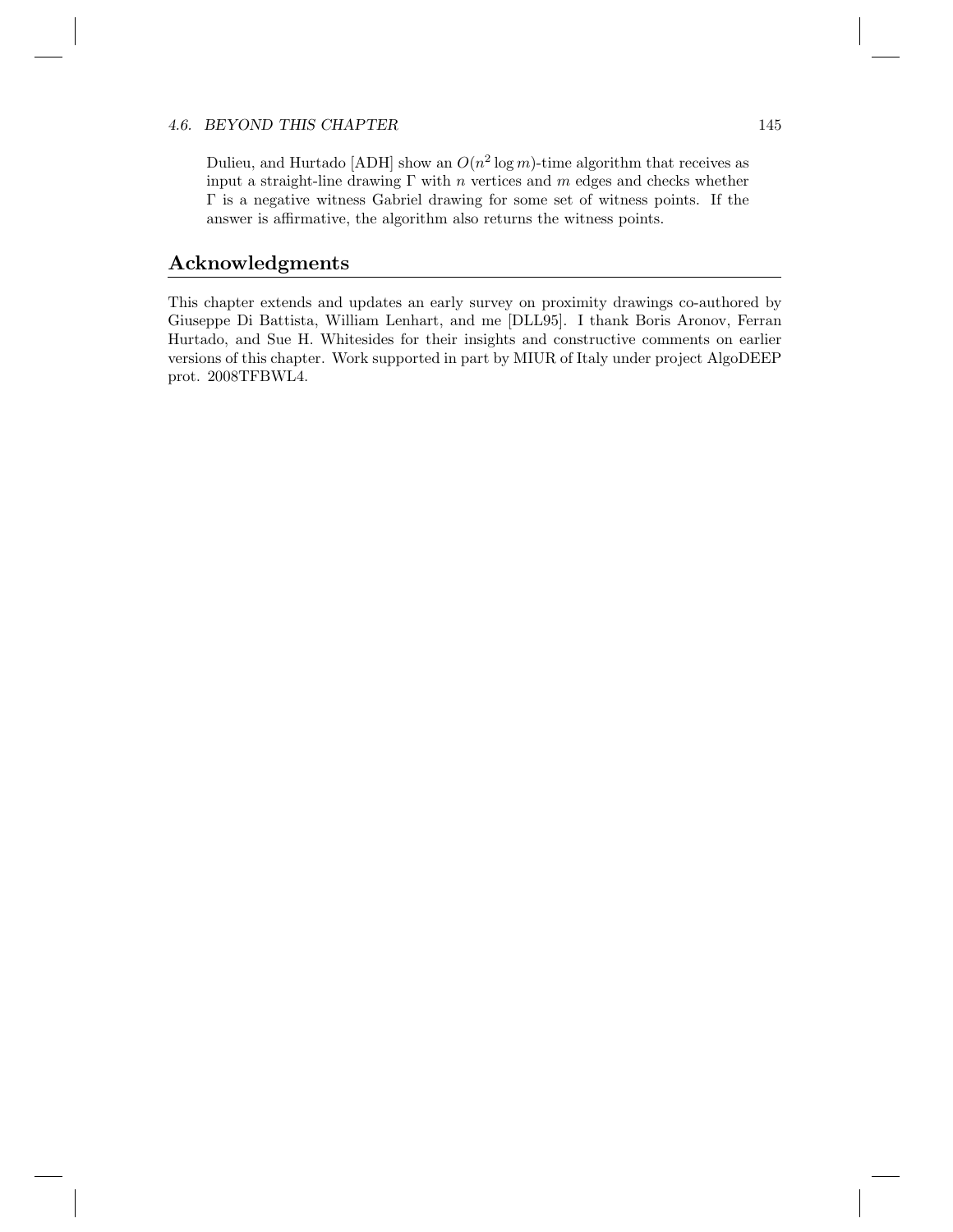## References

| $[\mathrm{AB}]$      | Soroush Alamdari and Therese Bied. Open rectangle-of-influence draw-<br>ings of non-triangulated planar graphs. In W. Didimo and M. Patrignani,<br>editors, Graph Drawing (Proc. 20th International Symposium, GD 2012),<br>Lecture Notes Comput. Sci. to appear.                                                                                                                                                       |
|----------------------|-------------------------------------------------------------------------------------------------------------------------------------------------------------------------------------------------------------------------------------------------------------------------------------------------------------------------------------------------------------------------------------------------------------------------|
| [AB12]               | Soroush Alamdari and Therese C. Biedl. Planar open rectangle-of-<br>influence drawings with non-aligned frames. In Marc J. van Kreveld<br>and Bettina Speckmann, editors, Graph Drawing (Proc. 19th Interna-<br>tional Symposium, GD 2011), volume 7034 of Lecture Notes Comput.<br>$Sci.$ , pages 14–25. Springer-Verlag, 2012.                                                                                        |
| $[ABC+11]$           | Patrizio Angelini, Till Bruckdorfer, Marco Chiesa, Fabrizio Frati, Michael<br>Kaufmann, and Claudio Squarcella. On the area requirements of Eu-<br>clidean minimum spanning trees. In Frank Dehne, John Iacono, and<br>Jörg-Rüdiger Sack, editors, Algorithms and Data Structures (Proc. 12th<br>International Symposium, WADS 2011), volume 6844 of Lecture Notes<br>Comput. Sci., pages 25–36. Springer-Verlag, 2011. |
| [ADH]                | Boris Aronov, Muriel Dulieu, and Ferran Hurtado. Witness Gabriel<br>graphs. <i>Computational Geometry</i> . to appear.                                                                                                                                                                                                                                                                                                  |
| [ADH11a]             | Boris Aronov, Muriel Dulieu, and Ferran Hurtado. Witness (Delaunay)<br>graphs. Comput. Geom., 44(6-7):329-344, 2011.                                                                                                                                                                                                                                                                                                    |
| [ADH11b]             | Boris Aronov, Muriel Dulieu, and Ferran Hurtado. Witness rectangle<br>graphs. In Frank Dehne, John Iacono, and Jörg-Rüdiger Sack, editors,<br>Algorithms and Data Structures (Proc. 12th International Symposium,<br>WADS 2011), volume 6844 of Lecture Notes Comput. Sci., pages 73–85.<br>Springer-Verlag, 2011.                                                                                                      |
| $[{\rm A}{\rm H}82]$ | D. Avis and J. Horton. Remarks on the sphere of influence graphs. Ann.<br>New York Acad. Sci., 440:323-327, 1982.                                                                                                                                                                                                                                                                                                       |
| [AM92]               | Pankaj K. Agarwal and J. Matoušek. Relative neighborhood graphs in<br>three dimensions. Comput. Geom. Theory Appl., $2(1):1-14$ , 1992.                                                                                                                                                                                                                                                                                 |
| $[AMFM+11]$          | Bernardo M. Ábrego, Ruy Fabila Monroy, Silvia Fernández-Merchant,<br>David Flores-Peñaloza, Ferran Hurtado, Vera Sacristan, and Maria<br>Saumell. On crossing numbers of geometric proximity graphs. Comput.<br>$Geom., 44(4):216-233, 2011.$                                                                                                                                                                           |
| [BBM99]              | T. Biedl, A. Bretscher, and H. Meijer. Rectangle of influence drawings<br>of graphs without filled 3-cycles. In Graph Drawing (Proc. GD '99),<br>volume 1731 of <i>Lecture Notes Comput. Sci.</i> , pages 359–368. Springer-<br>Verlag, 1999.                                                                                                                                                                           |
| [BC87]               | S. Bhatt and S. Cosmadakis. The complexity of minimizing wire lengths<br>in VLSI layouts. <i>Inform. Process. Lett.</i> , 25:263-267, 1987.                                                                                                                                                                                                                                                                             |
| $[BCH+10]$           | Prosenjit Bose, Sébastien Collette, Ferran Hurtado, Matias Korman, Ste-<br>fan Langerman, Vera Sacristan, and Maria Saumell. Some properties of<br>higher order Delaunay and Gabriel graphs. In Proceedings of the 22nd<br>Annual Canadian Conference on Computational Geometry, CCCG 2010,<br>pages 13-16, 2010.                                                                                                       |
| [BDEK06]             | Prosenjit Bose, Luc Devroye, William S. Evans, and David G. Kirk-<br>patrick. On the spanning ratio of Gabriel graphs and beta-skeletons.<br>SIAM J. Discrete Math., 20(2):412-427, 2006.                                                                                                                                                                                                                               |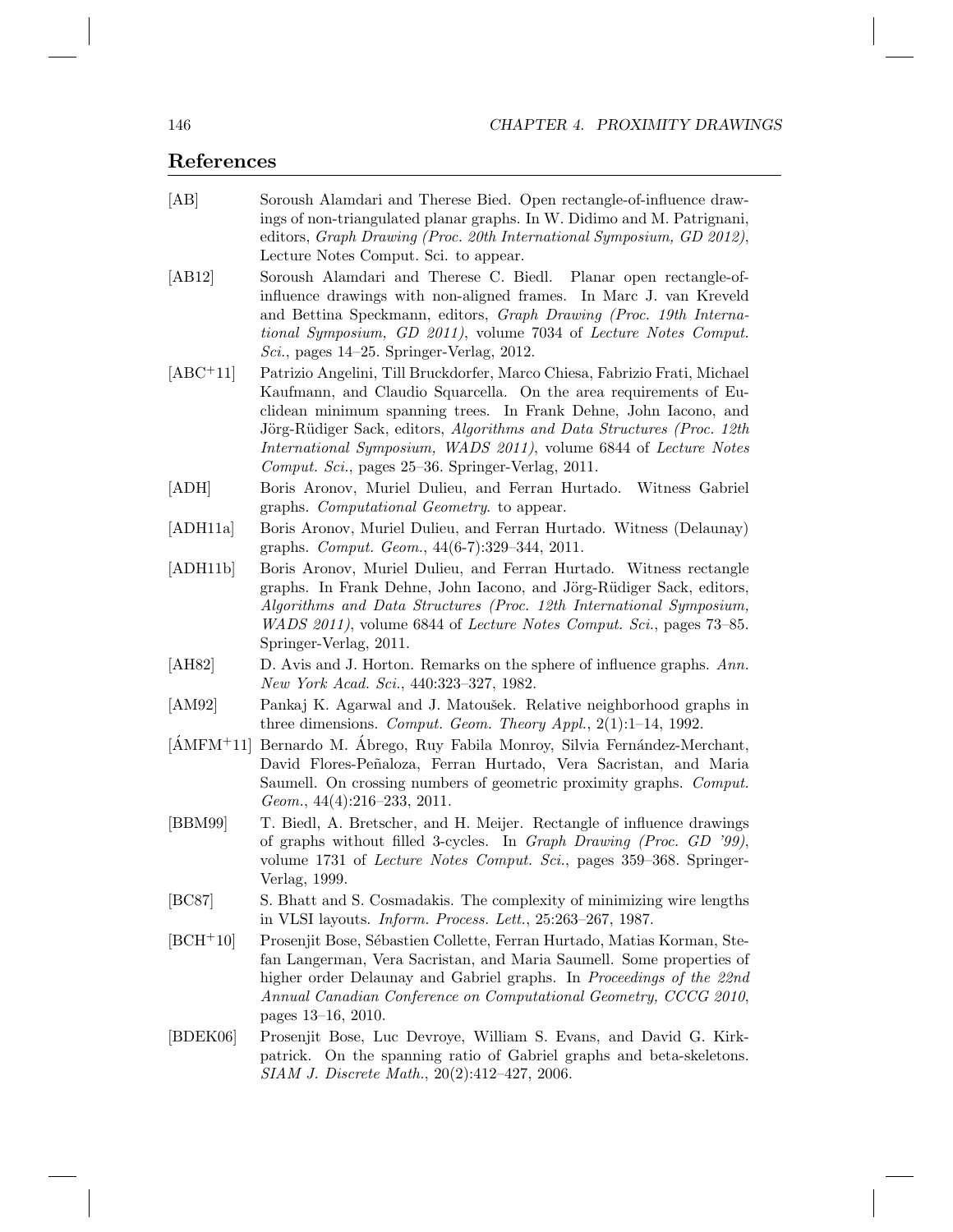#### REFERENCES 147

- [BDL<sup>+</sup>11] Prosenjit Bose, Luc Devroye, Maarten L¨offler, Jack Snoeyink, and Vishal Verma. Almost all Delaunay triangulations have stretch factor greater than pi/2. *Comput. Geom.*, 44(2):121–127, 2011.
- [BDLL95] P. Bose, G. Di Battista, W. Lenhart, and G. Liotta. Proximity constraints and representable trees. In R. Tamassia and I. G. Tollis, editors, *Graph Drawing (Proc. GD '94)*, volume 894 of *Lecture Notes Comput. Sci.*, pages 340–351. Springer-Verlag, 1995.
- [BE51] P. Bateman and P. Erdös. Geometrical extrema suggested by a lemma of Besicovitch. *American Mathematical Monthly*, 58:306–314, 1951.
- [Bes45] A.S. Besicovitch. A general form of the covering principle and relative differentiation of additive functions. *Proceedings of the Cambridge Philosophical Society*, 41:103–110, 1945.
- [BLL96] P. Bose, W. Lenhart, and G. Liotta. Characterizing proximity trees. *Algorithmica*, 16:83–110, 1996. (special issue on Graph Drawing, edited by G. Di Battista and R. Tamassia).
- [BLS00] E. Boyer, L. Lister, and B. Shader. Sphere of influence graphs using the sup-norm. *Mathematical and Computer Modelling*, 32(10):1071–1082, 2000.
- [BM04] Prosenjit Bose and Pat Morin. Online routing in triangulations. *SIAM J. Comput.*, 33(4):937–951, 2004.
- [BMSU01] Prosenjit Bose, Pat Morin, Ivan Stojmenovic, and Jorge Urrutia. Routing with guaranteed delivery in ad hoc wireless networks. *Wireless Networks*, 7(6):609–616, 2001.
- [Bro79] K. Q. Brown. Voronoi diagrams from convex hulls. *Inform. Process. Lett.*, 9(5):223–228, 1979.
- [CBF<sup>+</sup>06] Pier Francesco Cortese, Giuseppe Di Battista, Fabrizio Frati, Luca Grilli, Katharina Anna Lehmann, Giuseppe Liotta, Maurizio Patrignani, Ioannis G. Tollis, and Francesco Trotta. On the topologies of local minimum spanning trees. In Thomas Erlebach, editor, *Combinatorial and Algorithmic Aspects of Networking, Third Workshop, CAAN 2006*, volume 4235 of *Lecture Notes in Computer Science*, pages 31–44. Springer, 2006.
- [CCL09] Jean Cardinal, Sébastien Collette, and Stefan Langerman. Empty region graphs. *Comput. Geom.*, 42(3):183–195, 2009.
- [CEG<sup>+</sup>94] B. Chazelle, H. Edelsbrunner, L. Guibas, J. Hershberger, R. Seidel, and M. Sharir. Selecting heavily covered points. *SIAM J. Comput.*, 23:1138– 1151, 1994.
- [Cim92] R. J. Cimikowski. Properties of some Euclidian proximity graphs. *Pattern Recogn. Lett.*, 13(6):417–423, June 1992.
- [CISRS05] Julien Cartigny, François Ingelrest, David Simplot-Ryl, and Ivan Stojmenovic. Localized LMST and RNG based minimum-energy broadcast protocols in ad hoc networks. *Ad Hoc Networks*, 3(1):1–16, 2005.
- [CKLS10] Siu-Wing Cheng, Christian Knauer, Stefan Langerman, and Michiel H. M. Smid. Approximating the average stretch factor of geometric graphs. In Otfried Cheong, Kyung-Yong Chwa, and Kunsoo Park, editors, *Algorithms and Computation - 21st International Symposium, ISAAC 2010*, volume 6506 of *Lecture Notes in Computer Science*, pages 37–48. Springer, 2010.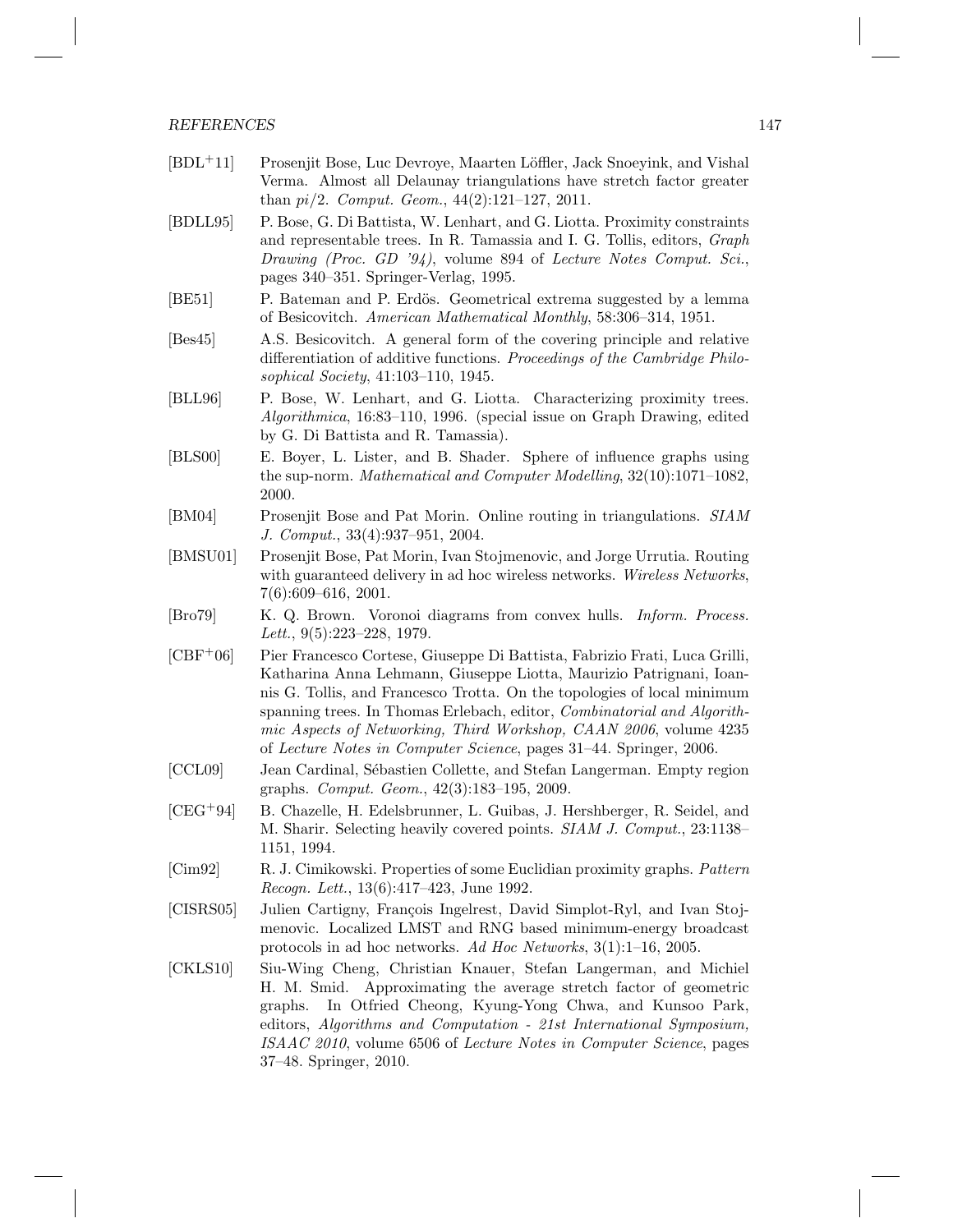| 148      | CHAPTER 4. PROXIMITY DRAWINGS                                                                                                                                                                                                                                           |
|----------|-------------------------------------------------------------------------------------------------------------------------------------------------------------------------------------------------------------------------------------------------------------------------|
| [CKX11]  | Shiliang Cui, Iyad A. Kanj, and Ge Xia. On the stretch factor of Delaunay<br>triangulations of points in convex position. Comput. Geom., $44(2):104-$<br>109, 2011.                                                                                                     |
| [CPZ04]  | Miguel A. Carreira-Perpiñán and Richard S. Zemel. Proximity graphs<br>for clustering and manifold learning. In Neural Information Processing<br>Systems, NIPS 2004, 2004.                                                                                               |
| [CTL92]  | M. S. Chang, C. Y. Tang, and C. T. Lee. Solving the Euclidean bottle-<br>neck matching problem by $k$ -relative neighborhood graphs. Algorithmica,<br>$8:177-194, 1992.$                                                                                                |
| [CWL02]  | G. Calinescu, P. Wan, and X. Li. Distributed construction of planar<br>spanners and routing for ad hoc wireless networks. In Proc. 21st Annual<br>Joint Conference of the IEEE Computer and Communication Societies<br>(INFOCOM 02), 2002.                              |
| [CX01]   | Siu-Wing Cheng and Yin-Feng Xu. On $\beta$ -skeleton as a subgraph of the<br>minimum weight triangulation. Theoretical Computer Science, 262:459-<br>471, 2001.                                                                                                         |
| [DDLM12] | Emilio Di Giacomo, Walter Didimo, Giuseppe Liotta, and Henk Meijer.<br>Drawing a tree as a minimum spanning tree approximation. J. Comput.<br><i>Syst. Sci.</i> , $78(2):491-503$ , 2012.                                                                               |
| [Del34]  | B. Delaunay. Sur la sphère vide. A la memoire de Georges Voronoi.<br>Izv. Akad. Nauk SSSR, Otdelenie Matematicheskih i Estestvennyh Nauk,<br>7:793-800, 1934.                                                                                                           |
| [DETT99] | G. Di Battista, P. Eades, R. Tamassia, and I. G. Tollis. Graph Drawing.<br>Prentice Hall, Upper Saddle River, NJ, 1999.                                                                                                                                                 |
| [Dil87]  | M. B. Dillencourt. A non-Hamiltonian, nondegenerate Delaunay trian-<br>gulation. <i>Inform. Process. Lett.</i> , 25:149-151, 1987.                                                                                                                                      |
| [Dil89]  | M. B. Dillencourt. An upper bound on the shortness exponent of in-<br>scribable polytopes. J. Combin. Theory Ser. B, $46(1):66-83$ , February<br>1989.                                                                                                                  |
| [Di190a] | M. B. Dillencourt. Realizability of Delaunay triangulations.<br>Inform.<br><i>Process. Lett.</i> , 33(6):283–287, February 1990.                                                                                                                                        |
| [Dil90b] | M. B. Dillencourt. Toughness and Delaunay triangulations.<br>Discrete<br>Comput. Geom., 5:575-601, 1990.                                                                                                                                                                |
| [Di196]  | M. B. Dillencourt. Finding Hamiltonian cycles in Delaunay triangulations<br>is NP-complete. Discrete Applied Mathematics, $64(3):207-217$ , 1996.                                                                                                                       |
| [DLL95]  | G. Di Battista, W. Lenhart, and G. Liotta. Proximity drawability: a<br>survey. In R. Tamassia and I. G. Tollis, editors, Graph Drawing (Proc. GD)<br>$294$ , volume 894 of <i>Lecture Notes Comput. Sci.</i> , pages 328-339. Springer-<br>Verlag, 1995.                |
| [DLM]    | Emilio Di Giacomo, Giuseppe Liotta, and Henk Meijer. The approximate<br>rectangle of influence drawability problem. In W. Didimo and M. Patrig-<br>nani, editors, Graph Drawing (Proc. 20th International Symposium, GD<br>2012), Lecture Notes Comput. Sci. to appear. |
| [DLPT98] | Olivier Devillers, Giuseppe Liotta, Franco P. Preparata, and Roberto<br>Tamassia. Checking the convexity of polytopes and the planarity of sub-<br>divisions. Comput. Geom. Theory Appl., 11:187-208, 1998.                                                             |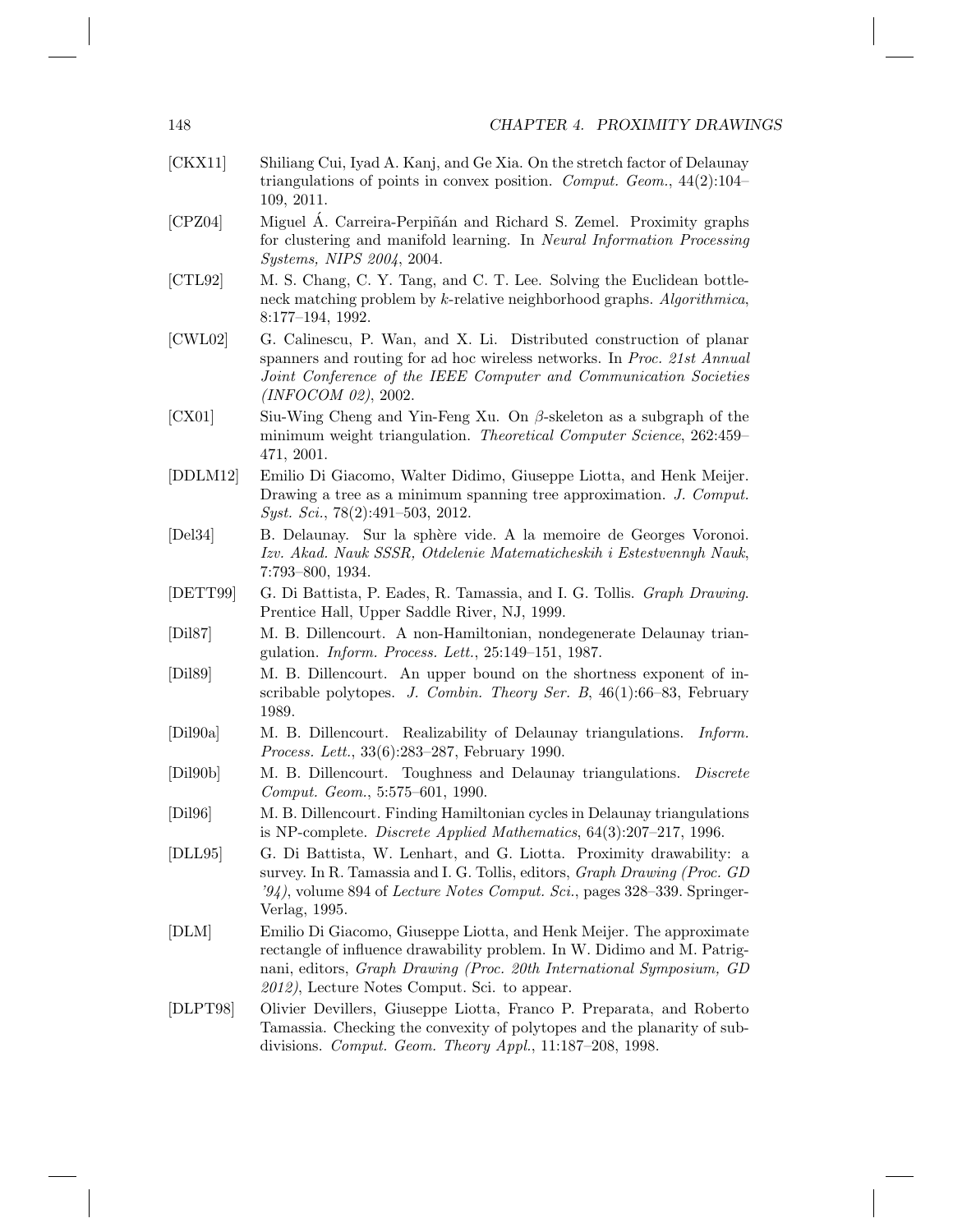#### REFERENCES 149

- [DLW06] Giuseppe Di Battista, Giuseppe Liotta, and Sue Whitesides. The strength of weak proximity. *J. Discrete Algorithms*, 4(3):384–400, 2006.
- [DS94] M. B. Dillencourt and W. D. Smith. Graph-theoretical conditions for inscribability and Delaunay realizability. In *Proc. 6th Canad. Conf. Comput. Geom.*, pages 287–292, 1994.
- [DS95] M. B. Dillencourt and W. D. Smith. A linear-time algorithm for testing the inscribability of trivalent polyhedra. *Internat. J. Comput. Geom. Appl.*, 5:21–36, 1995.
- [DV96] G. Di Battista and L. Vismara. Angles of planar triangular graphs. *SIAM J. Discrete Math.*, 9(3):349–359, 1996.
- [Ede95] Herbert Edelsbrunner. The union of balls and its dual shape. *Discrete & Computational Geometry*, 13:415–440, 1995.
- [EGK<sup>+</sup>12] William Evans, Emden R. Gansner, Michael Kaufmann, Giuseppe Liotta, Henk Meijer, and Andreas Spillner. Approximate proximity drawings. In Marc J. van Kreveld and Bettina Speckmann, editors, *Graph Drawing (Proc. 19th International Symposium, GD 2011)*, volume 7034 of *Lecture Notes Comput. Sci.*, pages 166–78. Springer-Verlag, 2012.
- [Epp92] D. Eppstein. The diameter of nearest neighbor graphs. Tech. Report 92-76, Dept. Inform. Comput. Sci., Univ. California, Irvine, CA, July 1992.
- [Epp09] David Eppstein. Isometric diamond subgraphs. In Ioannis G. Tollis and Maurizio Patrignani, editors, *Graph Drawing (Proc. 16th International Symposium, GD 2008)*, volume 5417 of *Lecture Notes in Computer Science*, pages 384–389, 2009.
- [EPY97] David Eppstein, Mike Paterson, and F. Frances Yao. On nearest-neighbor graphs. *Discrete & Computational Geometry*, 17(3):263–282, 1997.
- [EW96a] P. Eades and S. Whitesides. The logic engine and the realization problem for nearest neighbor graphs. *Theoret. Comput. Sci.*, 169:23–37, 1996.
- [EW96b] P. Eades and S. Whitesides. The realization problem for Euclidean minimum spanning trees is NP-hard. *Algorithmica*, 16:60–82, 1996. (special issue on Graph Drawing, edited by G. Di Battista and R. Tamassia).
- [FK11] Fabrizio Frati and Michael Kaufmann. Polynomial area bounds for mst embeddings of trees. *Comput. Geom.*, 44(9):529–543, 2011.
- [Fus06] Eric Fusy. Counting d-polytopes with d+3 vertices. *Electr. J. Comb.*, 13(1), 2006.
- [Fus09] Eric Fusy. Transversal structures on triangulations: A combinatorial study and straight-line drawings. *Discrete Mathematics*, 309(7):1870– 1894, 2009.
- [GHvK02] Joachim Gudmundsson, Mikael Hammar, and Marc J. van Kreveld. Higher order Delaunay triangulations. *Comput. Geom.*, 23(1):85–98, 2002.
- [GJ79] M. R. Garey and D. S. Johnson. *Computers and Intractability: A Guide to the Theory of NP-Completeness*. W. H. Freeman, New York, NY, 1979.
- [GLN02] Joachim Gudmundsson, Christos Levcopoulos, and Giri Narasimhan. Fast greedy algorithms for constructing sparse geometric spanners. *SIAM J. Comput.*, 31(5):1479–1500, 2002.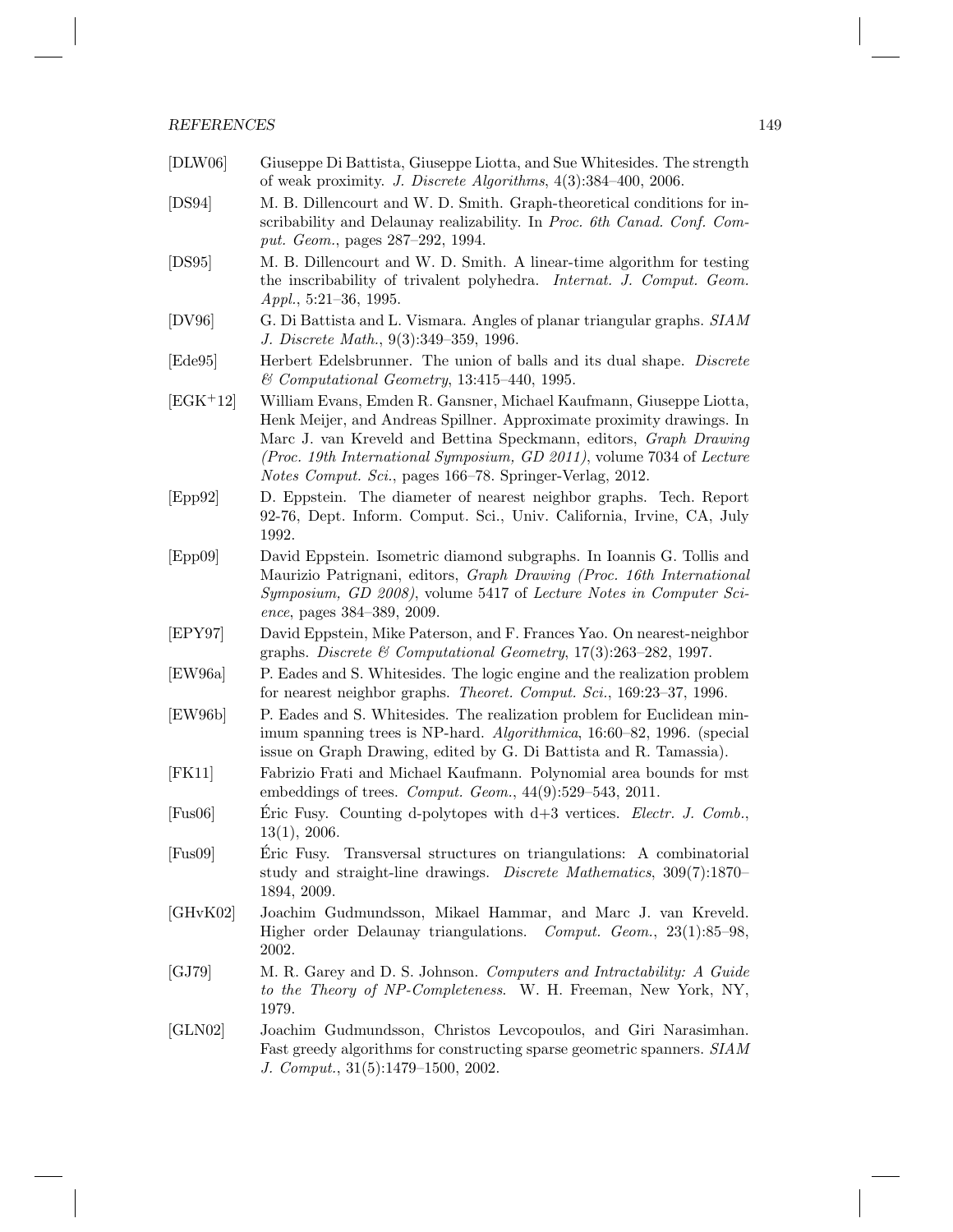| 150                  | CHAPTER 4. PROXIMITY DRAWINGS                                                                                                                                                                                                                                                                    |
|----------------------|--------------------------------------------------------------------------------------------------------------------------------------------------------------------------------------------------------------------------------------------------------------------------------------------------|
| [GO04]               | J. E. Goodman and J. O'Rourke, editors. Handbook of Discrete and<br>Computational Geometry, 2nd Edition. CRC Press, 2004.                                                                                                                                                                        |
| [GPS94]              | L. Guibas, J. Pach, and M. Sharir. Sphere of influence graphs in higher<br>dimensions. Colloquia Mathematica Societatis János Bolyai, 63:131-137,<br>1994.                                                                                                                                       |
| [GS69]               | K. R. Gabriel and R. R. Sokal. A new statistical approach to geographic<br>variation analysis. Systematic Zoology, 18:259-278, 1969.                                                                                                                                                             |
| [Har69]              | F. Harary. Graph Theory. Addison-Wesley, Reading, Mass., 1969.                                                                                                                                                                                                                                   |
| [HJLM93]             | F. Harary, M.S. Jacobson, M.J. Lipman, and F.R. Morris. On ab-<br>stract sphere of influence graphs. Mathematical and Computer Modelling,<br>$17(11):77-83, 1993.$                                                                                                                               |
| [HLW10]              | Ferran Hurtado, Giuseppe Liotta, and David R. Wood. Proximity draw-<br>ings of high-degree trees. $CoRR$ , abs/1008.3193, 2010.                                                                                                                                                                  |
| [IR07]               | Mohammad Tanvir Irfan and Md. Saidur Rahman. Computing beta-<br>drawings of 2-outerplane graphs. In M. Kaykobad and Md. Saidur Rah-<br>man, editors, Workshop on Algorithms and Computation 2007 - Proceed-<br>ings of First WALCOM, pages 46–61. Bangladesh Academy of Sciences<br>(BAS), 2007. |
| [ <sup>IS85</sup> ]  | M. Ichino and J. Sklansky. The relative neighborhood graph for mixed<br>feature variables. Pattern Recognition, $18(2):161-167$ , 1985.                                                                                                                                                          |
| [JLM95]              | M.S. Jacobson, M.J. Lipman, and F.R. Morris. Trees that are sphere of<br>influence graphs. Appl. Math. Letters, $8(6):89-93$ , 1995.                                                                                                                                                             |
| [JT92]               | J. W. Jaromczyk and G. T. Toussaint. Relative neighborhood graphs<br>and their relatives. <i>Proc. IEEE</i> , $80(9):1502-1517$ , September 1992.                                                                                                                                                |
| [Kan83]              | V. Kantabutra. Traveling salesman cycles are not always subgraphs of<br>Voronoi duals. <i>Inform. Process. Lett.</i> , 16:11-12, 1983.                                                                                                                                                           |
| [Kan09]              | Iyad A. Kanj. On spanners of geometric graphs. In Jianer Chen and<br>S. Barry Cooper, editors, Theory and Applications of Models of Com-<br>putation, 6th Annual Conference, TAMC 2009, volume 5532 of Lecture<br>Notes in Computer Science, pages 49–58. Springer, 2009.                        |
| [Kei94]              | M. Keil. Computing a subgraph of the minimum weight triangulation.<br>Comput. Geom. Theory Appl., 4:13-26, 1994.                                                                                                                                                                                 |
| [Kin06]              | James A. King. Realization of degree 10 minimum spanning trees in<br>3-space. In Proceedings of the 18th Annual Canadian Conference on<br>Computational Geometry, CCCG 2006, 2006.                                                                                                               |
| $\vert$ KL10 $\vert$ | Sanjiv Kapoor and Xiang-Yang Li. Proximity structures for geometric<br>graphs. Int. J. Comput. Geometry Appl., 20(4):415-429, 2010.                                                                                                                                                              |
| [KPX10]              | Iyad A. Kanj, Ljubomir Perkovic, and Ge Xia. On spanners and<br>lightweight spanners of geometric graphs. SIAM J. Comput., 39(6):2132-<br>2161, 2010.                                                                                                                                            |
| [KR85]               | D. G. Kirkpatrick and J. D. Radke. A framework for computational<br>morphology. In G. T. Toussaint, editor, <i>Computational Geometry</i> , pages<br>217-248. North-Holland, Amsterdam, Netherlands, 1985.                                                                                       |
| [KW01]               | M. Kaufmann and D. Wagner, editors. <i>Drawing Graphs</i> , volume 2025 of<br>Lecture Notes in Computer Science. Springer-Verlag, 2001.                                                                                                                                                          |
| [KW04]               | Matthew Kitching and Sue Whitesides. The three dimensional logic en-<br>gine. In János Pach, editor, Graph Drawing (Proc. 12th International                                                                                                                                                     |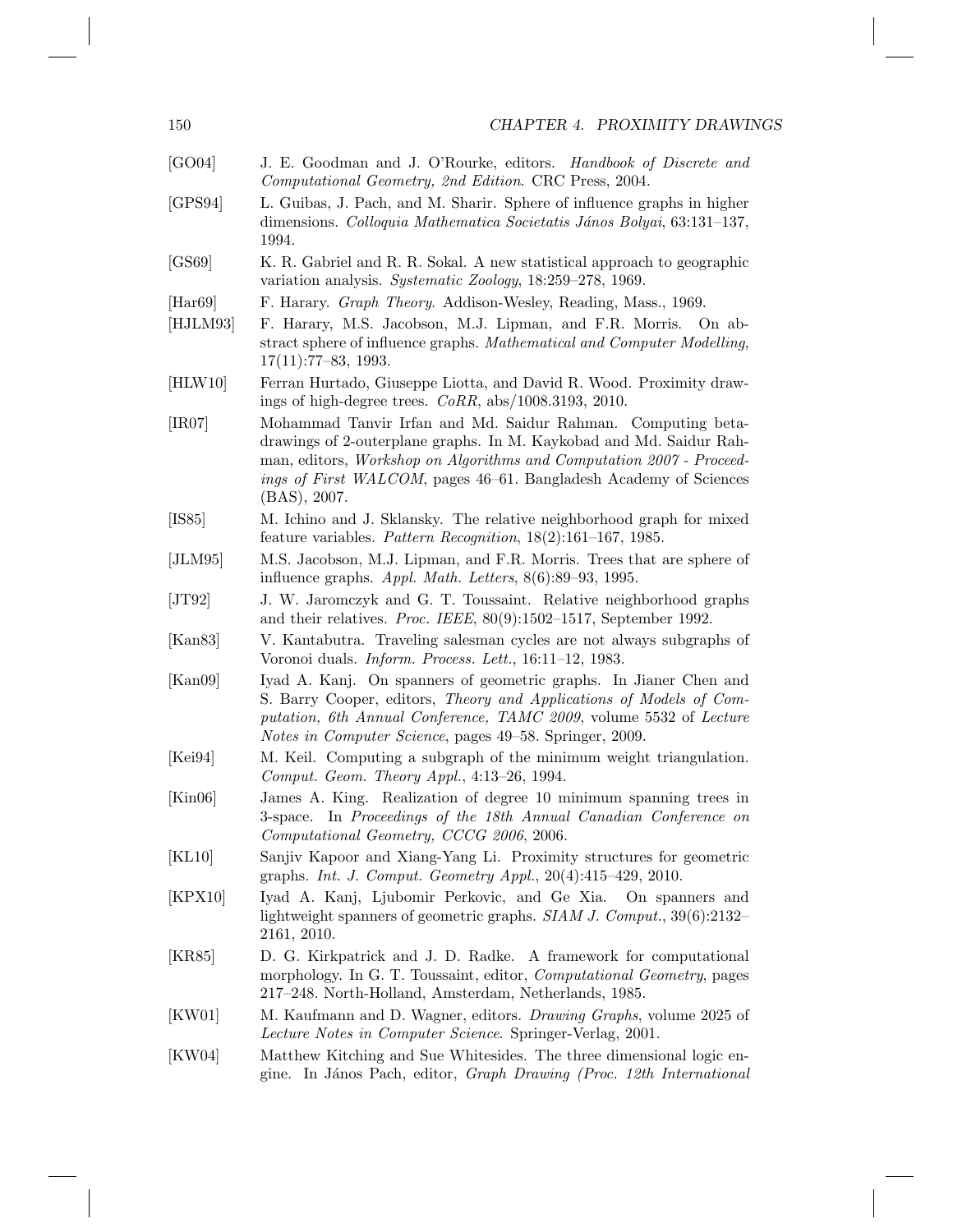*Symposium, GD 2004)*, volume 3383 of *Lecture Notes in Computer Science*, pages 329–339. Springer, 2004.

- [KWZ03] Fabian Kuhn, Roger Wattenhofer, and Aaron Zollinger. Worst-case optimal and average-case efficient geometric ad-hoc routing. In *Proceedings of the 4th ACM Interational Symposium on Mobile Ad Hoc Networking and Computing, MobiHoc 2003*, pages 267–278. ACM, 2003.
- [Lan69] P. M. Lankford. Regionalization: theory and alternative algorithms. *Geogr. Anal.*, 1:196–212, 1969.
- [LCWW03] X.Y. Li, G. Calinescu, P.J. Wan, and Y. Wang. Localized Delaunay triangulation with application in ad hoc wireless networks. *IEEE Transactions on Parallel and Distributed Systems*, 14:1035–1047, 2003.
- [LD95] Giuseppe Liotta and Giuseppe Di Battista. Computing proximity drawings of trees in the 3-dimensional space. In *Proc. 4th Workshop Algorithms Data Struct.*, volume 955 of *Lecture Notes Comput. Sci.*, pages 239–250. Springer-Verlag, 1995.
- [LH04] Ning Li and Jennifer C. Hou. Topology control in heterogeneous wireless networks: Problems and solutions. In *INFOCOM*, 2004.
- [LHS03] Ning Li, Jennifer C. Hou, and Lui Sha. Design and analysis of an mstbased topology control algorithm. In *INFOCOM*, 2003.
- [Li04] X.Y. Li. Applications of computational geometry in wireless networks. In X. Cheng, X. Huang, and D.-Z. Du, editors, *Ad Hoc Wireless Networking*, pages 197–264. Kluwer Academic Publisher, 2004.
- [LL96] W. Lenhart and G. Liotta. Drawing outerplanar minimum weight triangulations. *Inform. Process. Lett.*, 57(5):253–260, 1996.
- [LL97] W. Lenhart and G. Liotta. Proximity drawings of outerplanar graphs. In S. North, editor, *Graph Drawing (Proc. GD '96)*, volume 1190 of *Lecture Notes Comput. Sci.*, pages 286–302. Springer-Verlag, 1997.
- [LL02] W. Lenhart and G. Liotta. The drawability problem for minimum weight triangulations. *Theoretical Computer Science*, 270:261–286, 2002.
- [LLMW98] G. Liotta, A. Lubiw, H. Meijer, and S.H. Whitesides. The rectangle of influence drawability problem. *Comput. Geom. Theory and Applications*,  $10(1):1-22, 1998.$
- [LM03] G. Liotta and H. Meijer. Voronoi drawings of trees. *Comput. Geom. Theory and Applications*, 24(3):147–178, 2003.
- [LS93] A. Lubiw and N. Sleumer. Maximal outerplanar graphs are relative neighborhood graphs. In *Proc. 5th Canad. Conf. Comput. Geom.*, pages 198– 203, 1993.
- [LSW04] Xiang-Yang Li, Ivan Stojmenovic, and Yu Wang. Partial Delaunay triangulation and degree limited localized bluetooth scatternet formation. *IEEE Transactions on Parallel and Distributed Systems*, 15(4):350–361, 2004.
- [LSW05] Xiang-Yang Li, Wen-Zhan Song, and Weizhao Wang. A unified energy efficient topology for unicast and broadcast. In *Proc. MobiCom'05*, 2005.
- [LTTV97] G. Liotta, R. Tamassia, I. G. Tollis, and P. Vocca. Area requirement of Gabriel drawings. In *Algorithms and Complexity (Proc. CIAC' 97)*, volume 1203 of *Lecture Notes Comput. Sci.*, pages 135–146. Springer-Verlag, 1997.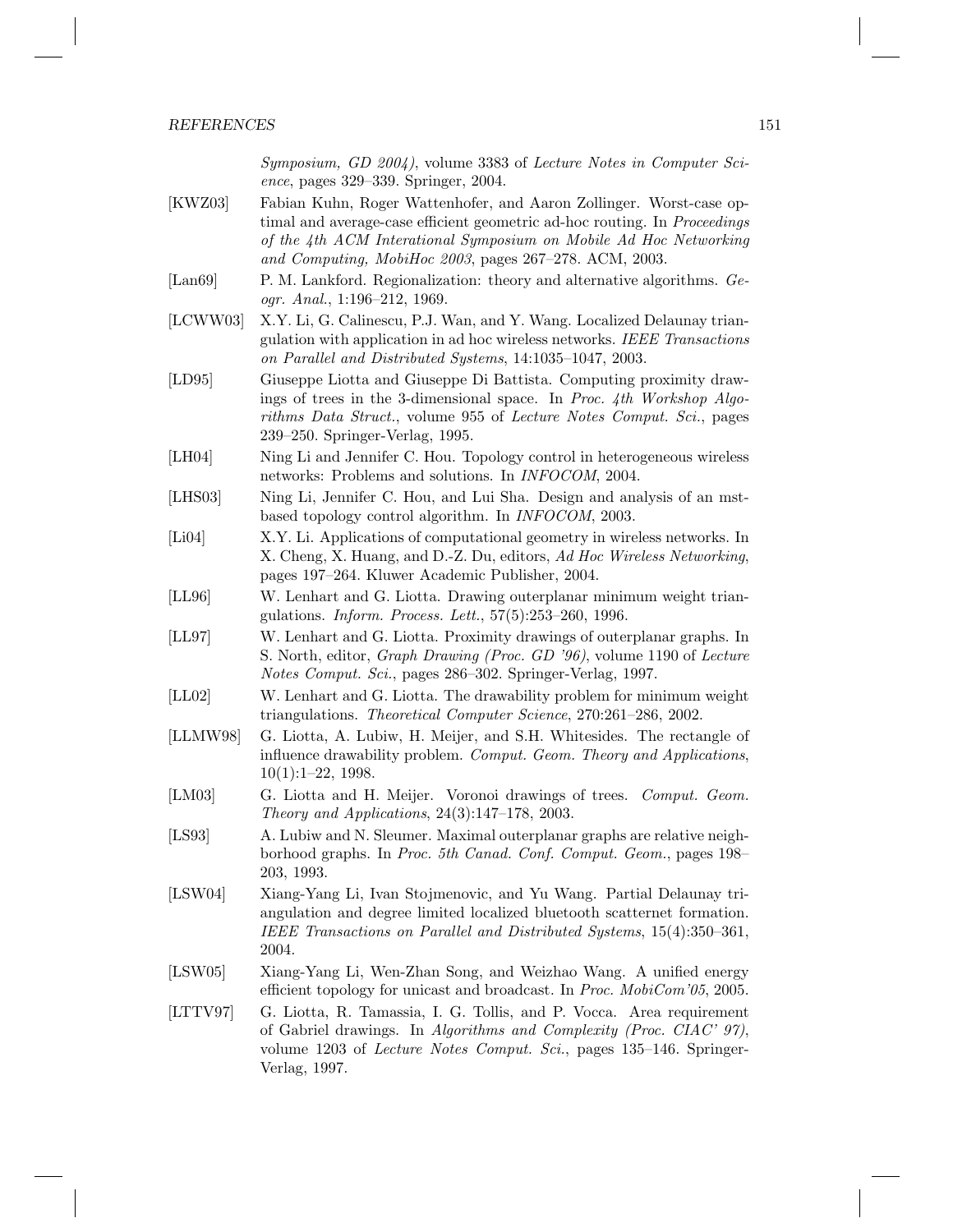- [Mat87] C. Mathieu. Some problems in computational geometry. *Algorithmica*, 2:131–134, 1987.
- [MMN09] Kazuyuki Miura, Tetsuya Matsuno, and Takao Nishizeki. Open rectangle-of-influence drawings of inner triangulated plane graphs. *Discrete & Computational Geometry*, 41(4):643–670, 2009.
- [MN05] Kazuyuki Miura and Takao Nishizeki. Rectangle-of-influence drawings of four-connected plane graphs. In Seok-Hee Hong, editor, *Asia-Pacific Symposium on Information Visualisation, APVIS 2005*, volume 45 of *CRPIT*, pages 75–80, 2005.
- [MNN00] Kazuyuki Miura, Takao Nishizeki, and Shin-Ichi Nakano. Convex grid drwaings of four-connected plane graphs. In D. T. Lee and Shang-Hua Teng, editors, *Algorithms and Computation, 11th International Conference, ISAAC 2000*, volume 1969 of *Lecture Notes in Computer Science*, pages 254–265. Springer, 2000.
- [MNN06] Kazuyuki Miura, Shin-Ichi Nakano, and Takao Nishizeki. Convex grid drawings of four-connected plane graphs. *Int. J. Found. Comput. Sci.*, 17(5):1031–1060, 2006.
- [MNS<sup>+</sup>99] K. Mehlhorn, S. Näher, M. Seel, R. Seidel, T. Schilz, S. Schirra, and C. Uhrig. Checking geometric programs or verification of geometric structures. *Comput. Geom. Theory Appl.*, 12(1–2):85–103, 1999.
- [MQ94a] T.S. Michael and T. Quint. Sphere of influence graphs: a survey. *Congressus Numerantium*, 105:153–160, 1994.
- [MQ94b] T.S. Michael and T. Quint. Sphere of influence graphs: Edge density and clique size. *Mathematical and Computer Modelling*, 127(7):19–24, 1994.
- [MQ99] T.S. Michael and T. Quint. Sphere of influence graphs in general metric spaces. *Mathematical and Computer Modelling*, 29(7):45–53, 1999.
- [MQ03] T.S. Michael and T. Quint. Sphere of influence graphs and the  $l_{\infty}$  metric. *Discrete Applied Mathematics*, 127:447–460, 2003.
- [MR08] Wolfgang Mulzer and Günter Rote. Minimum-weight triangulation is NP-hard. *J. ACM*, 55(2), 2008.
- [MS80] D. W. Matula and R. R. Sokal. Properties of Gabriel graphs relevant to geographic variation research and clustering of points in the plane. *Geogr. Anal.*, 12(3):205–222, 1980.
- [MS92] C. Monma and Subhash Suri. Transitions in geometric minimum spanning trees. *Discrete Comput. Geom.*, 8:265–293, 1992.
- [MW00] F. R. McMorris and C. Wang. Sphere of attraction graphs. *Congressus Numerantium*, 142:149–160, 2000.
- [NS07] Giri Narasimhan and Michiel H. M. Smid. *Geometric spanner networks*. Cambridge University Press, 2007.
- [OBS92] Atsuyuki Okabe, Barry Boots, and Kokichi Sugihara. *Spatial Tessellations: Concepts and Applications of Voronoi Diagrams*. John Wiley & Sons, Chichester, UK, 1992.
- [O'R87] J. O'Rourke. Computational geometry column 2. *SIGACT News*, 18(2):10–12, 1987. Also in Computer Graphics 21(1987), 155–157.
- [PMDS03] C. E. Priebe, D. J. Marchette, J. DeVinney, and D.A. Socolinsky. Classification using class cover catch digraphs. *Journal of Classification*, 20(1):3– 23, 2003.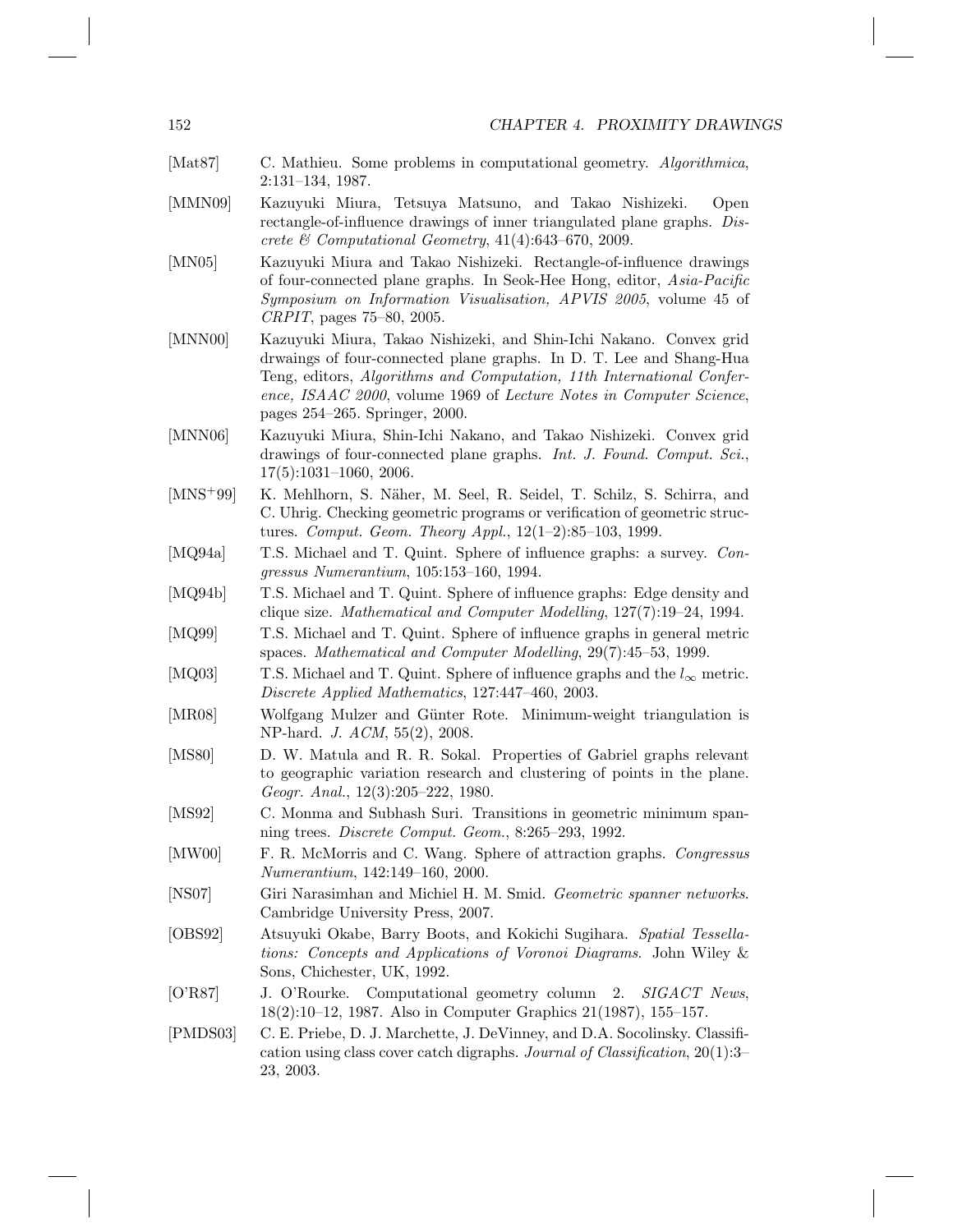### REFERENCES 153

| [PS90]     | F. P. Preparata and M. I. Shamos. Computational Geometry: An Intro-<br>duction. Springer-Verlag, 3rd edition, October 1990.                                                                                                                                                                                                                                          |
|------------|----------------------------------------------------------------------------------------------------------------------------------------------------------------------------------------------------------------------------------------------------------------------------------------------------------------------------------------------------------------------|
| [PS04]     | R. Pinchasi and S. Smorodinsky. On locally Delaunay geometric graphs.<br>In Proc. 20th ACM Symposium on Computational Geometry (SoCG'04),<br>pages 378-382, 2004.                                                                                                                                                                                                    |
| [PV04]     | Paolo Penna and Paola Vocca. Proximity drawings in polynomial area<br>Comput. Geom. Theory and Applications, $29(2):91-116$ ,<br>and volume.<br>2004.                                                                                                                                                                                                                |
| [PY92]     | M. S. Paterson and F. F. Yao. On nearest-neighbor graphs. In Proc. 19th<br>Internat. Colloq. Automata Lang. Program., volume 623 of Lecture Notes<br>Comput. Sci., pages 416–426. Springer-Verlag, 1992.                                                                                                                                                             |
| [QW04]     | Jianbo Qian and Cao An Wang. A linear-time approximation scheme<br>for maximum weight triangulation of convex polygons. Algorithmica,<br>$40(3):161-172, 2004.$                                                                                                                                                                                                      |
| [QW06]     | Jianbo Qian and Cao An Wang. Progress on maximum weight triangu-<br>lation. <i>Comput. Geom.</i> , $33(3):99-105$ , 2006.                                                                                                                                                                                                                                            |
| [Rad88]    | J. D. Radke. On the shape of a set of points. In G. T. Toussaint, editor,<br>Computational Morphology, pages 105–136. North-Holland, Amsterdam,<br>Netherlands, 1988.                                                                                                                                                                                                |
| [Rei48]    | E.R. Reifenberg. A problem on circles. Mathematical Gazette, 32:290-<br>292, 1948.                                                                                                                                                                                                                                                                                   |
| [RS95]     | G. Robins and J. S. Salowe. Low-degree minimum spanning trees. <i>Dis-</i><br>crete Comput. Geom., 14:151-165, 1995.                                                                                                                                                                                                                                                 |
| [SH97]     | Kokichi Sugihara and Tetsuya Hiroshima. How to draw a Delaunay di-<br>agram with a given topology. In Abstracts 13th European Workshop<br>Comput. Geom., pages 13–15. Universität Würzburg, 1997.                                                                                                                                                                    |
| [SI92]     | K. Sugihara and M. Iri. Construction of the Voronoi diagram for 'one mil-<br>lion' generators in single-precision arithmetic. Proc. IEEE, $80(9):1471-$<br>1484, September 1992.                                                                                                                                                                                     |
| [SIII00]   | K. Sugihara, M. Iri, H. Inagaki, and T. Imai. Topology-oriented imple-<br>mentation - an approach to robust geometric algorithms. Algorithmica,<br>$27(1):5-20, 2000.$                                                                                                                                                                                               |
| [SIR08]    | Md. Abul Hassan Samee, Mohammad Tanvir Irfan, and Md. Saidur Rah-<br>man. Computing <i>beta</i> -drawings of 2-outerplane graphs in linear time.<br>In Shin-Ichi Nakano and Md. Saidur Rahman, editors, Algorithms and<br>Computation, Second International Workshop, WALCOM 2008, volume<br>4921 of Lecture Notes in Computer Science, pages 81-87. Springer, 2008. |
| $[SLL+08]$ | Svetlana Stolpner, Jonathan Lenchner, Giuseppe Liotta, David Brem-<br>ner, Christophe Paul, Marc Pouget, and Stephen K. Wismath. A note<br>on alpha-drawable k-trees. In Proceedings of the 20th Annual Canadian<br>Conference on Computational Geometry, 2008.                                                                                                      |
| [Sos99a]   | M. Soss. On the size of the Euclidean sphere of influence graph. In Proc.<br>11th Canad. Conf. Comput. Geom., 1999.                                                                                                                                                                                                                                                  |
| [Sos99b]   | M. Soss. The size of the open sphere of influence graph in $L_{\infty}$ metric<br>spaces. In <i>Graph Drawing (Proc. GD '98)</i> , volume 1547 of <i>Lecture Notes</i>                                                                                                                                                                                               |

*Comput. Sci.*, pages 458–459. Springer-Verlag, 1999.